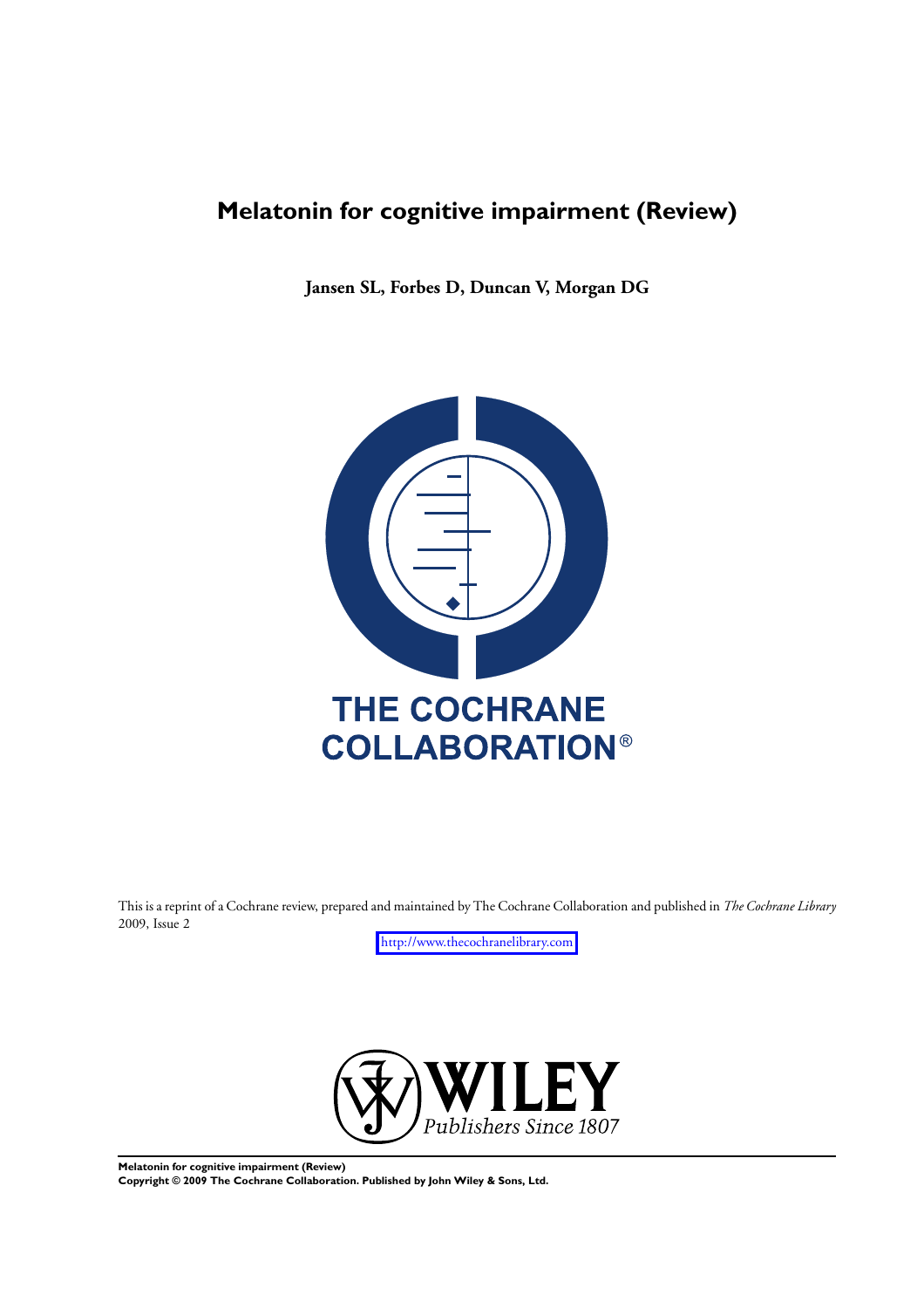# **TABLE OF CONTENTS**

|                                                                                                                                                                                                                                                            | $\overline{c}$ |
|------------------------------------------------------------------------------------------------------------------------------------------------------------------------------------------------------------------------------------------------------------|----------------|
|                                                                                                                                                                                                                                                            | 4              |
|                                                                                                                                                                                                                                                            | 4              |
|                                                                                                                                                                                                                                                            | 7              |
|                                                                                                                                                                                                                                                            | 12             |
|                                                                                                                                                                                                                                                            | 13             |
|                                                                                                                                                                                                                                                            | 13             |
|                                                                                                                                                                                                                                                            | 13             |
|                                                                                                                                                                                                                                                            | 17             |
|                                                                                                                                                                                                                                                            | 21             |
| Analysis 1.1. Comparison 1 Melatonin vs placebo, Outcome 1 MMSE change scores at endpoint (4 weeks, MLT 3 mg; 2                                                                                                                                            |                |
|                                                                                                                                                                                                                                                            | 22             |
| Analysis 1.2. Comparison 1 Melatonin vs placebo, Outcome 2 MMSE change scores at endpoint (4 weeks, MLT 3 mg; 2                                                                                                                                            |                |
|                                                                                                                                                                                                                                                            | 23             |
| Analysis 1.3. Comparison 1 Melatonin vs placebo, Outcome 3 ADAS-cognitive change scores at endpoint (4 weeks, 3 mg                                                                                                                                         |                |
|                                                                                                                                                                                                                                                            | 23             |
| Analysis 1.4. Comparison 1 Melatonin vs placebo, Outcome 4 ADAS-cognitive change scores at endpoint (4 weeks, 3 mg                                                                                                                                         |                |
|                                                                                                                                                                                                                                                            | 24             |
| Analysis 2.1. Comparison 2 Melatonin vs placebo, Outcome 1 Affective and Behavioral change score in ADAS non-                                                                                                                                              |                |
|                                                                                                                                                                                                                                                            | 24             |
| Analysis 2.2. Comparison 2 Melatonin vs placebo, Outcome 2 Neuropsychiatric and Behavioral change score in NPI at                                                                                                                                          |                |
|                                                                                                                                                                                                                                                            | 25             |
| Analysis 2.3. Comparison 2 Melatonin vs placebo, Outcome 3 Neuropsychiatric and Behavioral change score in NPI at                                                                                                                                          |                |
|                                                                                                                                                                                                                                                            | 25             |
| Analysis 2.4. Comparison 2 Melatonin vs placebo, Outcome 4 Hamilton Depression Rating Scale change score at endpoint                                                                                                                                       |                |
|                                                                                                                                                                                                                                                            | 26             |
| Analysis 2.5. Comparison 2 Melatonin vs placebo, Outcome 5 Hamilton Depression Rating Scale change score at endpoint                                                                                                                                       |                |
|                                                                                                                                                                                                                                                            | 26             |
| Analysis 3.1. Comparison 3 Melatonin vs placebo, Outcome 1 ADL change score at endpoint (7 weeks, 2.5 mg MLT) from                                                                                                                                         |                |
|                                                                                                                                                                                                                                                            | 27             |
| Analysis 3.2. Comparison 3 Melatonin vs placebo, Outcome 2 ADL change score at endpoint (7 weeks, 10 mg MLT) from                                                                                                                                          |                |
|                                                                                                                                                                                                                                                            | 27             |
|                                                                                                                                                                                                                                                            | 27             |
|                                                                                                                                                                                                                                                            | 28             |
|                                                                                                                                                                                                                                                            | 28             |
|                                                                                                                                                                                                                                                            | 28             |
| <b>INDEX TERMS</b><br><u>. In the second contract of the second contract of the second contract of the second contract of the second contract of the second contract of the second contract of the second contract of the second contract of the secon</u> | 28             |

**Melatonin for cognitive impairment (Review) i**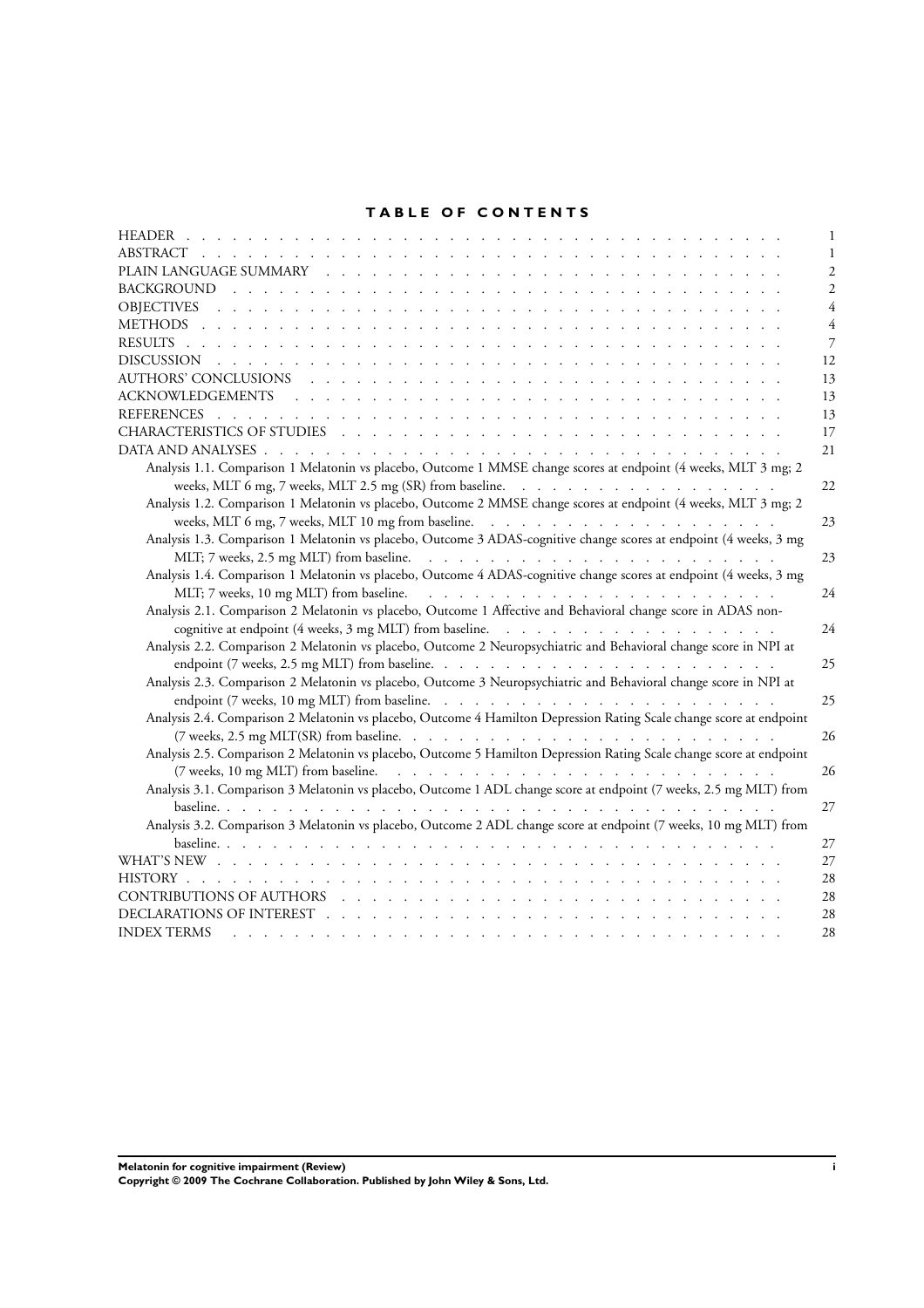# **[Intervention Review] Melatonin for cognitive impairment**

Sandra Lynn Jansen $^1$ , Dorothy Forbes $^2$ , Vicky Duncan $^3$ , Debra G Morgan $^4$ 

<sup>1</sup>University of Western Ontario, London, Canada. <sup>2</sup>H33 Health Sciences Addition, School of Nursing, University of Western Ontario, London, Canada. <sup>3</sup>Health Sciences Library, Saskatoon, SK, Canada. <sup>4</sup> Institute for Rural, Agricultural & Environmental Health, University of Saskatchewan, Saskatchewan, Canada

Contact address: Sandra Lynn Jansen, University of Western Ontario, London, Ontario, Canada. [sljan@shaw.ca.](mailto:sljan@shaw.ca) (Editorial group: Cochrane Dementia and Cognitive Improvement Group.)

*Cochrane Database of Systematic Reviews*, Issue 2, 2009 (Status in this issue: *Unchanged*) Copyright © 2009 The Cochrane Collaboration. Published by John Wiley & Sons, Ltd. DOI: 10.1002/14651858.CD003802.pub3 **This version first published online:** 25 January 2006 in Issue 1, 2006. **Last assessed as up-to-date:** 1 June 2008. (Help document - [Dates and Statuses](http://www3.interscience.wiley.com/cgi-bin/mrwhome/106568753/DatesStatuses.pdf) explained)

**This record should be cited as:** Jansen SL, Forbes D, Duncan V, Morgan DG. Melatonin for cognitive impairment. *Cochrane Database of Systematic Reviews* 2006, Issue 1. Art. No.: CD003802. DOI: 10.1002/14651858.CD003802.pub3.

# **A B S T R A C T**

### **Background**

There are a number of studies that suggest a relationship between decline of melatonin function and the symptoms of dementia.

### **Objectives**

The review assessed the evidence of clinical efficacy and safety of melatonin in the treatment of manifestations of dementia or cognitive impairment (CI).

# **Search strategy**

The Specialized Register of the Cochrane Dementia and Cognitive Improvement Group (CDCIG), *The Cochrane Library*, MEDLINE, EMBASE, PsycINFO, CINAHL and LILACS were searched on 29 January 2008 using the terms: MELATONIN and N-ACETYL-5-METHOXYTRYPTAMINE. The CDCIG Specialized Register contains records from all major health care databases (*The Cochrane Library*, MEDLINE, EMBASE, PsycINFO, CINAHL, LILACS) as well as from many trials databases and grey literature sources.

The search of January 2008 retrieved several studies for consideration by the authors.

### **Selection criteria**

All relevant, randomized controlled trials in which orally administered melatonin in any dosage was compared with a control group for the effect on managing cognitive, behavioural (excluding sleep), and/or affective disturbances of people with dementia of any degree of severity.

# **Data collection and analysis**

Two to three reviewers independently assessed the retrieved articles for relevance and methodological quality, and extracted data from the selected studies. Statistically significant differences in changes in outcomes from baseline to end of treatment between the melatonin and control groups were examined. Each study was summarized using a measure of effect (e.g. mean difference) and meta-analyses were conducted when appropriate.

### **Main results**

Three studies met the inclusion criteria. This review revealed non-significant effects from the pooled estimates of MMSE cognitive, and ADAS-cognitive change scores. Individual study estimates for treatment effect demonstrated a significant improvement for 3 mg

**Melatonin for cognitive impairment (Review) 1**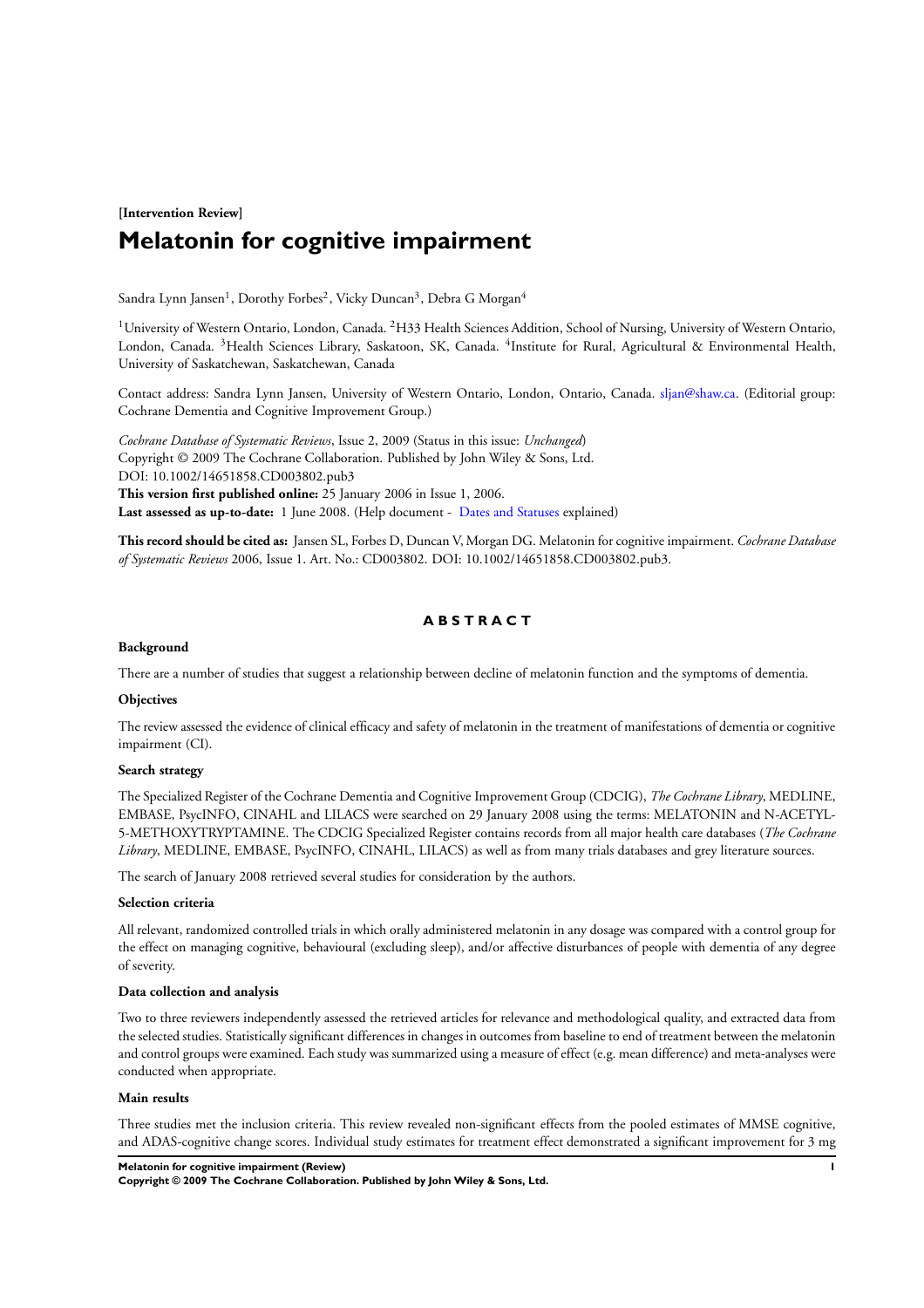melatonin compared with placebo in behavioural and affective symptoms as measured by the ADAS non-cognitive scale in a study of 20 patients, and the Neuropsychiatric Inventory (NPI) following treatment with 2.5 mg/day (SR) melatonin, but not with 10 mg/day (IR) melatonin in a larger study of 157 patients. The remainder of the treatment effects for affect, behaviour and activities of daily living were non-significant.

### **Authors' conclusions**

There is insufficient evidence to support the effectiveness of melatonin in managing the cognitive and non-cognitive sequelae of dementia.

# **P L A I N L A N G U A G E S U M M A R Y**

#### **Insufficient evidence to support the effectiveness of melatonin for managing cognitive impairment**

There are a number of studies that suggest a relationship between decline of melatonin function and the symptoms of dementia. Evidence from three randomized, placebo controlled trials, designed to evaluate melatonin for sleep disorders associated with dementia, found no evidence of efficacy for cognitive function, and evidence from a single small trial that there may be some benefit for behavioural problems.

# **B A C K G R O U N D**

Melatonin, a naturally-occurring hormone secreted by the pineal gland in the centre of the brain, was discovered by Lerner and colleagues at Yale University School of Medicine in 1958 [\(Wurtman](#page-14-0) [1989](#page-14-0)). It is biosynthesized from tryptophan via serotonin. It has a number of effects relating to a variety of bodily functions. These include circadian rhythmicity (physiological sleep onset and sleepwake cycles) and cyclic hormone release [\(Webb 1995\)](#page-14-0); regulation of the immune system [\(Maestroni 1993](#page-14-0)); and more recently discovered anti-oxidant properties ([Reiter 1995](#page-14-0)). In addition to the brain, there are also melatonin receptors on cells of blood vessels, ovaries and digestive system, though little is currently known about their functions.

Since melatonin is a naturally occurring substance, it is not considered a drug in most countries. However, the safety of melatonin products has not been definitely determined. Melatonin products are regulated differently in several countries. In the United States, melatonin falls under the Food and Drug Administration's Dietary Supplement Health and Education Act in the category of "other dietary supplements" and is "generally recognized as safe". In Canada, melatonin is included in the Natural Health Products Directorate of Health Canada. Melatonin is available for sale in Canada, having met the specific licensing, manufacturing, labelling, and safety standards. In the European Union, melatonin is considered a medicine or hormone and is available only by prescription. In Australia, melatonin is an unregistered product under the Therapeutic Goods administration. However, with a prescription, it can be imported for use under the Personal Import Scheme [\(Buscemi 2004](#page-14-0)). It should be noted that in situations where man-

ufacture and sale of melatonin is not regulated as for a drug, preparations may contain additives that have their own pharmacological actions and potential side effects (e.g. some health food store melatonin preparations are said to contain the same impurity which causes eosinophilia-myalgia syndrome when found in tryptophan preparations) [\(Williamson 1998\)](#page-14-0).

Dementia is an acquired, persistent global impairment of intellectual function. There are various diagnostic criteria based on demonstration of acquired defects in more than one domain of cognitive function, for example: language, memory, visuo-spatial skills, emotion or personality, abstraction, calculation, judgment or executive function. It is a common affliction, affecting some 8% of adults aged over 65 years, rising to 35% of those older than age 85 years ([CSHA 1994\)](#page-14-0).

There are a number of factors suggesting a relationship between decline of melatonin function and the deficits of dementia ([CSHA](#page-14-0) [1994](#page-14-0)). These include:

• Decline of serum melatonin levels [\(Mishima 1994](#page-14-0)) (to an even greater extent than in normal aging) and the breakdown of normal circadian rhythmicity ([Ghali](#page-14-0) [1995](#page-14-0); [Hopkins 1992](#page-14-0)) in patients with dementia. The relationship between melatonin and circadian rhythmicity is well-established. The suprachiasmatic nuclei (SCN) of the brain are generally accepted as the "seat" of the circadian clock in humans [\(Moore 1992;](#page-14-0) [Swaab](#page-14-0) [1985](#page-14-0)). Entrainment of the SCN (i.e. "setting" of the biological clock) is, in large part, due to rhythmic re-

**Melatonin for cognitive impairment (Review) 2**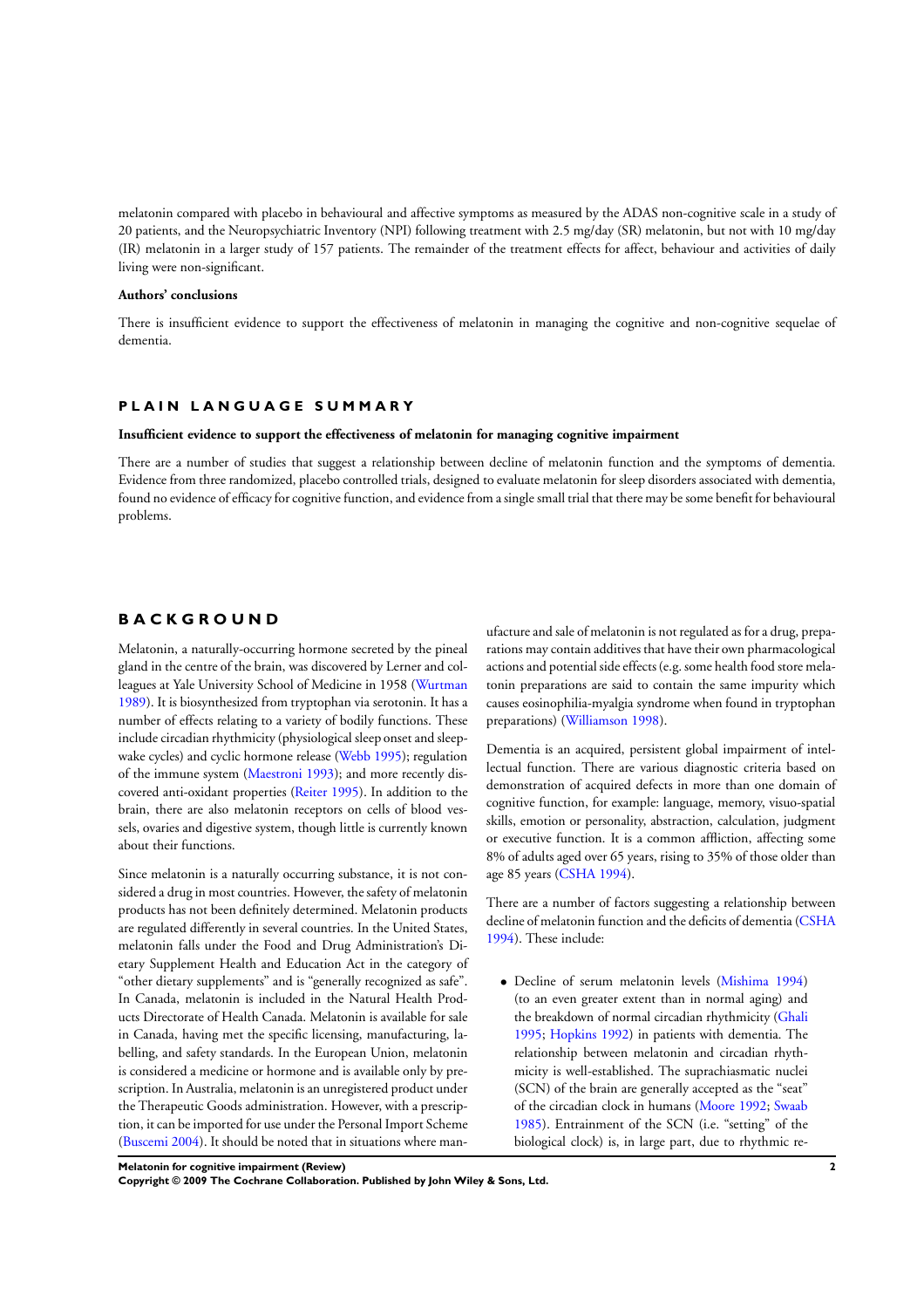lease of melatonin from the pineal gland ([Dubocovich](#page-14-0) [1991](#page-14-0)).

- Disruption in sleep patterns in patients with dementia [\(Prinz 1982\)](#page-14-0), the relationship between melatonin and sleep [\(Webb 1995\)](#page-14-0), and the relationship between sleep and cognitive function i.e. disrupted or insufficient sleep can contribute to significant difficulties with tasks requiring mental concentration and memory function ([Downey 1987](#page-14-0)). This effect is thought to be even more pronounced in people with pre- or co-existing causes of cognitive impairment ([Hopkins 1995](#page-14-0)).
- Correlation between typical areas of cerebral atrophy in certain dementias (e.g. temporal lobes in Alzheimer's disease [AD]), and those areas containing melatonin receptors [\(Dubocovich 1991](#page-14-0); [Fauteck 1995](#page-14-0)).
- Antioxidant and antiamyloidogenic properties of melatonin ([Pierrefiche 1995;](#page-14-0) [Reiter 1994](#page-14-0)); and the known involvement of oxidative and amyloid-mediated brain damage in the pathogenesis of AD) ([Varadarajan 2000](#page-14-0)).

Breakdown in normal function of melatonin-related brain functions also may play a significant role in caregivers' ability to care for an individual with dementia. Specifically, problematic sleeprelated behaviours often precipitate the decision of families to institutionalize an elderly relative with dementia [\(Coffey 1994\)](#page-14-0).

Generally, few adverse effects have been reported in human trials in recent years [\(Andrade 2001;](#page-14-0) [Seabra 2000](#page-14-0); [Shamir 2000](#page-14-0)). However, because of the many organ systems containing melatonin receptors, effects could be far-reaching. Furthermore, a number of older studies and animal data suggest a variety of possible side effects including:

- Worsening of depression, sleep disturbance, weight loss and an oral temperature decrease in depressed individuals [\(Carman 1976\)](#page-14-0); also supported by a finding in depressed patients, but not in controls, of a longer duration of the nocturnal period of active melatonin secretion in winter than in summer ([Wehr 2001](#page-14-0)). Furthermore, because evening melatonin should produce a circadian phase advance, it may worsen early morning awakening.
- Decreased sex drive and infertility. In many mammals, melatonin affects prolactin and gonadotropins ( [Griffiths 1987](#page-14-0); [Smith 1987\)](#page-14-0). This also appears to be the case in humans, as high levels of melatonin have been found in women with hypothalamic amenorrhea [\(Berga](#page-14-0) [1988](#page-14-0); [Laughlin 1991\)](#page-14-0) and in men with hypogonadism ([Karasek 1990](#page-14-0); [Puig-Domingo 1992](#page-14-0)). So too, exogenous melatonin delays sexual maturation in experimental animals ([Lang 1985;](#page-14-0) [Rivest 1985](#page-14-0)), and high doses of

melatonin have been used in humans as a female contraceptive (inhibiting ovulation) in combination with progesterone ([Voordouw 1992](#page-14-0)).

- In mammals, melatonin may suppress insulin ( [Rasmussen 1999](#page-14-0)) although a lack of effect on insulin has also been found [\(Bizot-Espiard 1998\)](#page-14-0). There is recent evidence that exogenous melatonin reduces glucose tolerance and insulin sensitivity in post-menopausal women ([Cagnacci 2001](#page-14-0)).
- Melatonin has been found to increase retinal susceptibility to light-induced damage ([Leino 1984](#page-14-0); [Wiechmann 1992\)](#page-14-0) but also to protect the retina from oxidative damage [\(Siu 1999\)](#page-14-0).
- Melatonin has been reported to have both vasoconstricting [\(Mahle 1997;](#page-14-0) [Viswanathan 1997\)](#page-14-0) and vasorelaxing properties [\(Cagnacci 2001a;](#page-14-0) [Weekley 1995\)](#page-14-0)*:* it can lower blood pressure ([Chuang 1993;](#page-14-0) [Tom 2001](#page-14-0)) and, in animals, constrict cerebral and coronary arteries and reduce cerebral blood flow [\(Capsoni 1995\)](#page-14-0). The arterial effect might account for several reports that melatonin causes headache, although it has also been reported to relieve headache (especially migraine) ([Claustrat 1997](#page-14-0); [Gagnier 2001](#page-14-0)). Vasoconstriction could also, theoretically, compromise cerebral circulation in older people with atherosclerosis. However, another study suggests melatonin may diminish the risk of hypoperfusion-induced cerebral ischaemia by shifting the lower limit of cerebral blood flow autoregulation to a lower pressure level, improving the cerebrovascular dilatatory reserve, and thus widening the security margin ([Regrigny 1998](#page-14-0)).
- At least one study reported increased seizures when melatonin was given to neurologically compromised children [\(Sheldon 1998](#page-14-0)), but elsewhere an anti-convulsant and neuro-protective effect has been reported ( [Munoz-Hoyos 1998\)](#page-14-0).
- Exogenous melatonin (or its withdrawal) may trigger or worsen manic episodes in susceptible individuals ( [Leibenluft 1997](#page-14-0)), although it has also been found to improve sleep and decrease severity of manic symptoms in manic patients with treatment-resistant insomnia ( [Bersani 2000;](#page-14-0) [Robertson 1997\)](#page-14-0).
- The preponderance of evidence suggests that melatonin has anti-cancer properties in vitro [\(Hill 1988;](#page-14-0) [Hu](#page-14-0) [1998](#page-14-0)), in animal studies ([Kumar 2000\)](#page-14-0) and in humans ([Lissoni 1994](#page-14-0); [Neri 1994\)](#page-14-0). However, other studies have found a lack of such effect [\(Panzer 1998\)](#page-14-0) and there is even at least one paper supporting a pro-neoplastic effect in a compound structurally similar to melatonin ( [Malakhova 1986\)](#page-14-0).

**Melatonin for cognitive impairment (Review) 3**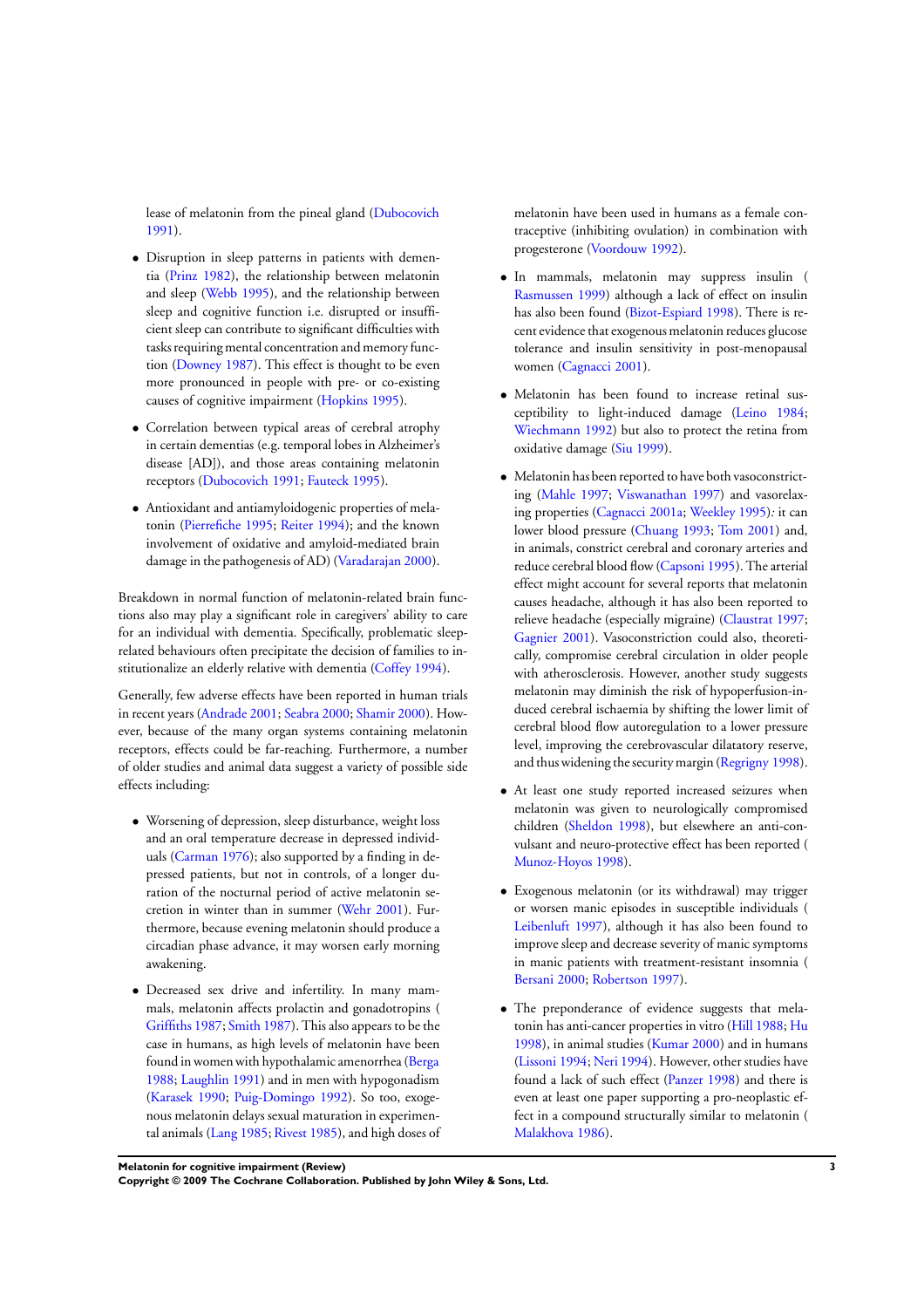• Melatonin appears to enhance immune function ( [Maestroni 1993](#page-14-0); [Reiter 2000](#page-14-0)); this may have positive clinical effects in illnesses such as cancer, but may worsen such autoimmune conditions as arthritis ([Maestroni](#page-14-0) [2001](#page-14-0)).

# **O B J E C T I V E S**

The objective was a systematic review of evidence relating to the clinical efficacy and safety of melatonin in the treatment of manifestations of dementia or cognitive impairment (CI).

# **M E T H O D S**

# **Criteria for considering studies for this review**

## **Types of studies**

The review included all relevant unconfounded, randomized controlled trials, published or unpublished, in which treatment allocation was concealed and assessment of outcomes was blind. The period of treatment exceeded one day. Studies were included irrespective of the language in which they were reported.

The first treatment period of crossover studies were included where appropriate, but since most conditions under evaluation were progressive, and in order to avoid carry-over effects, data from subsequent phases were excluded.

#### **Types of participants**

Included studies involved patients with dementia of any severity or cognitive impairment. The diagnosis of dementia was based on accepted criteria such as ICD, DSM [\(APA 1995](#page-14-0)) and NINCDS-ADRDA (National Institute of Neurological and Communicative Disorders and Stroke - Alzheimer's Disease and Related Disorders Association [\(McKhann 1984](#page-14-0))). In the case of studies conducted before the widespread availability or use of the accepted criteria, the diagnosis was based on a comparable assessment using rating scales. The diagnosis of cognitive impairment was usually based on assessment using rating scales.

### **Types of interventions**

Included trials assessed the effect of orally administered melatonin in any dosage compared with placebo, or the effect of melatonin compared with no treatment, for a minimum of one day, and with a minimum of 24 hour follow-up.

### **Types of outcome measures**

Relevant outcomes were cognitive, behavioural and/or affective, function in activities of daily living, quality of life, caregiver stress, morbidity, mortality and length of time to institutionalization. Any trial with acceptable (i.e. objective, reproducible) measures of the above was included. Sleep was not included as it is being examined in another Cochrane review [\(Johnson 2001](#page-14-0)).

Side-effects and safety issues relevant to the use of melatonin were assessed.

## **Search methods for identification of studies**

See [Cochrane Dementia and Cognitive Improvement Group](http://www.mrw.interscience.wiley.com/cochrane/clabout/articles/DEMENTIA/frame.html) methods used in reviews.

The Specialized Register of the Cochrane Dementia and Cognitive Improvement Group (CDCIG) was searched on 29 January 2008 for all years up to December 2005. This register contains records from the following major healthcare databases: *The Cochrane Library*, MEDLINE, EMBASE, PsycINFO, CINAHL and LILACS, and many ongoing trial databases and other grey literature sources. The following search terms were used: melatonin and N-ACETYL-5-METHOXYTRYPTAMINE.

*The Cochrane Library*, MEDLINE, EMBASE, PsycINFO and CINAHL were searched separately on 29 January 2008 for records added to these databases after December 2005 to January 2008. The search terms used to identify relevant controlled trials on dementia, Alzheimer's disease and mild cognitive impairment for the Group's Specialized Register can be found in the Group's module on *The Cochrane Library*. These search terms were combined with the following search terms and adapted for each database, where appropriate: melatonin and N-ACETYL-5- METHOXYTRYPTAMINE.

The search of January 2008 retrieved several studies for consideration by the authors.

On 29 January 2008, the Specialized Register consisted of records from the following databases:

# **Healthcare databases**

- *The Cochrane Library*: (2006, Issue 1);
- MEDLINE (1966 to 2006/07, week 5);
- EMBASE (1980 to 2006/07);
- PsycINFO (1887 to 2006/08, week 1);
- CINAHL (1982 to 2006/06);
- SIGLE (Grey Literature in Europe) (1980 to 2005/03);
- LILACS: Latin American and Caribbean Health Science Literature (http://bases.bireme.br/cgibin/wxislind.exe/iah/online/?IsisScript=iah/iah.xis&base=LILACS&lang=i&fo (last searched 29 August 2006).

### **Conference proceedings**

**Melatonin for cognitive impairment (Review) 4**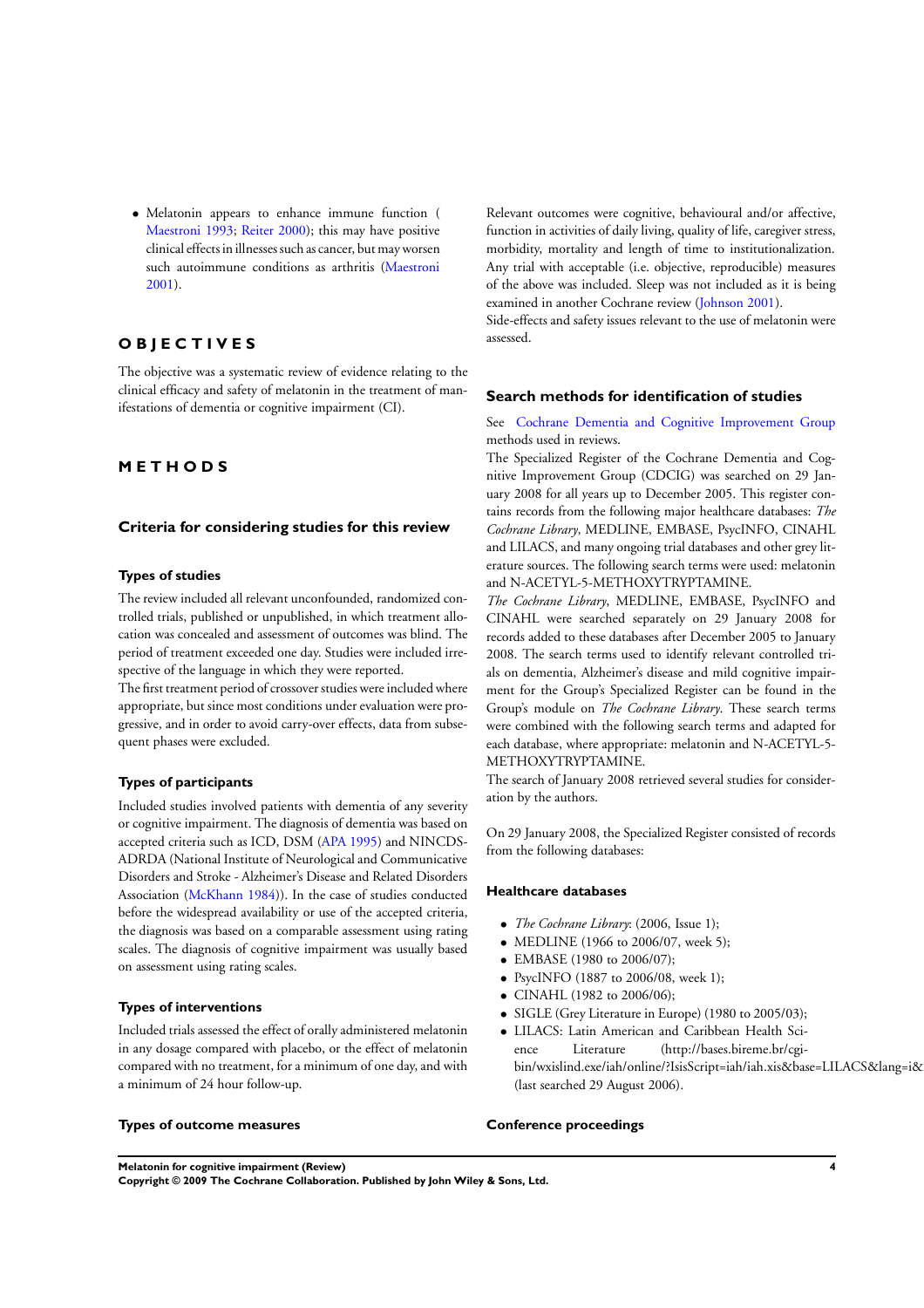- ISTP (http://portal.isiknowledge.com/portal.cgi) (Index to Scientific and Technical Proceedings) (to 29 August 2006);
- INSIDE (BL database of Conference Proceedings and Journals) (to June 2000);.

# **Theses**

- Index to Theses (formerly ASLIB) (http://www.theses.com/) (UK and Ireland theses) (1716 to 11 August 2006);
- Australian Digital Theses Program (http://adt.caul.edu.au/): (last update 24 March 2006);
- Canadian Theses and Dissertations (http://www.collectionscanada.ca/thesescanada/indexe.html): 1989 to 28 August 2006);
- DATAD Database of African Theses and Dissertations (http://www.aau.org/datad/backgrd.htm);
- Dissertation Abstract Online (USA) (http://wwwlib.umi.com/dissertations/gateway) (1861 to 28 August 2006).

# **Ongoing trials**

# **UK**

- National Research Register (http://www.update-software.com/projects/nrr/) (last searched issue 3/2006);
- ReFeR (http://www.refer.nhs.uk/ViewWebPage.asp?Page=Home) (last searched 30 August 2006);
- Current Controlled trials: Meta Register of Controlled trials (mRCT) (http://www.controlled-trials.com/) (last searched 30 August 2006) :
- ISRCTN Register trials registered with a unique identifier
- Action medical research
- Kings College London
- Laxdale Ltd
- Medical Research Council (UK)
- NHS Trusts Clinical Trials Register
- National Health Service Research and Development Health Technology Assessment Programme (HTA)
- National Health Service Research and Development Programme 'Time-Limited' National Programmes
- National Health Service Research and Development Regional Programmes
- The Wellcome Trust
- Stroke Trials Registry (http://www.strokecenter.org/trials/index.aspx) (last searched 31 August 2006);

# **Netherlands**

• Nederlands Trial Register (http://www.trialregister.nl/trialreg/index.asp) (last searched 31 August 2006);

# **USA/International**

- ClinicalTrials.gov (http://www.ClinicalTrials.gov) (last searched 31 August 2006) (contains all records from http://clinicalstudies.info.nih.gov/);
- IPFMA Clinical trials Register: www.ifpma.org/clinicaltrials.html. The Ongoing Trials database within this Register searches http://www.controlled-trials.com/isrctn, http://www.ClinicalTrials.gov

and http://www.centerwatch.com/. The ISRCTN register and Clinicaltrials.gov are searched separately. Centerwatch is very difficult to search for our purposes and no update searches have been done since 2003.

- The IFPMA Trial Results databases searches a wide variety of sources among which are:
- http://www.astrazenecaclinicaltrials.com (seroquel, statins)
- http://www.centerwatch.com
- http://www.clinicalstudyresults.org
- http://clinicaltrials.gov
- http://www.controlled-trials.com
- http://ctr.gsk.co.uk
- http://www.lillytrials.com (zyprexa)
- http://www.roche-trials.com (anti-abeta antibody)
- http://www.organon.com
- http://www.novartisclinicaltrials.com (rivastigmine)
- http://www.bayerhealthcare.com
- http://trials.boehringer-ingelheim.com
- http://www.cmrinteract.com
- http://www.esteve.es
- http://www.clinicaltrials.jp

This part of the IPFMA database is searched and was last updated on 4 September 2006;

- Lundbeck Clinical Trial Registry (http://www.lundbecktrials.com) (last searched 15 August 2006);
- Forest Clinical trial Registry (http://www.forestclinicaltrials.com/) (last searched 15 August 2006).

The search strategies used to identify relevant records in MED-LINE, EMBASE, PsycINFO, CINAHL and LILACS can be found in the Group's module on *The Cochrane Library*.

Reference lists of retrieved articles (especially literature reviews) were examined for additional trials and proceedings of relevant conferences were searched.

**Melatonin for cognitive impairment (Review) 5**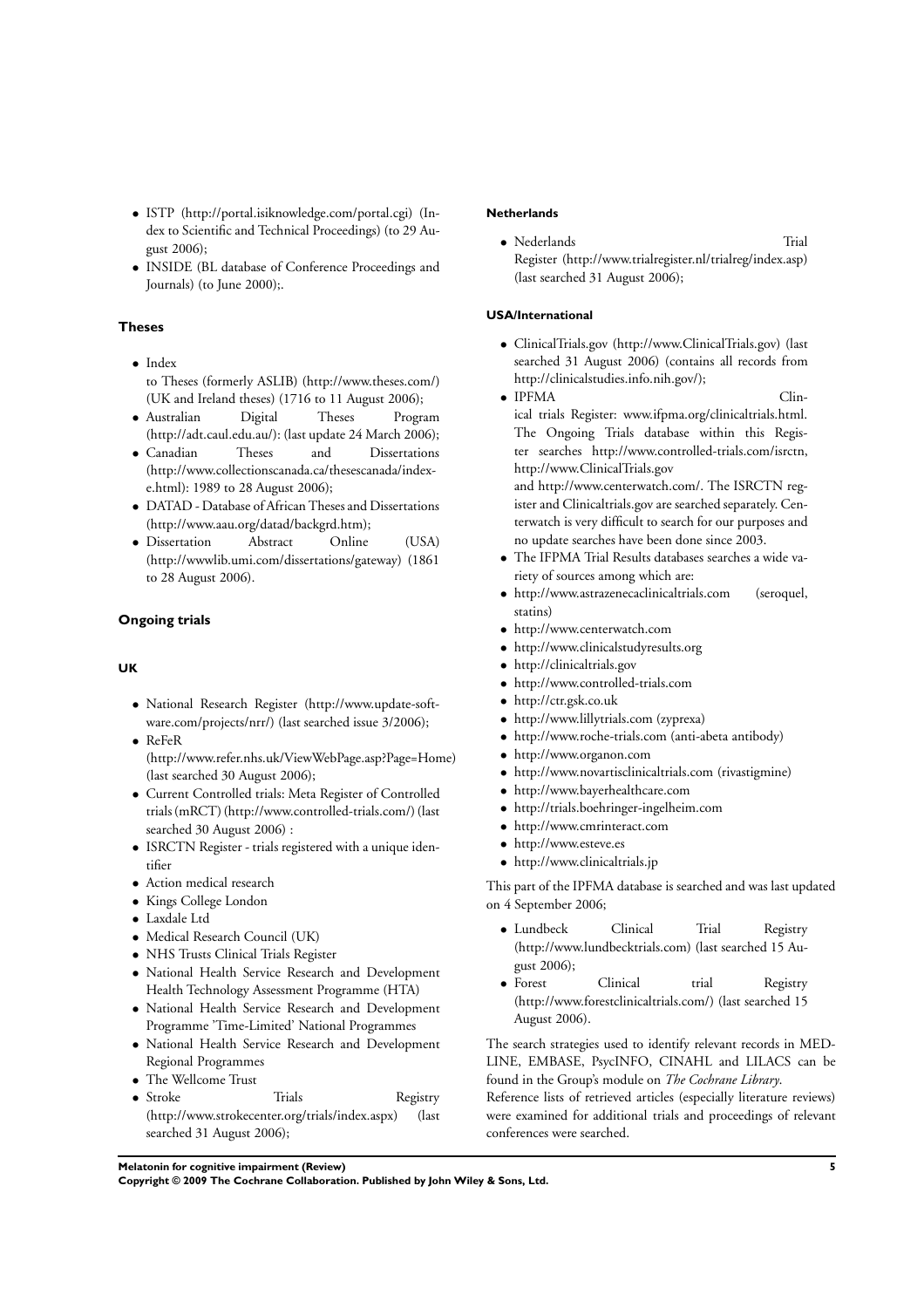# **Data collection and analysis**

# **Selection of trials**

Titles and abstracts of citations obtained from the search were examined by three reviewers (LJ, VD and DF) and obviously irrelevant articles discarded. In the presence of any suggestion that an article described a relevant randomized controlled trial, it was retrieved for further assessment.

Two authors (LJ, VD) independently assessed retrieved articles for inclusion in the review according to the criteria above. Disagreements were resolved by discussion, or if necessary referred to a third author (DF).

### **Assessment of methodology and quality**

The trial conduct and methodological quality were assessed by both reviewers. Randomization and blind assessment of outcome were threshold criteria for inclusion in the review. In addition, whether participants were blind to their treatment allocation and whether drop-out was judged to be serious enough to be a potential source of bias was assessed for use in sensitivity analyses.

Concealment of allocation to treatment was rated by the following three categories:

Category A (adequate) where the report described allocation of treatment by: (i) some form of centralized randomized scheme, e.g. having provided details of an enrolled participant to an office by phone to receive the treatment group allocation; (ii) some form of randomization scheme controlled by a pharmacy; (iii) numbered or coded containers, e.g. in a pharmaceutical trial in which capsules from identical-looking numbered bottles are administrated sequentially to enrolled participants; (iv) an on-site or coded computer system, given that the allocations were in a locked, unreadable file that could be accessed only after inputting the characteristics of an enrolled participant; or (v) if assignment envelopes were used, the report should at least specify that they were sequentially numbered, sealed, opaque envelopes; (vi) other combinations of described elements of the process that provided assurance of adequate concealment.

Category B (intermediate) where the report described allocation of treatment by: (i) use of a "list" or "table" to allocate assignments; (ii) use of "envelopes" or "sealed envelopes"; (iii) stating the study was "randomized" without further detail.

Category C (inadequate) where the report described allocation of treatment by: (i) alternation; (ii) reference to case record numbers, dates of birth, day of the week, or any other such approach; (iii) any allocation procedure that was transparent before assignment, such as an open list of random numbers or assignments.

Trials were included if they conformed to categories A or B; those falling into category C were excluded.

# **Data extraction**

**Melatonin for cognitive impairment (Review) 6**

**Copyright © 2009 The Cochrane Collaboration. Published by John Wiley & Sons, Ltd.**

Data were extracted from published reports or requested from the first author when necessary. Summary statistics were required for each trial and each outcome. For continuous data, the mean change from baseline, the standard error of the mean change, and the number of patients for each treatment group at each assessment were extracted. Where changes from baseline were not reported, the mean, standard deviation and the number of patients for each treatment group at each time point were extracted if available.

The baseline assessment was defined as the latest available assessment prior to randomization, but no longer than two months prior.

In studies where a cross-over design was used, only data from the first treatment phase after randomization were eligible for inclusion.

# **Data analysis**

The outcomes measured in clinical trials of dementia and cognitive impairment often arise from ordinal rating scales. Where the rating scales used in the trials have a reasonably large number of categories (more than 10) the data were treated as continuous outcomes arising from a normal distribution.

Summary statistics (sample size, mean and standard deviation) were required for each rating scale at each assessment time for each treatment group in each trial for change from baseline.

When change from baseline results were not reported, the required summary statistics were calculated from the baseline and assessment time treatment group means and standard deviations. In this case a zero correlation between the measurements at baseline and assessment time were assumed. This method overestimates the standard deviation of the change from baseline, but this conservative approach was considered to be preferable in a meta-analysis. The meta-analysis requires the combination of data from the trials. The measure of the treatment difference for any outcome was the weighted mean difference when the pooled trials used the same rating scale or test to assess an outcome, and the standardised mean difference, which is the absolute mean difference divided by the standard deviation, when they used different rating scales or tests. Due to insufficient data, the following subgroup analyses were not

• Disease type:

undertaken:

- Alzheimer's disease
- vascular dementia
- mixed Alzheimer's disease and vascular dementia
- unclassified or other dementia
- cognitive impairment
	- Duration of treatment:
- < 12 weeks
- $-$  > = 12 weeks
	- Severity of dementia at baseline: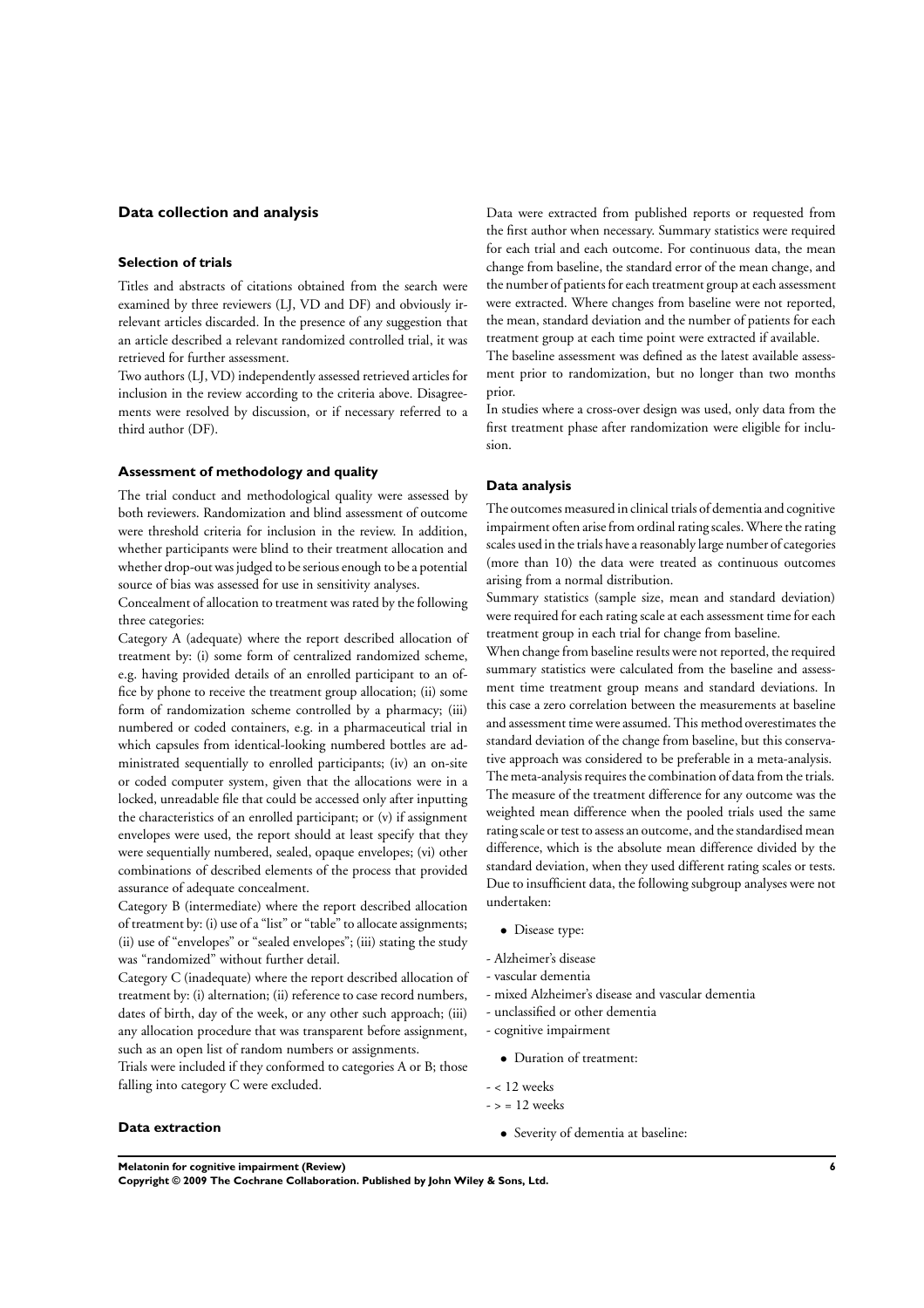- mild (MMSE > 17 or similar) - moderate (MMSE 10 to 17 or similar) - severe (MMSE < 10 or similar) Sensitivity analyses will be performed with regard to:

- Blinding:
- double blind
- single blind
	- Drop-out:

- unlikely to cause bias

- potentially leading to bias

• Imputation of missing dichotomous data:

- assuming missing outcomes were less favourable

- analysis as presented

# **R E S U L T S**

# **Description of studies**

# See:[Characteristics of included studies;](#page-19-0)[Characteristics of excluded](#page-21-0) [studies.](#page-21-0)

Three articles met the criteria for relevance and validity ([Asayama](#page-14-0) [2003](#page-14-0), [Serfaty 2002,](#page-14-0) and [Singer 2003](#page-14-0)). Two additional studies seemed to meet the criteria for relevance and validity, but one author could not be located for verification of study completion [\(Eeles 2003](#page-14-0)), and one study was not executed because of lack of funding [\(Haworth 2001\)](#page-14-0). Three other studies were also excluded. The articles included in this review were all randomized controlled trials published in 2002 or 2003. One study was a randomized, double blind placebo-controlled two period crossover study ([Serfaty 2002\)](#page-14-0), but the data following the cross-over period have been omitted from this review in accordance with the protocol. One study was conducted in Tokyo, Japan and appeared in the literature as a translated article in English ([Asayama 2003](#page-14-0)), The second study was conducted in London, UK ([Serfaty 2002](#page-14-0)), and the third in the United States [\(Singer 2003](#page-14-0)). The majority of the participants were residents of a long term care facility, nursing home or the geriatric ward of a hospital [\(Asayama 2003](#page-14-0); [Serfaty](#page-14-0) [2002](#page-14-0); [Singer 2003](#page-14-0)), while five were being cared for at home ( [Serfaty 2002](#page-14-0)). Consent in all three of the studies was provided by the participant's caregiver or guardian. Two of the studies ( [Asayama 2003](#page-14-0); [Serfaty 2002\)](#page-14-0) also obtained the consent of the participant. The total number of participants who were enrolled in the studies was 210 and 200 completed the protocol.

### **Participants**

The primary basis for selection of participants in all three studies was the diagnosis of some type of dementia. One hundred seventy seven participants in two of the studies had a diagnosis of Alzheimer disease (AD) [\(Asayama 2003\)](#page-14-0) or a NINCDS-ADRDA diagnosis of probable AD ([Singer 2003](#page-14-0)), which represents 80.09% of the total participants in the three studies. In the third study, the participants had to satisfy the [APA 2004](#page-14-0) (1994) criteria for a clinical diagnosis of dementia [\(Serfaty 2002\)](#page-14-0). Participants had to be physically able to complete the study, which excluded those who had a severe physical disease or problems. All of the studies required that participants be experiencing some type of sleep disturbance. The [Singer 2003](#page-14-0) study included those with AD if they averaged less than 7 hours of sleep per night (as documented by wrist actigraphy), and were noted by the caregiver to experience two or more episodes per week of disturbed night-time sleep, such as sleep latency, wandering, early wakening, and daytime somnolence. [Serfaty 2002](#page-14-0) included those with a clinical diagnosis of dementia who demonstrated at least two weekly incidents of night-time agitated behavior as reported by the caregiver. Those in [Asayama 2003](#page-14-0) study also were experiencing sleep disorders. In all three studies, the Mini-Mental State Examination was administered to establish the severity of dementia both at baseline and the endpoint of the study. The mean MMSE scores of all participants at baseline ranged from a low of 10.3 to a high of 14.6, falling into the severe range of cognitive impairment ([Tombaugh](#page-14-0)

### **Intervention**

[1992](#page-14-0)).

Before intervention with exogenous melatonin occurred, medications were stabilized in all three studies. In the [Asayama 2003](#page-14-0) study, beta-blockers were washed out for four weeks before the study, while other drugs required by participants were maintained provided that they did not affect the symptoms of AD. In the [Serfaty 2002](#page-14-0) study, participants were either not taking hypnotic medication, or were receiving the same dose of medication for at least four weeks prior to entry into the trial. Psychotropic medication was not used during the study period. The participants in the [Singer 2003](#page-14-0) study were excluded from the study if they had been using investigational or unapproved medications within four weeks of the screening visit.

Exogenous melatonin was administered to participants once a day at the participant's usual bedtime, or one hour prior, or at 20:30 hours. The intervention was administered by informal caregivers, researchers, physicians or registered nurses with advanced preparation. Training was provided to all those who administered the intervention. Dosage ranged from 3 to 10 mg of immediate release (IR) melatonin to 2.5 to 6 mg slow release (SR) melatonin. One study [\(Singer 2003](#page-14-0)) divided participants into three groups: the control group, a group which received 2.5 (SR) melatonin, and a group which received 10 mg (IR) melatonin. A 3 mg melatonin treatment was used in the [Asayama 2003](#page-14-0) study. Another study ( [Serfaty 2002](#page-14-0)) administered 6 mg (SR) melatonin.

**Melatonin for cognitive impairment (Review) 7**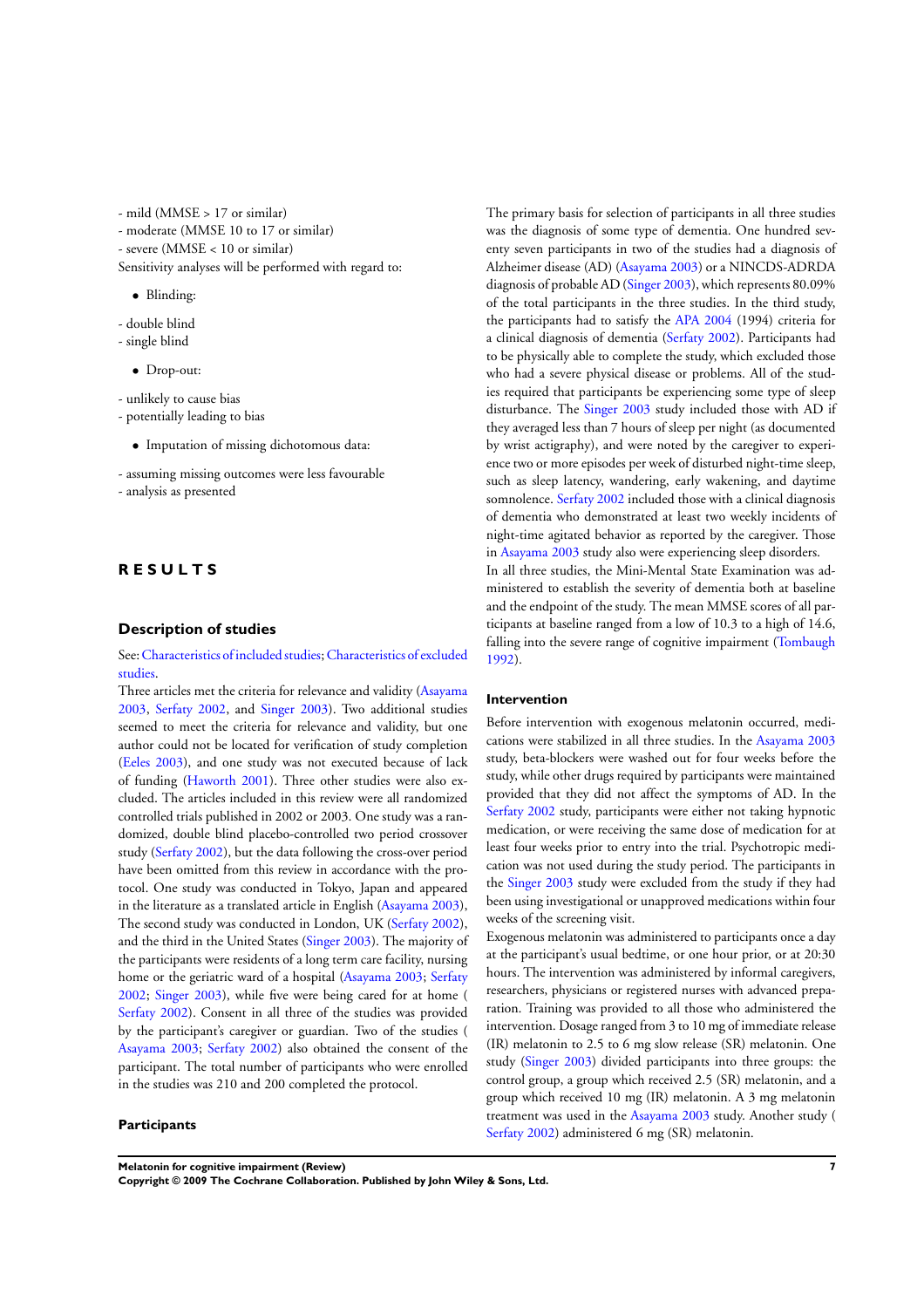# <span id="page-9-0"></span>**Outcomes**

The primary goal of each of these studies was to measure the effects of exogenous melatonin on sleep disorders in participants with cognitive dementia or AD. Primary outcomes in all three studies were measured objectively using wrist actigraphy. However, this review focused on the evaluation of the secondary outcomes including changes in cognition, behaviour, affect, and function in activities of daily living. Adverse events associated with the use of Melatonin were also examined.

Cognitive changes were measured by the Mini-Mental State Examination (MMSE) in all studies. Additionally, the cognitive section of the Alzheimer's Disease Assessment Scale (ADAS-Cognitive) was employed by two studies ([Asayama 2003](#page-14-0); [Singer 2003](#page-14-0)), and the Clinical Dementia Rating Scale (CDR) was employed by [Asayama 2003.](#page-14-0) Behavioral and affective changes in the participants were measured using the Hamilton Depression Rating Scale [\(Hamilton 1960](#page-14-0)) in [Singer 2003,](#page-14-0) the Neuropsychiatric Inventory [\(Cummings 1994](#page-14-0)) in [Singer 2003](#page-14-0), and the ADAS non-cognitive scores [\(Rosen 1984\)](#page-14-0) in [Asayama 2003.](#page-14-0) Activities of daily living (ADL) in the participants were measured in [Singer 2003](#page-14-0) using the ADL Inventory [\(Galasko 1997\)](#page-14-0). These tests and rating scales are described in Table 1.

# **Table 1. Description of Assessment Scale Used in Included Studies**

| Mini-Mental State Examination (MMSE) used in Asayama 2003<br>and Singer 2003 study. | MMSE: Short, valid and reliable cognitive assessment tool that<br>can evaluate the severity of dementia and chronological changes<br>in functioning. Eleven task oriented items, key scale categories of<br>orientation, memory and attention. Total attainable score is 30<br>indicating healthy cognitive status. Concurrent validity supported<br>by correlations with the Weschler Adult Intelligence Scale ( $r =$<br>.776 with the Verbal Scale, $p < .0001$ ; $r = .660$ with Performance<br>Scale, p < .001 (Tombaugh 1992). Twenty-four hour retest (1<br>tester) r = .887, p < .0001; 24 hour retest (2 testers) r = .827, p <<br>.0001, 28 day retest $r = .988$ , $p < .0001$ (Folstein 1975).                                                                                           |
|-------------------------------------------------------------------------------------|------------------------------------------------------------------------------------------------------------------------------------------------------------------------------------------------------------------------------------------------------------------------------------------------------------------------------------------------------------------------------------------------------------------------------------------------------------------------------------------------------------------------------------------------------------------------------------------------------------------------------------------------------------------------------------------------------------------------------------------------------------------------------------------------------|
| Mini-Mental State Examination (MMSE) used in Asayama 2003<br>and Singer 2003 study. | ADAS-cognitive: Short valid measure of cognitive functional de-<br>cline associated with Alzheimer's Disease (AD). Cognitive Scale<br>(11 items, task oriented, $r = .989$ p < .001, for interrater reliabil-<br>ity, test-retest reliability, $r = .915$ , $p < .001$ : categories include<br>memory, language, recall, word finding difficulty, following com-<br>mands). Maximum score of 70 indicates marked cognitive symp-<br>toms of AD. Non-cognitive scale (10 items, 5 point scale: Inter-<br>rater reliability $r=.947$ , $p < .001$ , Test-retest reliability: $r = .588$ ,<br>p < .001: categories include depressed mood, distractability, un-<br>cooperative to testing, delusions, hallucinations, pacing, tremors,<br>decreased appetite) with maximum score of 50 indicating pres- |

**Melatonin for cognitive impairment (Review) 8**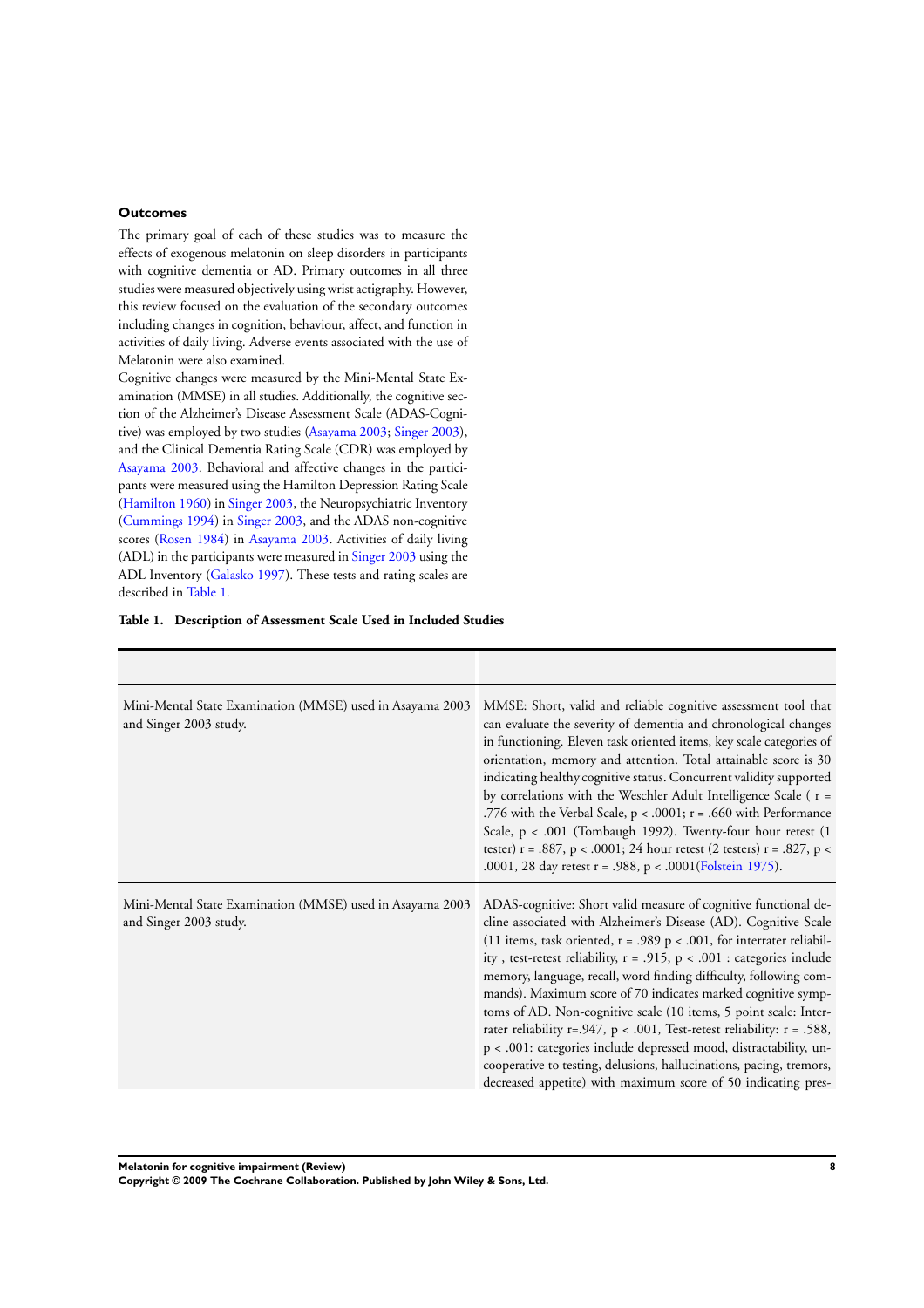# **Table 1. Description of Assessment Scale Used in Included Studies** (*Continued)*

|                                                                                  | ence of construct. Significant correlation with the Sandoz Clinical<br>Assessment Geriatric Score ( $r = .668$ , df = 16, $p < .01$ ) and total<br>scale score, but not with noncognitive scale ( $r = .252$ , df = 16, p<br>$> .10)$ (Rosen 1984).                                                                                                                                                                                                                                                                                                                                                                                                                                                                                                                                                                                                                                                                                                                                                                    |
|----------------------------------------------------------------------------------|------------------------------------------------------------------------------------------------------------------------------------------------------------------------------------------------------------------------------------------------------------------------------------------------------------------------------------------------------------------------------------------------------------------------------------------------------------------------------------------------------------------------------------------------------------------------------------------------------------------------------------------------------------------------------------------------------------------------------------------------------------------------------------------------------------------------------------------------------------------------------------------------------------------------------------------------------------------------------------------------------------------------|
| Clinical Dementia Rating Scale (CDR) used in Asayma 2003<br>study.               | CDR: Valid and reliable measure of dementia and cognitive ability.<br>Categories include memory, orientation, judgment and problem<br>solving, community affairs, home and hobbies, and personal care.<br>Scale rating score ranges from 0 (healthy) to 3 (severe dementia).<br>Caregivers rate client ability from 1 to 9 (extreme debilitation).<br>Adequate correlations support the reliability of the instrument (<br>Hughes 1982).                                                                                                                                                                                                                                                                                                                                                                                                                                                                                                                                                                               |
| Neuropsychiatric Inventory (NPI) used in Singer 2003 study.                      | NPI: Valid measure of psychopathological behavior associated<br>with dementia. Ten dichotomous subscales: constructs of delu-<br>sions, hallucinations, depression, anxiety, agitation, apathy, irri-<br>tability/lability, disinhibition and euphoria. Concurrent validity<br>supported by results of correlation with BEHAVE-AD and the<br>Hamilton Depression Rating Scale (HDRS). Between rater, test-<br>retest, and internal consistency results support reliability of the<br>instrument. Data is obtained from caregivers. Higher score indi-<br>cates more severe psychopathology (Cummings 1994).                                                                                                                                                                                                                                                                                                                                                                                                            |
| The Activities of Daily Living Questionnaire (ADL) used in Singer<br>2003 study. | ADL: Valid and reliable measure of functional decline associated<br>with Alzheimer's disease. Inventory of 27 items ranging from 2<br>to 5 point scales. Test-retest reliability moderate to very good (K<br>statistic ranged from 0.4 to 0.75, $p < .01$ . Spearman rank order<br>correlation coefficient between scaling levels of ADL and MMSE<br>scores ( $R = 0.4 - 0.7$ , $p < .001$ ). Higher score indicates more<br>functional ability (Galasko 1997).<br>Categories: self-care, household care,<br>employment and recreation, shopping and money, travel, and<br>communication. Adequate reliability was supported by average<br>correlation coefficients of 0.86. Concurrent validity was<br>established by comparing the ADLQ with the Record of Indepen-<br>dent Living, a<br>previously validated measure of level of dependency in daily living<br>activities.<br>Negatively correlated with the Mini-Mental State Examination<br>and positively<br>correlated with the Clinical Dementia Rating Scale. |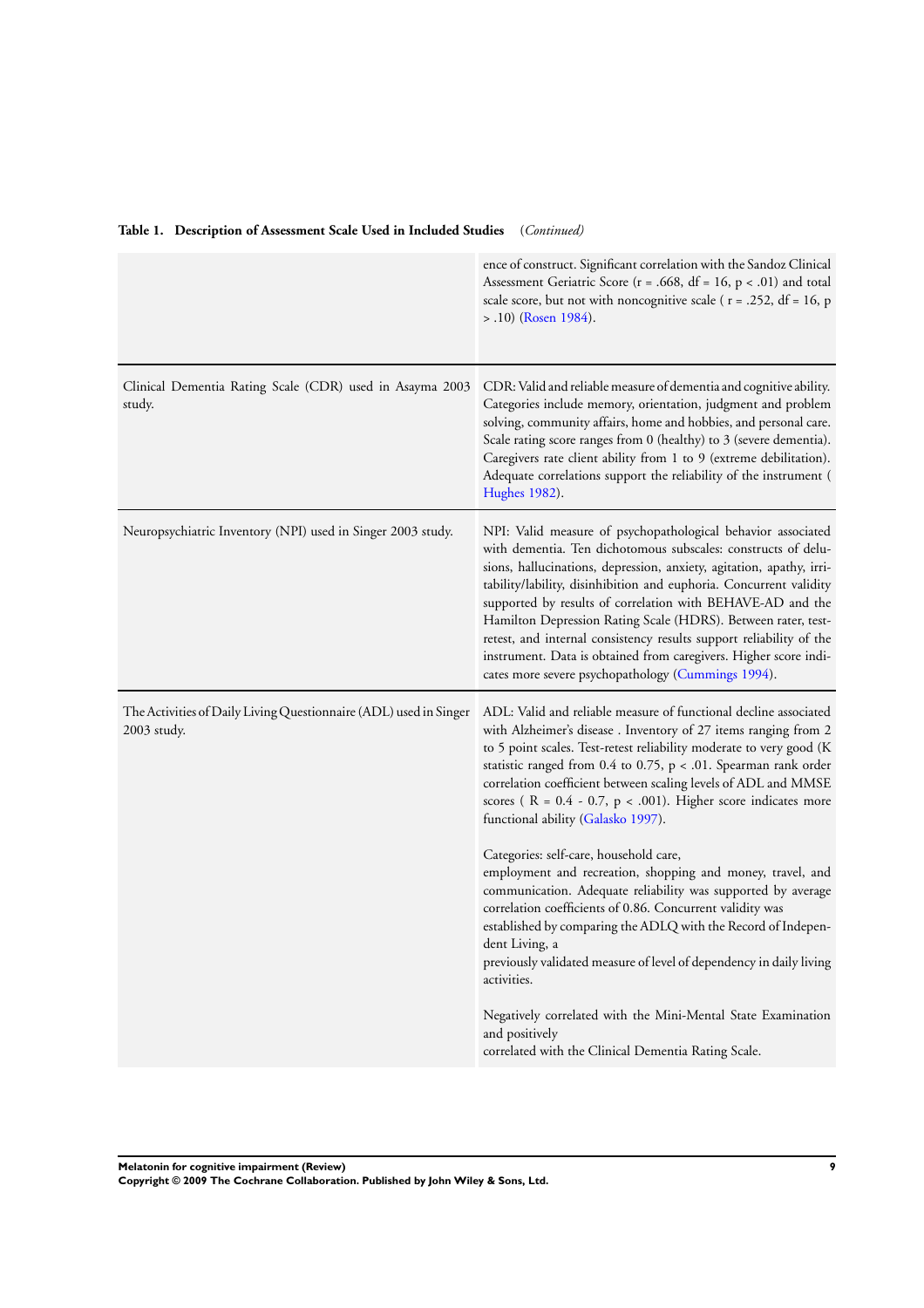| Hamilton Depression Rating Scale (HDRS) used in Singer 2003 HRDS: Clinical utility demonstrated for screening and assessment |                                                                    |
|------------------------------------------------------------------------------------------------------------------------------|--------------------------------------------------------------------|
| study.                                                                                                                       | of depression. Primary psychometric research reported inter-rater  |
|                                                                                                                              | correlations ranging from 0.84 to 0.90, although interviewer sub-  |
|                                                                                                                              | jectivity may exist (Galasko 1960). Bagby 2004 reported adequate   |
|                                                                                                                              | convergent and discriminant validity, but inadequate content va-   |
|                                                                                                                              | lidity. Williams 2001 supported standardization of versions of the |
|                                                                                                                              | scale and the 24 item symptom ratings to increase validity and     |
|                                                                                                                              | reliability.                                                       |
|                                                                                                                              |                                                                    |

### **Risk of bias in included studies**

Essential principles of assessing methodological quality for the development of systematic reviews include study methods of design, allocation concealment, blinding of the interventions and outcome, and assessment of attrition [\(Higgins 2008](#page-14-0); [Forbes 2003](#page-14-0)). Selection bias can be addressed through a randomization process that controls for potential confounding factors and comparability of baseline states of the control and intervention groups. Performance bias refers to the systematic differences in the care provided to the participants in the comparison groups resulting from causes other than the intervention. Decreasing these types of bias can be achieved through single or double blinding techniques where those receiving care and those providing care are unaware of the assigned intervention, and the provision of training to those providing the intervention. Detection bias refers to systematic differences between the comparison groups in assessment of outcomes. Blinding of outcome assessors limits detection bias. The length of the study and characteristics of participants must also be considered in the examination of attrition bias as systematic differences may exist in loss of participants between the comparison groups. The three first authors of the included research studies were contacted to obtain details of the random allocation and concealment process referred to in the published articles. The key codes for the double blind allocation sequence in all three studies were not opened until after the data analyses were completed. Pharmaceutical staff in one study labeled the placebo and melatonin medication through a random number treatment order allocation sequence ( [Asayama 2003\)](#page-14-0). Another study ([Serfaty 2002\)](#page-14-0) used a computer generated numbering system to achieve randomized allocation to treatment or control group. [Serfaty 2002](#page-14-0) also described the evaluation process for the double blind technique employed to address performance bias. Researchers, participants and care providers reported they were unaware of the nature of the drug (melatonin or a placebo) administered during the intervention phase of the research. [Singer 2003](#page-14-0) reported that randomization and code development was done at the Alzheimer's Disease Cooperative Study Unit (ADCS) at the University of California San Diego. Sealed code breakers were delivered to all sites and collected following study completion. A block randomization process was applied to all ADCS study protocols. The three studies were rated as adequate for design and allocation concealment to intervention; those who assessed outcomes were also blind to allocation to the intervention or control group. All authors provided information in the publications or as requested by the reviewers detailing the procedures used to train those administering the intervention and cognitive and non-cognitive assessment instruments [\(Asayama 2003;](#page-14-0) [Serfaty 2002](#page-14-0); [Singer 2003](#page-14-0)). This information is summarized in Table 2.

**Table 2. Description of Methodological Quality of Included Studies**

| <b>Control Confounders</b>                                                                                                                                                                                                                                                                                                                                                                            | <b>Attrition/Compliance</b>                                                                                         |
|-------------------------------------------------------------------------------------------------------------------------------------------------------------------------------------------------------------------------------------------------------------------------------------------------------------------------------------------------------------------------------------------------------|---------------------------------------------------------------------------------------------------------------------|
| stabilized, one study setting, no severe physical diseases and no ADAS non-cog scales.<br>disorders that could cause sleep disorders other than AD. Baseline<br>level of cognitive impairment for placebo and intervention group<br>in moderate range of cognitive impairment according to MMSE<br>scores. Training was provided to those who were providing the<br>intervention and collecting data. | Asayama 2003 Randomized concealed allocation. Medications 100% compliance with administration of MMSE, ADAS-cog and |

**Melatonin for cognitive impairment (Review) 10**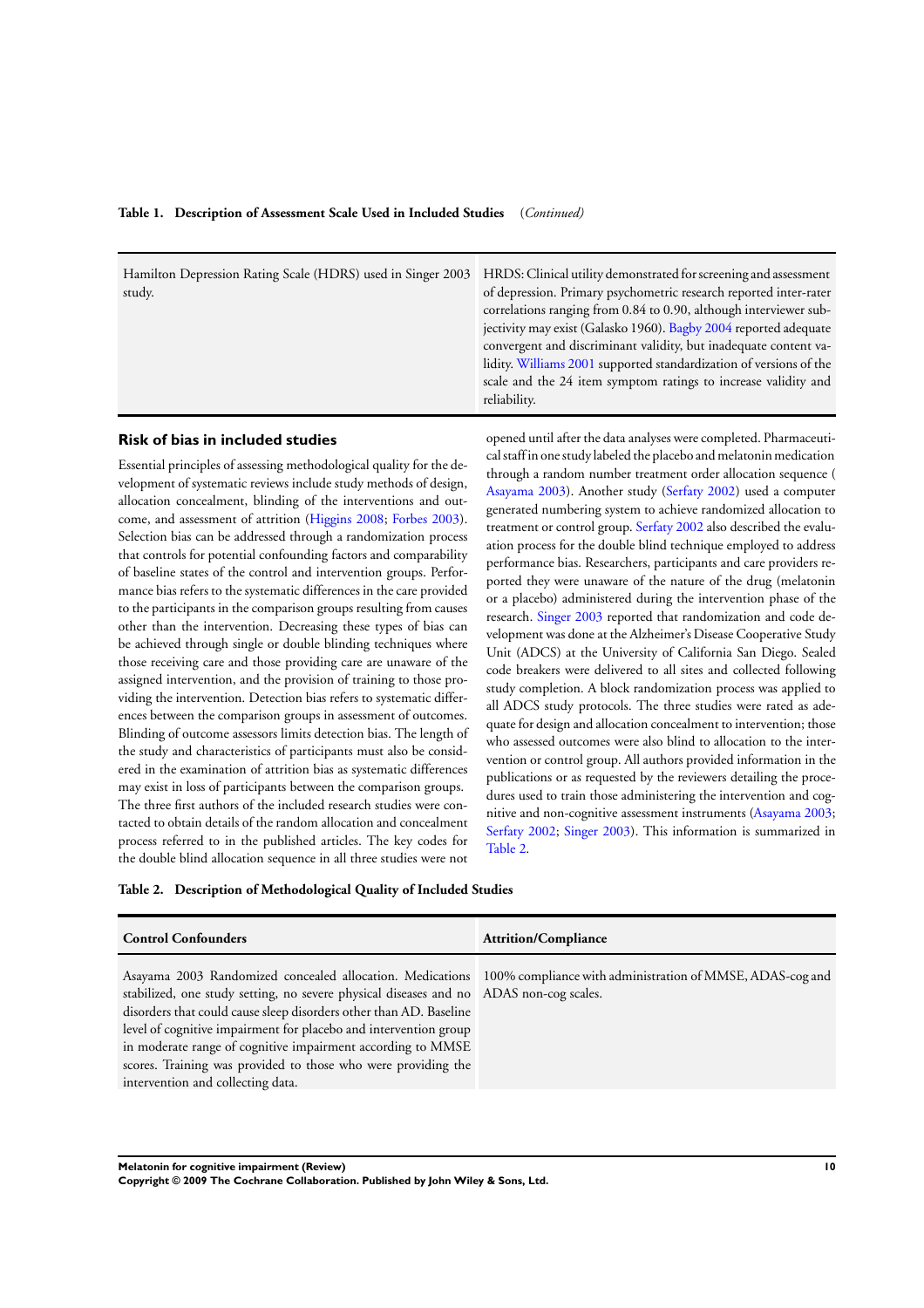| Serfaty 2002 Randomized concealed allocation. Medications sta- 85% compliance with administration of MMSE.<br>bilized, informal caregivers received training for intervention in<br>two settings, training also provided for administration of Mini<br>Mental State Examination. Study exclusion criteria reported.                                              |                                                                                                                         |
|------------------------------------------------------------------------------------------------------------------------------------------------------------------------------------------------------------------------------------------------------------------------------------------------------------------------------------------------------------------|-------------------------------------------------------------------------------------------------------------------------|
| tential covariates were significantly different between the groups ADL, NPI<br>at baseline (age, duration of AD, sex, dementia severity, and years<br>of education). Training provided to those administering interven-<br>tion and assessment scales in long term care and private home<br>settings. Medications stabilized. Study exclusion criteria reported. | Singer 2003 Randomized concealed allocation. None of the po- 96% compliance with administration of MMSE, ASAS-cog, NPI, |

Exclusion criteria of the studies addressed potential confounding factors such as unstable physical disease [\(Asayama 2003](#page-14-0); [Serfaty](#page-14-0) [2002](#page-14-0); [Singer 2003](#page-14-0)), depression [\(Serfaty 2002;](#page-14-0) [Singer 2003\)](#page-14-0) and acute sleep disturbance [\(Asayama 2003](#page-14-0); [Singer 2003](#page-14-0)). [Singer 2003](#page-14-0) reported that none of the potential covariates were significantly different between the groups at baseline (age, duration of AD, sex, dementia severity, and years of education). The MMSE mean baseline scores ranged from 10.3 to 14.6 as supported by data obtained from the publication of [Asayama 2003](#page-14-0) and [Singer 2003](#page-14-0) and upon request from [Serfaty 2002](#page-14-0).

Medications were stabilized in all three studies. One study reported that essential drug therapy was maintained, however, drugs such as beta-blockers that may affect AD were eliminated four weeks prior to the study [\(Asayama 2003](#page-14-0)). [Singer 2003](#page-14-0) identified that participants were excluded from this study if: (1) they received investigational or unapproved medications within four weeks of the screening visit prior to the study, (2) psychotropic sleep medication was discontinued within two weeks of the screening visit prior to the trial, or (3) melatonin was administered within two weeks of the screening visit.

The size of study samples varied across the research studies (see Characteristics of Included Studies Table). However, attrition rates were consistently low. One hundred percent compliance (n = 20 at baseline and endpoint) with the Mini Mental State Examination was achieved in [Asayama 2003.](#page-14-0) [Singer 2003](#page-14-0) provided unpublished data indicating a 96% participant compliance rate (n = 157 at baseline, n = 151 at endpoint) with the administration of the cognitive and non-cognitive assessment instruments used in the study. Unpublished data prepared by [Serfaty 2002](#page-14-0) indicated an 85% compliance rate ( $n = 33$  at baseline,  $n = 29$  at endpoint) with the administration of the Mini Mental State Examination.

See additional Table Description of Rating Scales used in the studies [\(Table 1\)](#page-9-0).

# **Effects of interventions**

**Melatonin for cognitive impairment (Review) 11**

**Copyright © 2009 The Cochrane Collaboration. Published by John Wiley & Sons, Ltd.**

Data were pooled from the studies based on critical appraisal of the rationale for selecting the particular dose of melatonin in each study. Although no consensus appeared to exist in the literature on melatonin dosage, support was found for the efficacy, safety and tolerance of melatonin across a pharmacologic dosage range of 1 - 10 mg in populations without dementia ([Krinsky 2004](#page-14-0)). [Singer](#page-14-0) [2003](#page-14-0) also reported that therapeutic blood levels were attained with administration of 2.5 mg (SR) and 10 mg (IR) of melatonin in pharmacokinetic studies conducted in elderly healthy subjects and elderly subjects with AD.

Study outcomes are presented under the following headings: **Cognition**

MMSE change scores from [Asayama 2003](#page-14-0) (melatonin 3 mg, 4 weeks at endpoint from baseline), [Serfaty 2002](#page-14-0) (melatonin 6 mg (SR), 2 weeks at endpoint from baseline), and [Singer 2003](#page-14-0) (melatonin 2.5 mg (SR), 7 weeks at endpoint from baseline) revealed a non-significant effect for changing cognition (WMD 0.18, 95% CI -0.73, 1.10). Non-significant results for melatonin treatment effect were also obtained from the pooled estimate including the second pharmacologic treatment dose (melatonin 10 mg (IR), 7 weeks from baseline) from the [Singer 2003,](#page-14-0) and [Asayama 2003,](#page-14-0) and [Serfaty 2002](#page-14-0) studies (WMD -0.14 95% CI - 1.14, 0.86). Further cognitive outcomes were measured using the CDR Scale ([Asayama 2003\)](#page-14-0) and ADAS-Cognitive Scale ([Asayama](#page-14-0) [2003](#page-14-0), [Singer 2003\)](#page-14-0). Data, provided by [Asayama 2003](#page-14-0) upon request, indicated there were no mean CDR change differences between the melatonin and placebo groups. Analyses of the ADAS cognitive change scores provided evidence for a significant effect of 3 mg melatonin measured at 4 weeks from baseline ([Asayama](#page-14-0) [2003](#page-14-0)) (WMD -4.60, 95% CI -7.81, -1.39). However, improvement in the combined ADAS-cognitive scores was non-significant for melatonin 3 mg [\(Asayama 2003](#page-14-0)) and melatonin 2.5 mg (SR) [\(Singer 2003](#page-14-0)), measured at 4 and 7 weeks respectively from baseline (WMD -2.64 95% CI -5.99, 0.71). Results measuring cognitive improvement from the meta-analysis studies using melatonin 3 mg ([Asayama 2003](#page-14-0)) and melatonin 10 mg (IR) ([Singer 2003](#page-14-0))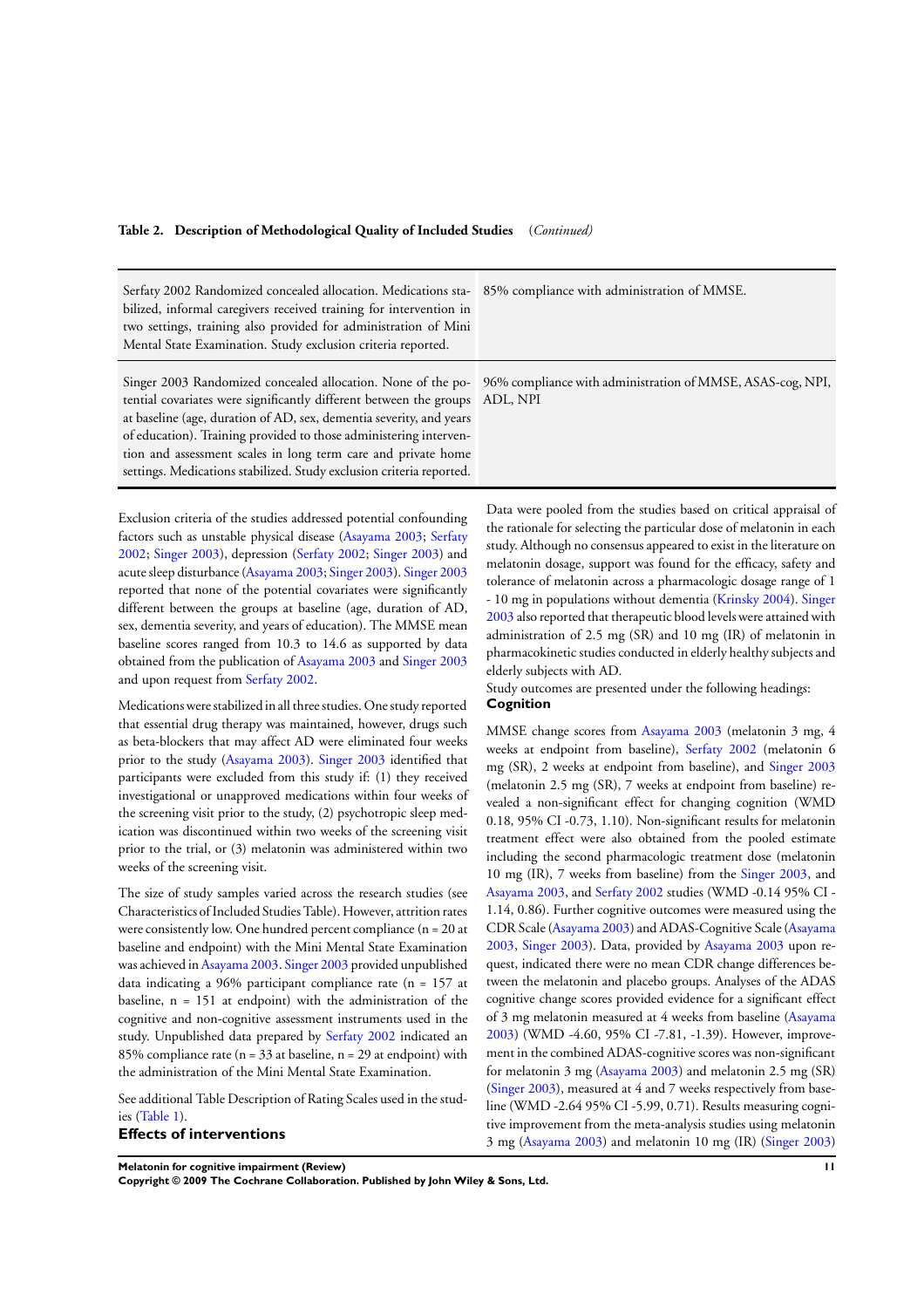were also non-significant (WMD -2.33 95% CI -6.40, 1.74).

### **Behavioral and affective**

Two studies measured behavioral and affective change: [Asayama](#page-14-0) [2003](#page-14-0) used the ADAS non-cognitive scale, and [Singer 2003](#page-14-0) used the Hamilton Depression Rating Scale (HDRS), and the Neuropsychiatric Inventory (NPI). The three scales appeared to measure different constructs of behaviour and affect, therefore the change scores could not be pooled. A significant treatment effect for administration of 3 mg of melatonin [\(Asayama 2003](#page-14-0)) was supported in the analyses of the ADAS non-cognitive change score at 4 weeks from baseline (WMD -3.30 95% CI -4.85, -1.75), and the NPI change score [\(Singer 2003\)](#page-14-0) at the 7 week endpoint measure of 2.5 mg (SR) melatonin (WMD -6.23 95% CI -11.93, -0.53). Non-significant results were revealed between the [Singer](#page-14-0) [2003](#page-14-0) 10 mg (IR) melatonin comparison groups at the 7-week endpoint measure using the NPI scores (WMD 0.63 95% CI - 4.58, 5.84). When changes in the HDRS scores were compared between those who received melatonin and placebo, there were no significant differences in change in scores from baseline to end of treatment for administration of 2.5 mg (SR) melatonin (WMD 1.49 95% CI -0.29, 3.27) or 10 mg (IR) melatonin (WMD -0.20 95% CI -1.88, 1.48) [\(Singer 2003\)](#page-14-0).

### **Activities of daily living**

The ADL Inventory was used to rate items describing activities of daily living in [Singer 2003,](#page-14-0) the only study to measure functional outcomes. Change scores for the control groups and intervention groups were calculated following 7 weeks of treatment from baseline. Non-significant results were revealed for treatment with 2.5 mg (SR) melatonin (WMD 0.33 95% CI -1.76, 2.42) and 10 mg (IR) melatonin (WMD 0.49 95% CI -1.80, 2.78).

# **D I S C U S S I O N**

No significant evidence was revealed in this review for the effect of melatonin administration on cognitive impairment associated with dementia and AD. Individual study estimates for the treatment effect demonstrated a significant improvement in behavioural and affective symptoms as measured by the ADAS noncognitive scale for 3 mg melatonin [\(Asayama 2003\)](#page-14-0), and the NPI following treatment with 2.5 mg (SR) melatonin ([Singer 2003](#page-14-0)). The remainder of the treatment effects for affect, behaviour and activities of daily living were non-significant.

Several factors must be examined when considering the strength of the conclusions.

Significant heterogeneity may exist within the study groups. The type of dementia, length of time to institutionalization, and severity of the disease at the time of enrolment (only [Singer 2003](#page-14-0) reported average duration of AD at time of enrolment as 4.9 years, SD 3.0 years) may have influenced the outcomes. As participants in the three studies were experiencing a severe degree of dementia, the findings may not be applicable to milder forms of cognitive impairment. Power analyses were not conducted in the individual studies to determine if the sample sizes were large enough to detect a difference if one existed. Although the endpoint sample size (N=151) reported by [Singer 2003](#page-14-0) could be considered adequate in the context of sleep-research studies, it is smaller than those obtained in multicenter psychotropic medication trials. Therefore, sample sizes were too small ( $n = 20$ , [Asayama 2003;](#page-14-0)  $n = 29$ , [Serfaty](#page-14-0) [2002](#page-14-0); n = 151, [Singer 2003\)](#page-14-0) to undertake sensitivity and subgroup analyses, and may have influenced the pooled estimate of the different interventions (i. e., melatonin 3 mg, [[Asayama 2003](#page-14-0)], melatonin 6 mg [[Serfaty 2002\]](#page-14-0), and melatonin 10 mg, (IR) [\[Singer](#page-14-0) [2003](#page-14-0)]).

Other explanations for the non-significant treatment effects may be related to the short time interval of the studies. Detection of differences between treatment and control groups from baseline to end of treatment may be difficult to detect due to small increments of change and may require longer periods of time. However, all studies incorporated random allocation to intervention, and blind assessment of outcomes, thus meeting the validity inclusion criteria for adequate design, allocation to intervention, performance, detection, and attrition bias. MMSE baseline scores were determined to be in the moderate range and 80.09% of the total participants in the three studies had a probable diagnosis of AD. Further efforts were made in all three studies to control for potential confounding variables through exclusion criteria for clinically significant co-morbidity.

It should be noted that the primary goal of each of these studies was to measure the effects of exogenous melatonin on sleep disorders in participants with cognitive dementia or AD. Sleep disorders associated with the type or stage of dementia may have influenced the outcome scores examined in this review. [Asayama](#page-14-0) [2003](#page-14-0) proposed that melatonin may indirectly affect cognitive and non-cognitive function through an improved sleep wake rhythm. [Singer 2003](#page-14-0) discussed the possible hypnotic effect of melatonin.

Several outcomes of interest were not addressed by the included studies. Longer term studies are needed to examine outcomes such as morbidity, mortality, and length of time to institutionalization. Only one study ([Serfaty 2002\)](#page-14-0) alluded to caregiver stress, indicating that as only 5 study participants resided with a carer at home, statistical analysis of the carer's sleep quality was not possible. Two studies collected data on adverse events (AE) associated with the use of melatonin [\(Serfaty 2002](#page-14-0); [Singer 2003\)](#page-14-0). [Serfaty](#page-14-0) [2002](#page-14-0) asserted there were no AEs, as the carers were asked to report any AEs and none were reported. [Singer 2003](#page-14-0) provided descriptive information regarding the occurrence and severity of reported AEs from the 3 groups in the study. AEs in all 3 groups were defined as "abnormal behavior, ache/pain, falls, fatigue, gastrointestinal distress, infection, respiratory/pulmonary symptom,

**Melatonin for cognitive impairment (Review) 12**

**Copyright © 2009 The Cochrane Collaboration. Published by John Wiley & Sons, Ltd.**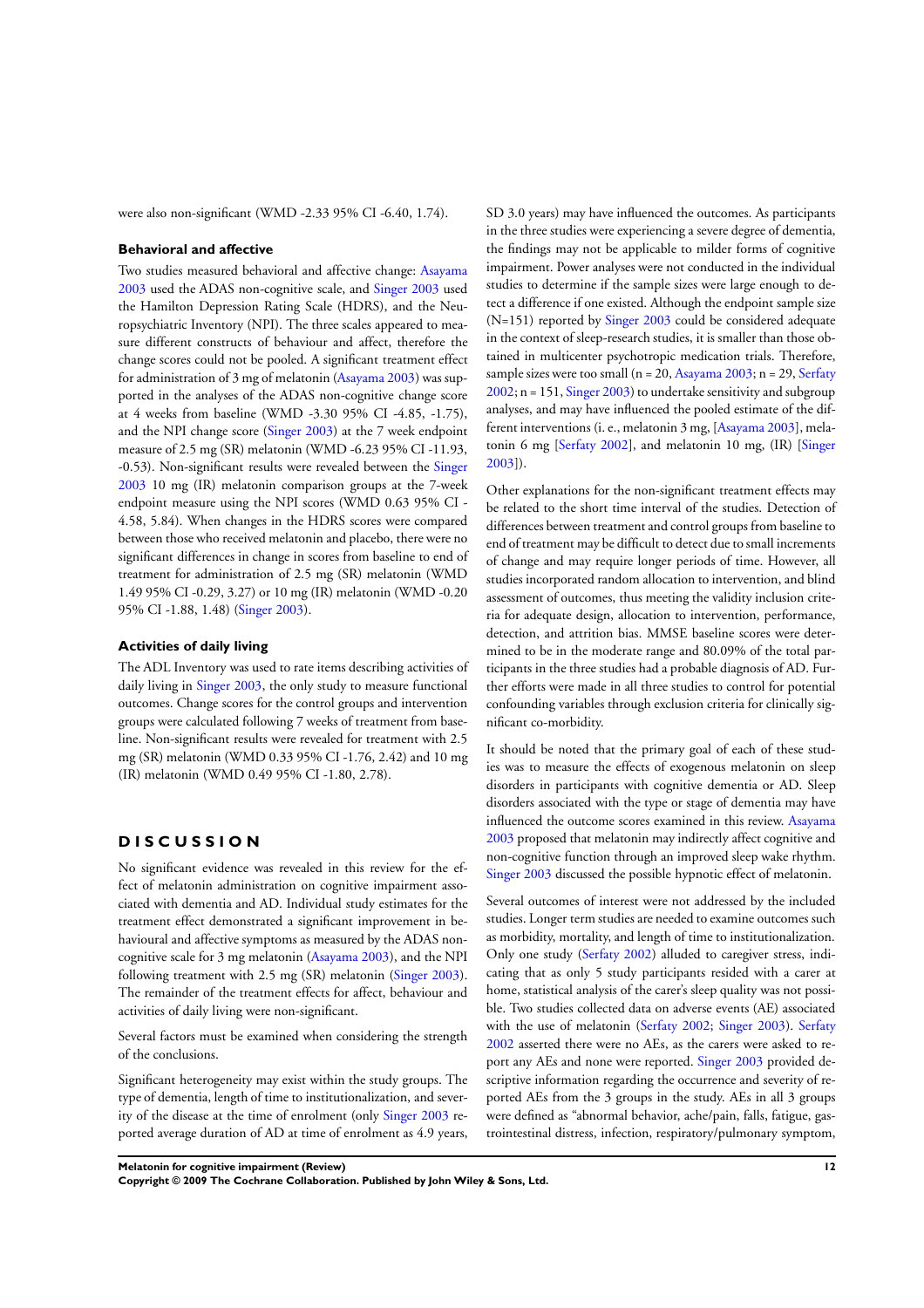<span id="page-14-0"></span>skin/subcutaneous tissue, urinary symptoms" (p. 898) with an additional notation of fatigue in the placebo group. Non-significant effects were found for the mean number of AEs reported, severity (rated from 1 [mild] to 3 [severe], seriousness (rated as 1[serious] or 2 [not serious], and relatedness (rated as 1 [definitely related] to 5 [not related]. Based on an unadjusted P value (p = .04), Singer 2003 reported that AEs in the control group were more serious than those in the melatonin 10 mg (IR) treatment group, and a higher number of AEs were found in the ML 2.5 (SR) group than in the ML 10 (IR) group.

### **Implications for research**

Results may be strengthened by longitudinal studies that examine the influence of melatonin over an extended time span. In addition, studies should not incorporate a crossover design due to the potential residual effect following cross over. Single interventions should be tested so that the effects can be clearly attributed to one intervention. Several articles could not be included in the review due to the inability to separate the effects of Bright Light Therapy from Melatonin.

# **A U T H O R S ' C O N C L U S I O N S**

# **Implications for practice**

There is insufficient evidence to support the use of melatonin for treatment of cognitive impairment associated with dementias and AD.

# **A C K N O W L E D G E M E N T S**

The authors gratefully acknowledge the contributions of Toby Scott, Consumer Editor, Cochrane Dementia and Cognitive Improvement Group; Jacqueline Birks, Co-ordinating editor, Cochrane Dementia and Cognitive Improvement Group, who provided invaluable statistical advice; Nikki Jahnke who translated the Savaskan 2006 paper; and to Vittoria Lutje and Dymphna Hermans, who assisted with the literature searches.

### **R E F E R E N C E S**

# **References to studies included in this review**

#### **Asayama 2003** *{published and unpublished data}*

Asayama K, Yamadera H, Ito T, Suzuki H, Kudo Y, Endo S. Double blind study of melatonin effects on the sleep-wake rhythm, cognitive and non-cognitive functions in Alzheimer type dementia. *Journal of Nippon Medical School; Nihon Ika Daigaku zasshi* 2003;**70**(4):334– 41.

### **Serfaty 2002** *{published and unpublished data}*

Serfaty M, Kennell Webb S, Warner J, Blizard R, Raven P. Double blind randomised placebo controlled trial of low dose melatonin for sleep disorders in dementia. *International Journal of Geriatric Psychiatry* 2002;**17**(12):1120–7.

### **Singer 2003** *{published and unpublished data}*

Singer C, Tractenberg RE, Kaye J, Schafer K, Gamst A, Grundman M, Thomas R, Thal LJ, Alzheimer's Disease Cooperative Study. A multicenter, placebo-controlled trial of melatonin for sleep disturbance in Alzheimer's disease. *Sleep* 2003;**26**(7):893–901.

#### **References to studies excluded from this review**

#### **Baskett 2003** *{published data only}*

Baskett JJ, Broad JB, Wood PC, Duncan JR, Pledger MJ, English J, et al.Does melatonin improve sleep in older people? A randomised crossover trial. *Age and Ageing* 2003;**32**(2):164–70.

#### **Bourne 2006** *{unpublished data only}*

Bourne R. Evaluation of melatonin therapy on sleep and delirium in intensive care patients. ISRCTN Register: ISRCTN47578325 2006. [: ISCTRN Register 2006]

### **Melatonin for cognitive impairment (Review) 13**

**Copyright © 2009 The Cochrane Collaboration. Published by John Wiley & Sons, Ltd.**

#### **Dowling 2008** *{published data only}*

Dowling GA, Burr RL, Van Someren EJ, Hubbard EM, Luxenberg JS, Mastick J, et al.Melatonin and bright-light therapy for rest activity disruption in institutionalized patients with Alzheimer's disease. *Journal of the American Geriatrics Society* 2008;**56**:239–46.

# **Eeles 2003** *{unpublished data only}*

Eeles. The effect of melatonin on sleep pattern and levels of agitation in patients with dementia. *National Research Register* 2003.

### **Furio 2007** *{published data only}*

Furio AM, Brusco AI, Cardinali DP. Possible therpeutic value ofmelatonin in mild cognitive impairment. A retrospective study. *Journal of Pineal Research* 2007;**43**(4):404–9.

### **Haffmans 2001** *{published data only}*

<sup>∗</sup> Haffmans PM, Sival RC, Lucius SA, Cats Q, Van Gelder L. Bright light therapy and melatonin in motor restless behaviour in dementia: A placebo-controlled study. *International Journal of Geriatric Psychiatry* 2001;**16**(1):106–10.

Sival RC, Haffmans PMJ, Cats Q, et al.The effect of bright light and melatonin on motorrestless behavior in dementia. *Neurobiology of Aging* 1998;**19**(Suppl 4):S213.

#### **Haworth 2001** *{unpublished data only}*

Haworth J. A pilot, double-blind, placebo controlled, parellel group study of the effect of melatonin treatment in patients with Alzheimer's disease and sleep. National Research Register 2001a.

#### **Peck 2004** *{published data only}*

Peck JS, LeGoff DB, Ahmed I, Goebert D. Cognitive effects of exogenous melatonin administration in elderly persons. A pilot study. *American Journal of Geriatric Psychiatry* 2004;**12**(4):432–6.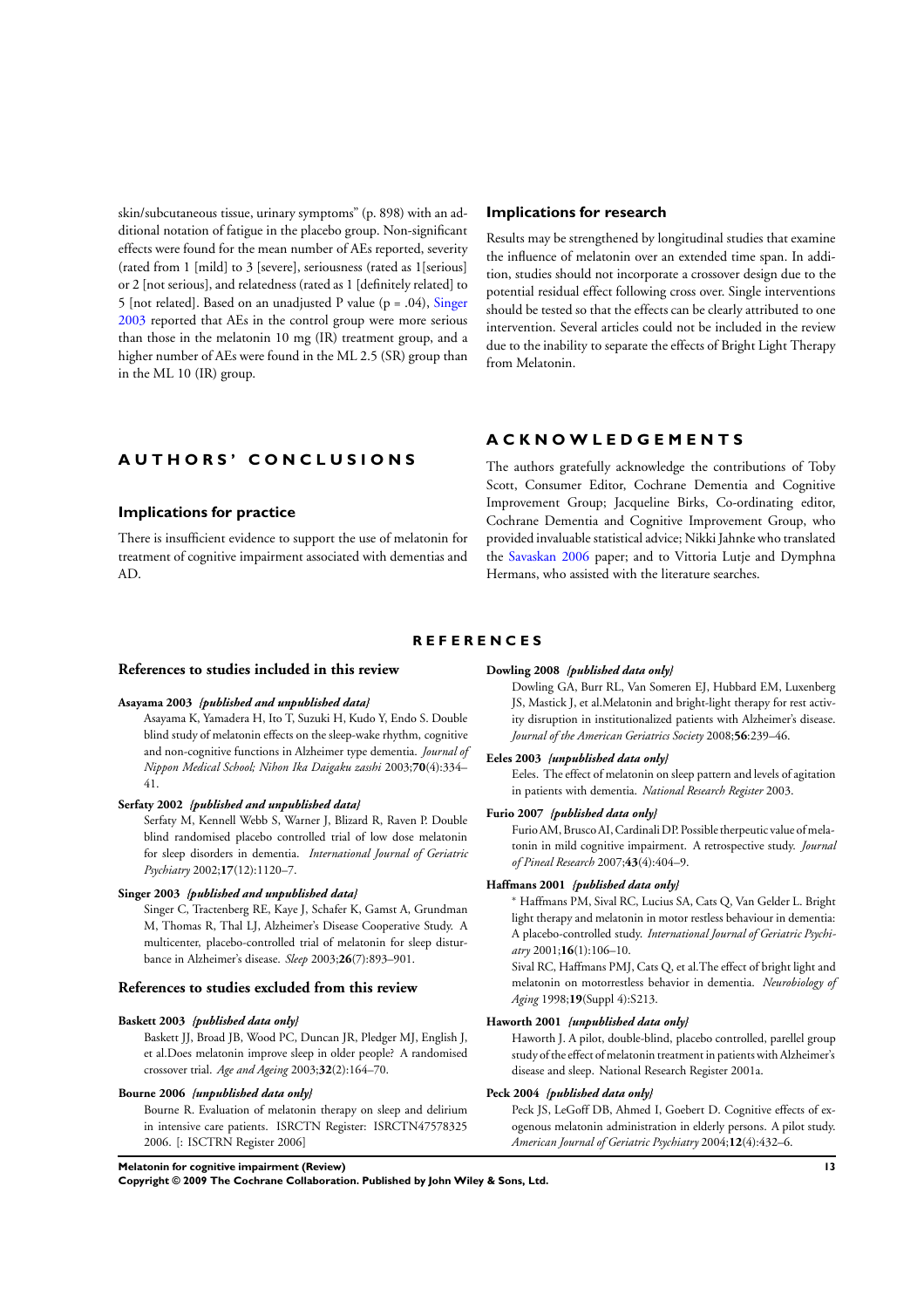### **Riemersma 2004** *{published data only}*

Riemersma RF, Netherlands Institute for Brain Research, Amsterdam, Netherlands. Light and Melatonin: Effect on sleep, mood and cognition in demented elderly. *NeuroBiology of Aging* 2004;**25**(S2): 194.

# **Riemersma vanderlek 2005** *{unpublished data only}*

Riemersma van der Lek. The effect of light and/or melatonin on sleep, mood, cognition and behavior in demented elderly. ISRCTN Register 2005. [: ISRCTN Register 2005]

# **Savaskan 2006** *{published data only}*

Savaskan E. Melatonin in the elderly and Alzheimer's disease. *Schweiz Rundsch Med Prax* 2006;**95**(47):1837–9.

### **Singer 2005** *{unpublished data only}*

Singer C. Quetiapine for the treatment of insomnia associated with Alzheimer's disease. Clinical Trials.Gov 2005.

#### **Tozawa 1998** *{published and unpublished data}*

<sup>∗</sup> Tozawa T, Mishima K, Satoh K, et al.Melatonin replacement therapy for rest-activity rhythm disorder in patients with senile dementia of Alzheimer's Type. *Neurobiology of Aging* 1998;**19**(Suppl 4):S182. Tozawa T, Mishima K, Satoh K, Matsumoto Y, Echizenya M, Sasaki M, et al.Melatonin replacement therapy for rest-activity rhythm disorders in patients with senile dementia of alzheimer's type. Proceedings of the 21st Collegium Internationale Neuropsychopharmacologium (CINP) Congress; 1998 Jul 12-16 Glasgow, Scotland. 1998.

#### **Valontonin 2005** *{published data only}*

Valtonin M, Niskanen L, Kangas AP, Koskinen T. Effect of melatonin-rich night-time milk on sleep and activity in institutionalized elderly institutionalized subjects. *Nordic Journal of Psychiatry* 2005; **59**(3):217–21.

# **Additional references**

# **Andrade 2001**

Andrade C, Srihari BS, Reddy KP, Chandramma L. Melatonin in medically ill patients with insomnia: a double-blind, placebo-controlled study. *Journal of Clinical Psychiatry* 2001;**62**(1):41–5.

# **APA 1995**

American Psychiatric Association. *Diagnostic and Statistical Manual of Mental Disorders*. 4th Edition. Washington, DC: American Psychiatric Association, 1995.

#### **APA 2004**

American Psychiatric Association. *Diagnostic and Statistical Manual of Mental Disorders*. 4th Edition. Washington, DC: American Psychiatric Association, 1994.

# **Bagby 2004**

Bagby RM, Ryder AG, Shuller DR, Marshall MB. The Hamilton Depression Rating Scale: has the gold standard become a lead weight. *American Journal of Psychiatry* 2004;**161**:2163–77.

# **Berga 1988**

Berga SL, Mortola JF, Yen SS. Amplification of nocturnal melatonin secretion in women with functional hypothalamic amenorrhea. *Journal of Clinical Endocrinology and Metabolism* 1988 Jan;**66**(1):242–4.

### **Bersani 2000**

Bersani G, Garavini A. Melatonin add-on in manic patients with treatment resistant insomnia. *Progress in Neuropsychopharmacology and Biological Psychiatry* 2000;**24**(2):185–91.

# **Melatonin for cognitive impairment (Review) 14**

**Copyright © 2009 The Cochrane Collaboration. Published by John Wiley & Sons, Ltd.**

#### **Bizot-Espiard 1998**

Bizot-Espiard JG, Double A, Cousin B, Lesieur D, Guardiola-Lemaitre B, Delagrange P, Ktorza A, Penicaud L. Lack of melatonin effects on insulin action in normal rats. *Hormone and Metabolic Research* 1998;**30**(12):711–6.

### **Buscemi 2004**

Buscemi N, Vandermeer B, Pandya R, Hooton N, Tjosvold L, Hartling L, Baker G, Vohra S, Klassin T. Melatonin for treatment of sleep disorders. Evidence Report/Technology Assessment No. 108. Prepared by the University of Alberta Evidence-based Practice Centre, Contract No. 290-02-0023. AHRQ Publication No. 05-E002- 2.. Rockville, MD: Agency for Healthcare Research and Quality, November 2004.

# **Cagnacci 2001**

Cagnacci A, Arangino S, Renzi A, Paoletti AM, Melis GB, Cagnacci P, Volpe A. Influence of melatonin administration on glucose tolerance and insulin sensitivity of postmenopausal women. *Clinical Endocrinology* 2001;**54**(3):339–46.

# **Cagnacci 2001a**

Cagnacci A, Arangino S, Angiolucci M, Melis GB, Facchinetti F, Malmusi S, Volpe A. Effect of exogenous melatonin on vascular reactivity and nitric oxide in postmenopausal women: role of hormone replacement therapy. *Clinical Endocrinology* 2001;**54**(2):261–6.

#### **Capsoni 1995**

Capsoni S, Stankov BM, Fraschini F. Reduction of regional cerebral blood flow by melatonin in young rats. *Neuroreport* 1995;**6**(9):1346– 8.

#### **Carman 1976**

Carman JS, Post RM, Buswell R, Goodwin FK. Negative effects of melatonin on depression. *American Journal of Psychiatry* 1976;**133** (10):1181–6.

#### **Chuang 1993**

Chuang JI, Chen SS, Lin MT. Melatonin decreases brain serotonin release, arterial pressure and heart rate in rats. *Pharmacology* 1993; **47**(2):91–7.

### **Claustrat 1997**

Claustrat B, Brun J, Geoffriau M, Zaidan R, Mallo C, Chazot G. Nocturnal plasma melatonin profile and melatonin kinetics during infusion in status migrainosus. *Cephalalgia* 1997;**17**(4):511–7.

#### **Coffey 1994**

Coffey CE, Cummings JL, editors. *Textbook of Geriatric Neuropsychiatry*. Washington, DC: American Psychiatric Press, 1994.

#### **CSHA 1994**

Canadian Study of Health and Aging Working Group. Canadian Study of Health and Aging: Study methods and prevalence of dementia. *Canadian Medical Association Journal* (1994);**150**(6):899– 913.

# **Cummings 1994**

Cummings JL, Mega M, Gray M, Rosenberg-Thompson S, Carusi DA, Gornbein J. The Neuropsychiatric Inventory: Comprehensive assessment of psychopathology in dementia. *Neurology* 1994;**44**: 2308–14.

#### **Downey 1987**

Downey R, Bonnet MH. Performance during frequent sleep disruption. *Sleep* 1987;**10**:354–63.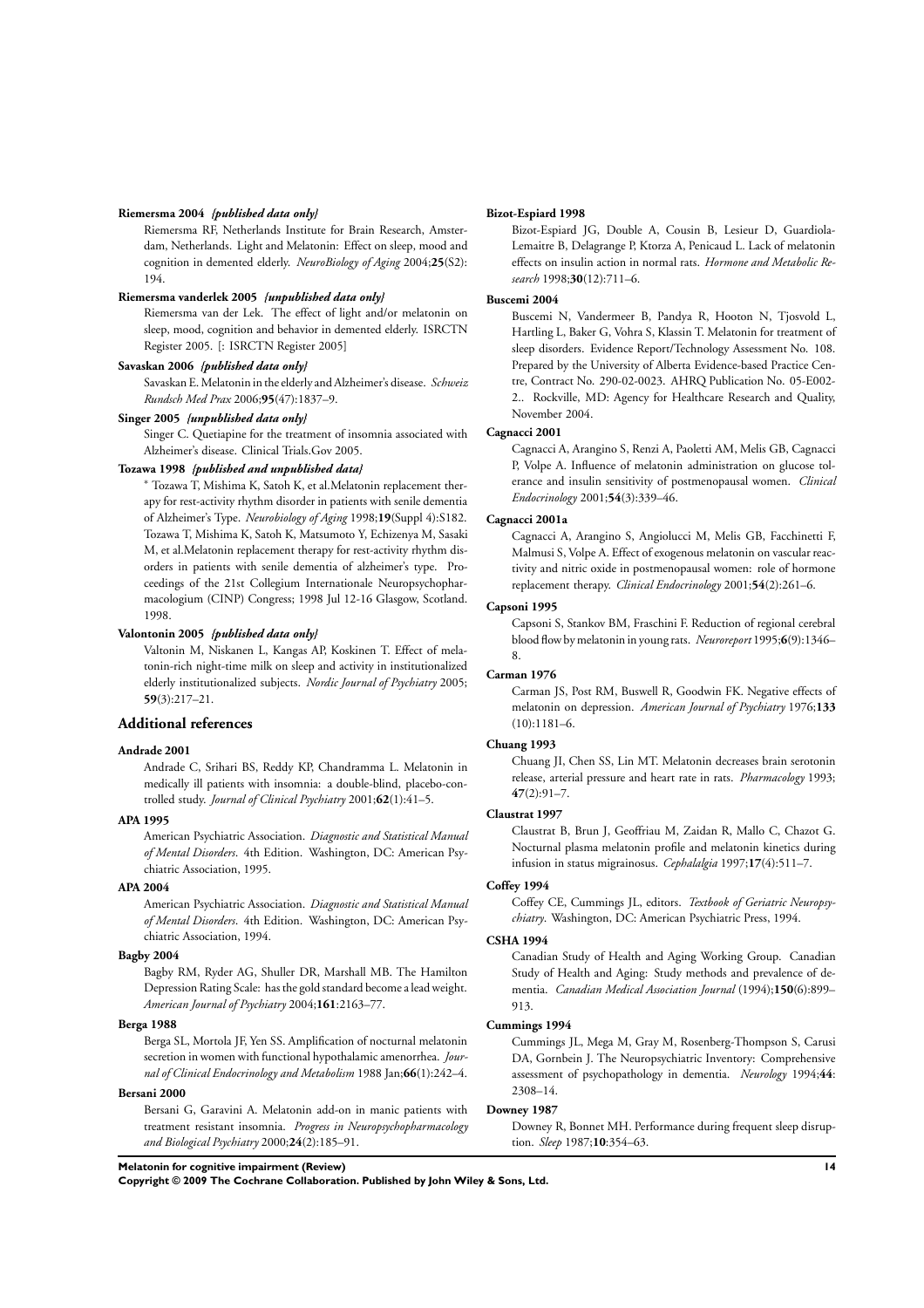### **Dubocovich 1991**

Dubocovich ML. Melatonin receptors in the central nervous system. *Advances in Experimental Medicine and Biology* 1991;**294**:255–65.

# **Fauteck 1995**

Fauteck JD, Bockmann J, Böckers TM, Wittkowski W, Köhling R, Lücke A, et al.Melatonin reduces low-Mg2+ epileptiform activity in human temporal slices. *Experimental Brain Research* 1995;**107**:321– 5.

#### **Folstein 1975**

Folstein MF, Folstein SE, McHugh PR. A practical method for grading the cognitive state of patients for the clinician. *Journal of Psychiatric Research* 1975;**12**:189–98.

#### **Forbes 2003**

Forbes DA. An example of the use of systematic reviews to answer effectiveness questions. *Western Journal of Nursing Research* 2003;**25**  $(2):179-92.$ 

# **Gagnier 2001**

Gagnier JJ. The therapeutic potential of melatonin in migraines and other headache types. *Alternative Medicine Review* 2001;**6**(4):383–9.

#### **Galasko 1997**

Galasko D, Bennett D, Sano M, Ernesto C, Thomas R, Grundman M, et al.An inventory to assess activities of daily living for clinical trails in Alzheimer's disease: The Alzheimer's Disease Cooperative Study. *Alzheimer's Disease and Associated Disorders* 1997;**11**(Suppl 2):S33–9.

#### **Ghali 1995**

Ghali L, Hopkins RW, Rindlisbacher P. The fragmentation of the rest/activity cycles in Alzheimer's disease. *International Journal of Geriatric Psychiatry* 1995;**10**:299–304.

#### **Griffiths 1987**

Griffiths D, Bjoro T, Gautvik K, Haug E. Melatonin reduces the production and secretion of prolactin and growth hormone from rat pituitary cells in culture. *Acta Physiol Scand* 1987;**131**(1):43–9.

#### **Hamilton 1960**

Hamilton M. A rating scale for depression. *Journal of Neurology, Neurosurgery and Psychiatry* 1960;**23**:56.

#### **Higgins 2008**

Higgins JPT, Green S (editors). Cochrane Handbook for Systematic Reviews of Interventions Version 5.0.0 [updated February 2008]. The Cochrane Collaboration, 2008. Available from www.cochranehandbook.org. Interscience Wiley.

#### **Hill 1988**

Hill SM, Blask DE. Effects of the pineal hormone melatonin on the proliferation and morphological characteristics of human breast cancer cells (MCF-7) in culture. *Cancer Research* 1988;**48**(21):6121– 6.

#### **Hopkins 1992**

Hopkins RW, Rindlisbacher P. Fragmentation of activity periods in Alzheimer's disease. *International Journal of Geriatric Psychiatry* 1992; **7**:805–12.

#### **Hopkins 1995**

Hopkins RW, Rindlisbacher P. Some clinical consequences of the rest and activity disturbance in Alzheimer's disease. *American Journal of Alzheimer's Care and Related Disorders Research* 1995;**10**:16–25.

#### **Hu 1998**

Hu DN, McCormick SA, Roberts JE. Effects of melatonin, its precursors and derivatives on the growth of cultured human uveal melanoma cells. *Melanoma Research* 1998;**8**(3):205–10.

### **Hughes 1982**

Hughes CP, Berg L, Danziger WL, Coben LA, Martin RL. A new clinical scale for staging of dementia. *British Journal of Psychiatry* 1982;**140**:566–72.

#### **Ihl 2000**

Ihl R, Brinkmeyer J, Janner M, Kerdar MS. A comparison of ADAS and EEG in the discrimination of patients with dementia of the Alzheimer type from health controls. *Neuropsychobiology* 2000;**41**: 102–7.

#### **Johnson 2001**

Johnson F, Stevens T. Pharmacological interventions for sleep disorder in people with dementia. *Cochrane Database of Systematic Reviews* 2007, Issue 2. [DOI: 10.1002/14651858.CD003258.pub2]

#### **Johnson 2004**

Johnson N, Barion A, Rademaker A, Rehkemper G, Weintraub S. The Activities of Daily Living Questionnaire: A validation study in patients with dementia. *Alzheimer Disease and Associated Disorders* 2004;**18**(4):223–30.

#### **Karasek 1990**

Karasek M, Pawlikowski M, Nowakowska-Jankiewicz B, Kolodziej-Maciejewska H, Zieleniewski J, Cieslak D, Leidenberger F. Circadian variations in plasma melatonin, FSH, LH, and prolactin and testosterone levels in infertile men. *Journal of Pineal Research* 1990; **9**(2):149–57.

# **Krinsky 2004**

Krinsky DL, LaValle J, Hawkins E, Pelton R, Ashbrook Willis N. Lexi-Natural Products Online TM, Melatonin. Hudson, Ohio: lexi-Comp, Inc. January 29, 2004.

### **Kumar 2000**

Kumar CA, Das UN. Effect of melatonin on two stage skin carcinogenesis in Swiss mice. *Medical Science Monitoring* 2000;**6**(3):471–5.

#### **Lang 1985**

Lang U, Aubert ML, Rivest RW, Vinas-Bradtke JC, Sizonenko PC. Inhibitory action of exogenous melatonin, 5-methoxytryptamine, and 6-hydroxymelatonin on sexual maturation of male rats: activity of 5-methoxytryptamine might be due to its conversion to melatonin. *Biology of Reproduction* 1985;**33**(3):618–28.

#### **Laughlin 1991**

Laughlin GA, Loucks AB, Yen SS. Marked augmentation of nocturnal melatonin secretion in amenorrheic athletes, but not in cycling athletes: unaltered by opioidergic or dopaminergic blockade. *Journal of Clinical Endocrinology and Metabolism* 1991;**73**(6):1321–6.

#### **Leibenluft 1997**

Leibenluft E, Feldman-Naim S, Turner EH, Wehr TA, Rosenthal NE. Effects of exogenous melatonin administration and withdrawal in five patients with rapid-cycling bipolar disorder. *Journal of Clinical Psychiatry* 1997;**58**(9):383–8.

#### **Leino 1984**

Leino M, Aho IM, Kari E, Gynther J, Markkanen S. Effects of melatonin and 6-methoxy-tetrahydro-beta-carboline in light induced reti-

# **Melatonin for cognitive impairment (Review) 15**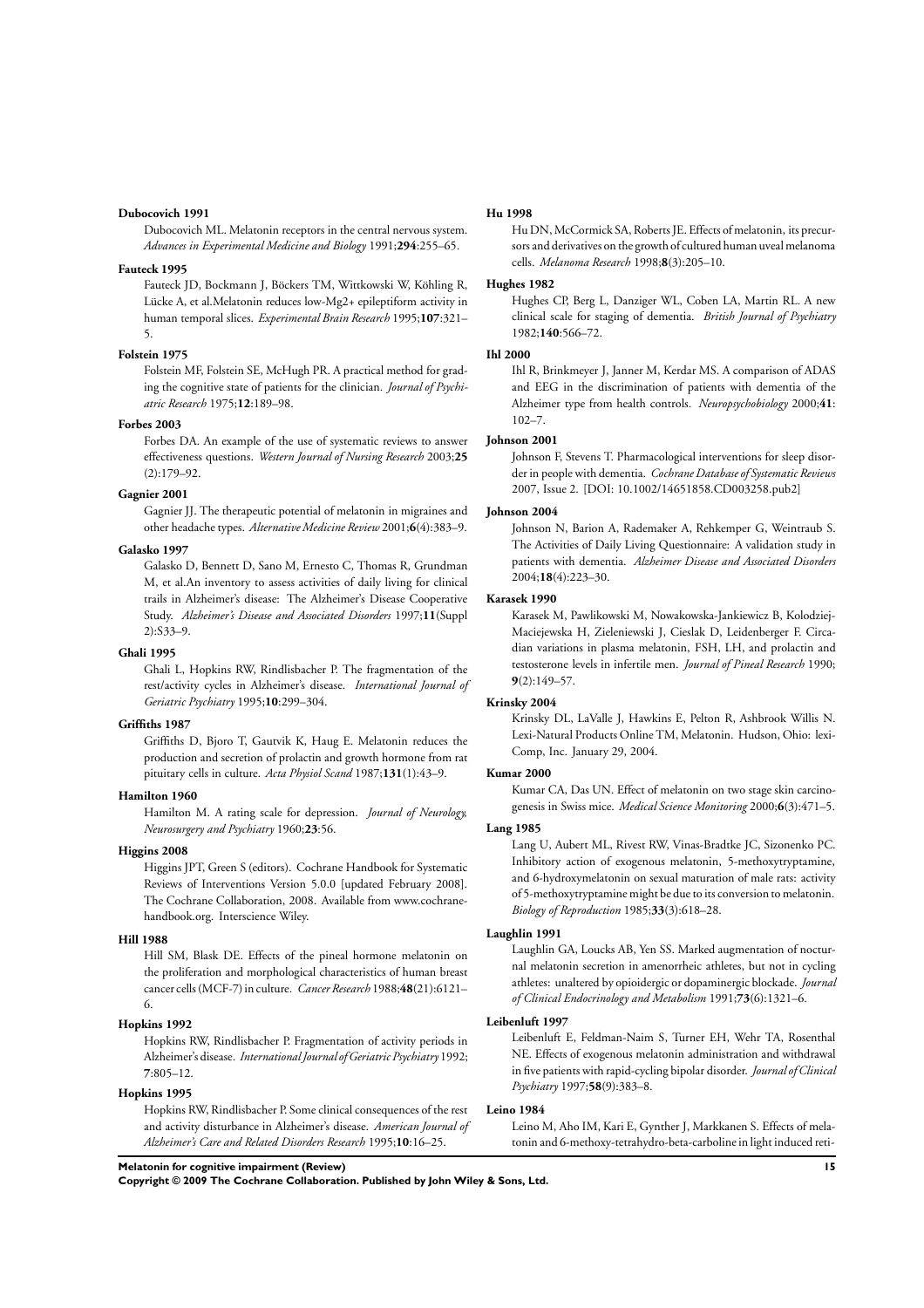nal damage: a computerized morphometric method. *Life Sci* 1984; **35**(20):1997–2001.

# **Lissoni 1994**

Lissoni P, Meregalli S, Fossati V, Paolorossi F, Barni S, Tancini G, Frigerio F. A randomized study of immunotherapy with low-dose subcutaneous interleukin-2 plus melatonin vs chemotherapy with cisplatin and etoposide as first-line therapy for advanced non-small cell lung cancer. *Tumori* 1994;**80**(6):464–7.

### **Maestroni 1993**

Maestroni GJ. The immunoneuroendocrine role of melatonin. *Journal of Pineal Research* 1993;**14**(1):1–10.

### **Maestroni 2001**

Maestroni GJ. The immunotherapeutic potential of melatonin. *Expert Opinion Investigational Drugs* 2001;**10**(3):467–76.

#### **Mahle 1997**

Mahle CD, Goggins GD, Agarwal P, Ryan E, Watson AJ. Melatonin modulates vascular smooth muscle tone. *Journal of Biological Rhythms* 1997;**12**(6):690–6.

### **Malakhova 1986**

Malakhova NV, Raushenbakh MO. Transplacental carcinogenic effect of the serotonin derivative 5-methoxyindoleacetic acid. *Bulletin of Experimental Biology and Medicine* 1986;**101**(5):605–7.

#### **McKhann 1984**

McKhann G, Drachman D, Folstein M, Katzman R, Price D, Stadlan EM. Clinical diagnosis of Alzheimer's disease: report of the NINCDS-ADRDA Work Group under the auspices of Department of Health and Human Services Task Force on Alzheimer's disease. *Neurology* 1984;**34**:939–944.

#### **Mishima 1994**

Mishima K, Okawa M, Hishikawa Y, Hozumi S, et al.Morning bright light therapy for sleep and behavior disorders in elderly patients with dementia. *Acta Psychiatrica Scandinavica* 1994;**89**(1):1–7.

# **Moore 1992**

Moore RY. The organization of the human circadian timing system. *Progress in Brain Research* 1992;**93**:101–17.

#### **Munoz-Hoyos 1998**

Munoz-Hoyos A, Sanchez-Forte M, Molina-Carballo A, Escames G, Martin-Medina E, Reiter RJ, Molina-Font JA, Acuna-Castroviejo D. Melatonin's role as an anticonvulsant and neuronal protector: experimental and clinical evidence. *Journal of Child Neurology* 1998; **13**(10):501–9.

#### **Neri 1994**

Neri B, Fiorelli C, Moroni F, Nicita G, Paoletti MC, Ponchietti R, et al.Modulation of human lymphoblastoid interferon activity by melatonin in metastatic renal cell carcinoma. A phase II study. *Cancer* 1994;**73**(12):3015–9.

### **Panzer 1998**

Panzer A, Lottering ML, Bianchi P, Glencross DK, Stark JH, Seegers JC. Melatonin has no effect on the growth, morphology or cell cycle of human breast cancer (MCF-7), cervical cancer (HeLa), osteosarcoma (MG-63) or lymphoblastoid (TK6) cells. *Cancer Letters* 1998;**122**  $(1-2):17-23.$ 

#### **Pierrefiche 1995**

Pierrefiche G, Laborit H. Oxygen free radicals, melatonin, and aging. *Experimental Gerontology* 1995;**30**(3-4):213–27.

# **Melatonin for cognitive impairment (Review) 16**

**Copyright © 2009 The Cochrane Collaboration. Published by John Wiley & Sons, Ltd.**

#### **Prinz 1982**

Prinz PN, Vitaliano PP, Vitiello MV, Bokan J, Raskind M, Peskind E, Gerber C. Sleep, EEG and mental function changes in senile dementia of the Alzheimer's type. *Neurobiology of Aging* 1982;**3**:361– 370.

### **Puig-Domingo 1992**

Puig-Domingo M, Webb SM, Serrano J, Peinado MA, Corcoy R, Ruscalleda J, Reiter RJ, de Leiva A. Brief report: melatonin-related hypogonadotropic hypogonadism. *New England Journal of Medicine* 1992;**327**(19):1356–9.

#### **Rasmussen 1999**

Rasmussen DD, Boldt BM, Wilkinson CW, Yellon SM, Matsumoto AM. Daily melatonin administration at middle age suppresses male rat visceral fat, plasma leptin, and plasma insulin to youthful levels. *Endocrinology* 1999;**140**(2):1009–12.

#### **Regrigny 1998**

Regrigny O, Delagrange P, Scalbert E, Atkinson J, Lartaud-Idjouadiene I. Melatonin improves cerebral circulation security margin in rats. *American Journal of Physiology* 1998;**275**(1 Pt 2):H139–44.

### **Reiter 1994**

Reiter RJ, Tan DX, Poeggeler B, et al.Melatonin as a free radical scavenger: implications for aging and age-related diseases. *Annals of the New York Academy of Sciences* 1994;**719**:1–12.

### **Reiter 1995**

Reiter RJ, Melchiorri D, Sewerynek E, Poeggeler B, Barlow-Walden L, Chuang J, Ortiz GG, Acuna-Castroviejo D. A review of the evidence supporting melatonin's role as an antioxidant. *Journal of Pineal Research* 1995;**18**(1):1–11.

### **Reiter 2000**

Reiter RJ, Calvo JR, Karbownik M, Qi W, Tan DX. Melatonin and its relation to the immune system and inflammation. *Annals of the New York Academy of Sciences* 2000;**917**:376–86.

#### **Rivest 1985**

Rivest RW, Lang U, Aubert ML, Sizonenko PC. Daily administration of melatonin delays rat vaginal opening and disrupts the first estrous cycles: evidence that these effects are synchronized by the onset of light. *Endocrinology* 1985;**116**(2):779–87.

#### **Robertson 1997**

Robertson JM, Tanguay PE. Case study: the use of melatonin in a boy with refractory bipolar disorder. *Journal of the American Academy of Child and Adolescent Psychiatry* 1997;**36**(6):822–5.

#### **Rosen 1984**

Rosen WG, Richard CM, Davis KL. A new scale for Alzheimer's Disease. *American Journal of Psychiatry* 1984;**141**(11):1356–64.

#### **Seabra 2000**

Seabra ML, Bignotto M, Pinto LR Jr, Tufik S. Randomized, double-blind clinical trial, controlled with placebo, of the toxicology of chronic melatonin treatment. *Journal of Pineal Research* 2000;**29**(4): 193–200.

#### **Shamir 2000**

Shamir E, Barak Y, Plopsky I, Zisapel N, Elizur A, Weizman A. Is melatonin treatment effective for tardive dyskinesia?. *Journal of Clinical Psychiatry* 2000;**61**(8):556–8.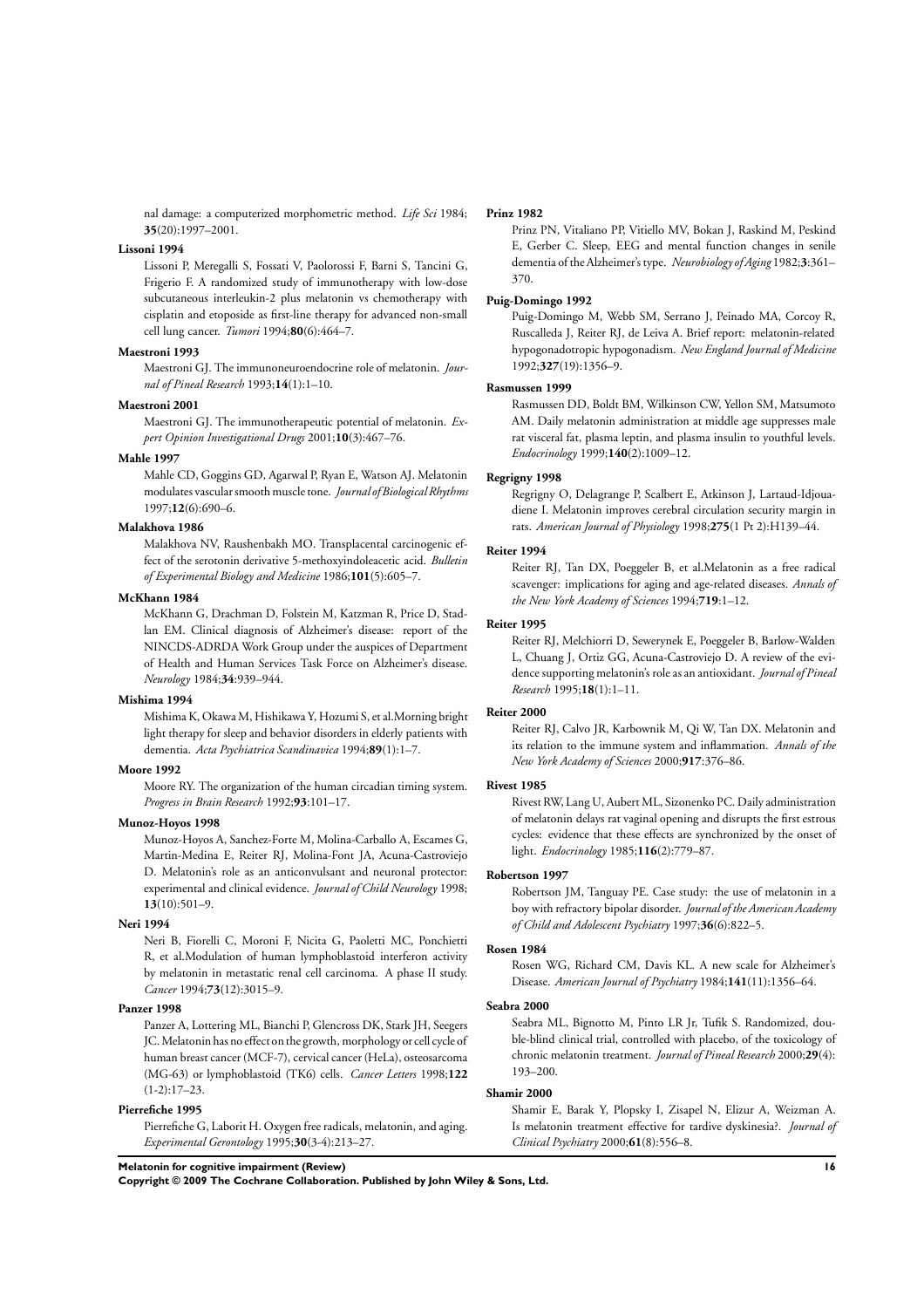### **Sheldon 1998**

Sheldon SH. Pro-convulsant effects of oral melatonin in neurologically disabled children. *Lancet* 1998;**351**(9111):1254.

#### **Siu 1999**

Siu AW, Reiter RJ, To CH. Pineal indoleamines and vitamin E reduce nitric oxide-induced lipid peroxidation in rat retinal homogenates. *Journal of Pineal Research* 1999;**27**(2):122–8.

# **Smith 1987**

Smith AJ, Mondain-Monval M, Andersen Berg K, Simon P, Forsberg M, Clausen OP, Hansen T, Moller OM, Scholler R. Effects of melatonin implantation on spermatogenesis, the moulting cycle and plasma concentrations of melatonin, LH, prolactin and testosterone in the male blue fox (Alopex lagopus). *Journal of Reproduction and Fertility* 1987;**79**(2):379–90.

### **Swaab 1985**

Swaab DF, Fliers E, Partiman TS. The suprachiasmatic nucleus of the human brain in relation to sex, age and senile dementia. *Brain Res* 1985;**342**:37–44.

#### **Tom 2001**

Tom B, De Vries P, Heiligers JP, Willems EW, Scalbert E, Delagrange P, Saxena PR. The lack of vasoconstrictor effect of the pineal hormone melatonin in an animal model predictive of antimigraine activity. *Cephalalgia* 2001;**21**(6):656–63.

# **Tombaugh 1992**

Tombaugh TN, McIntyre NJ. The Mini-Mental State Examination: A comprehensive review. *American Geriatrics Society* 1992;**40**:922– 35.

#### **Varadarajan 2000**

Varadarajan S, Yatin S, Aksenova M, Butterfield DA. Review: Alzheimer's amyloid beta-peptide-associated free radical oxidative stress and neurotoxicity. *Journal of Structural Biology* 2000;**130**(2- 3):184–208.

#### **Viswanathan 1997**

Viswanathan M, Scalbert E, Delagrange P, Guardiola-Lemaitre B, Saavedra JM. Melatonin receptors mediate contraction of a rat cerebral artery. *Neuroreport* 1997;**8**(18):3847–9.

### **Voordouw 1992**

Voordouw BC, Euser R, Verdonk RE, Alberda BT, de Jong FH, Drogendijk AC, et al.Melatonin and melatonin-progestin combinations alter pituitary-ovarian function in women and can inhibit ovulation. *Journal of Clinical Endocrinology and Metabolism* 1992;**74**(1):108– 17.

#### **Webb 1995**

Webb SM, Puig-Domingo M. Role of melatonin in health and disease. *Clinical Endocrinology (Oxf )* 1995;**42**(3):221–34.

# **Weekley 1995**

Weekley LB. Pharmacologic studies on the mechanism of melatonininduced vasorelaxation in rat aorta. *Journal of Pineal Research* 1995; **19**(3):133–8.

#### **Wehr 2001**

Wehr TA, Duncan WC Jr, Sher L, Aeschbach D, Schwartz PJ, Turner EH, et al.A circadian signal of change of season in patients with seasonal affective disorder. *Archives of General Psychiatry* 2001;**58** (12):1108–14.

### **Wiechmann 1992**

Wiechmann AF, O'Steen WK. Melatonin increases photoreceptor susceptibility to light-induced damage. *Investigative Ophthalmology and Visual Science* 1992;**33**(6):1894–902.

# **Williams 2001**

Williams JBW. Standardizing the Hamilton Depression Rating Scale: past, present, and future. *European Archives of Psychiatry and Clinical Neuroscience* 2001;**251**:Supplement 2.

### **Williamson 1998**

Williamson BL, Mishra PK, Gleich GJ, Naylor S. Structural characterization of contaminants found in commercial preparations of melatonin: similarities to case-related compounds from L-tryptophan associated with eosinophilia-myalgia syndrome. *Chemical Research in Toxicology* 1998;**11**(3):234–240.

#### **Wurtman 1989**

Wurtman RJ, Wurtman JJ. Carbohydrates and Depression. *Scientific American* 1989;**260**(1):68–75.

## **References to other published versions of this review**

#### **Jansen 2006**

Jansen SL, Forbes DA, Duncan V, Morgan DG. Melatonin for cognitive impairment. *Cochrane Database of Systematic Reviews* 2006, Issue 1. [DOI: 10.1002/14651858.CD003802.pub3]

∗ *Indicates the major publication for the study*

**Melatonin for cognitive impairment (Review) 17**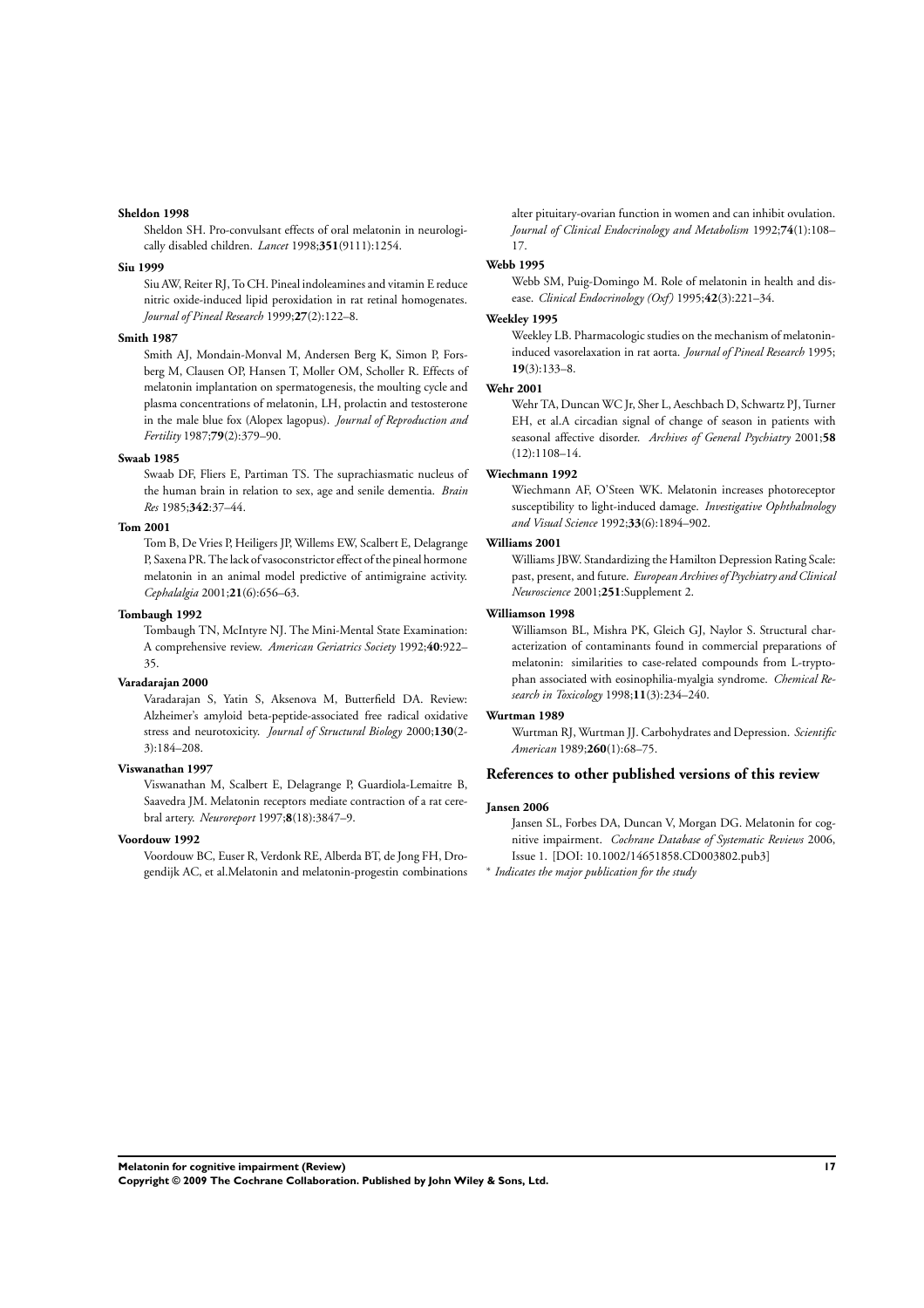# <span id="page-19-0"></span>**CHARACTERISTICS OF STUDIES**

# **Characteristics of included studies** *[ordered by study ID]*

# **Asayama 2003**

| Methods                 | Randomized controlled, double blind trial<br>4 weeks duration                                                                                                                                                                                                                                                                                                                                                                        |              |  |  |
|-------------------------|--------------------------------------------------------------------------------------------------------------------------------------------------------------------------------------------------------------------------------------------------------------------------------------------------------------------------------------------------------------------------------------------------------------------------------------|--------------|--|--|
| Participants            | 3 males<br>17 females<br>Mean age: 79.2 (SD: 6.4).<br>Placebo group; n=9 (Mean age: 79.4 (SD: 5.3); 2 males, 7 females).<br>Melatonin treatment group: n=11 (Mean age: 78.9 (SD: 7.3); 1 male, 10 females)<br>All diagnosed with AD.<br>Setting: geriatric ward of a hospital from 2000-2002.<br>Diagnosed with AD with brain CT or brain MRI and EEG and DSM-1V and NINCDS-ARDRA.<br>Baseline moderate MMSE rating for both groups. |              |  |  |
| Interventions           | 1. Melatonin 3 mg<br>adminstered at 20:30 hours<br>2. placebo                                                                                                                                                                                                                                                                                                                                                                        |              |  |  |
| Outcomes                | Cognitive and non-cognitive changes in CDR, MMSE, and ADAS-cognitive and non-cognitive (behav-<br>ioral and affective scores). Outcome measured at 4 weeks.                                                                                                                                                                                                                                                                          |              |  |  |
| Notes                   | PI: Dr. Kentaro Asayama, Department of Neuropsychiatry, Nippon Medical School. E-mail:<br>asayama@nms.ac.jp                                                                                                                                                                                                                                                                                                                          |              |  |  |
| <b>Risk of bias</b>     |                                                                                                                                                                                                                                                                                                                                                                                                                                      |              |  |  |
| Item                    | Authors' judgement Description                                                                                                                                                                                                                                                                                                                                                                                                       |              |  |  |
| Allocation concealment? | Yes                                                                                                                                                                                                                                                                                                                                                                                                                                  | A - Adequate |  |  |
| Serfaty 2002            |                                                                                                                                                                                                                                                                                                                                                                                                                                      |              |  |  |
| Methods                 | Randomized, controlled, double blind placebo-controlled two period<br>crossover design (2 weeks + 2 weeks)                                                                                                                                                                                                                                                                                                                           |              |  |  |
| Participants            | 16 males<br>9 females<br>Mean age: 84.2 (SD 7.6).<br>Diagnosed with DSM-1V.<br>Clinical Diagnosis: AD (18); MultiInfarct Dementia (4); Mixed Dementia (3).                                                                                                                                                                                                                                                                           |              |  |  |

**Melatonin for cognitive impairment (Review) 18**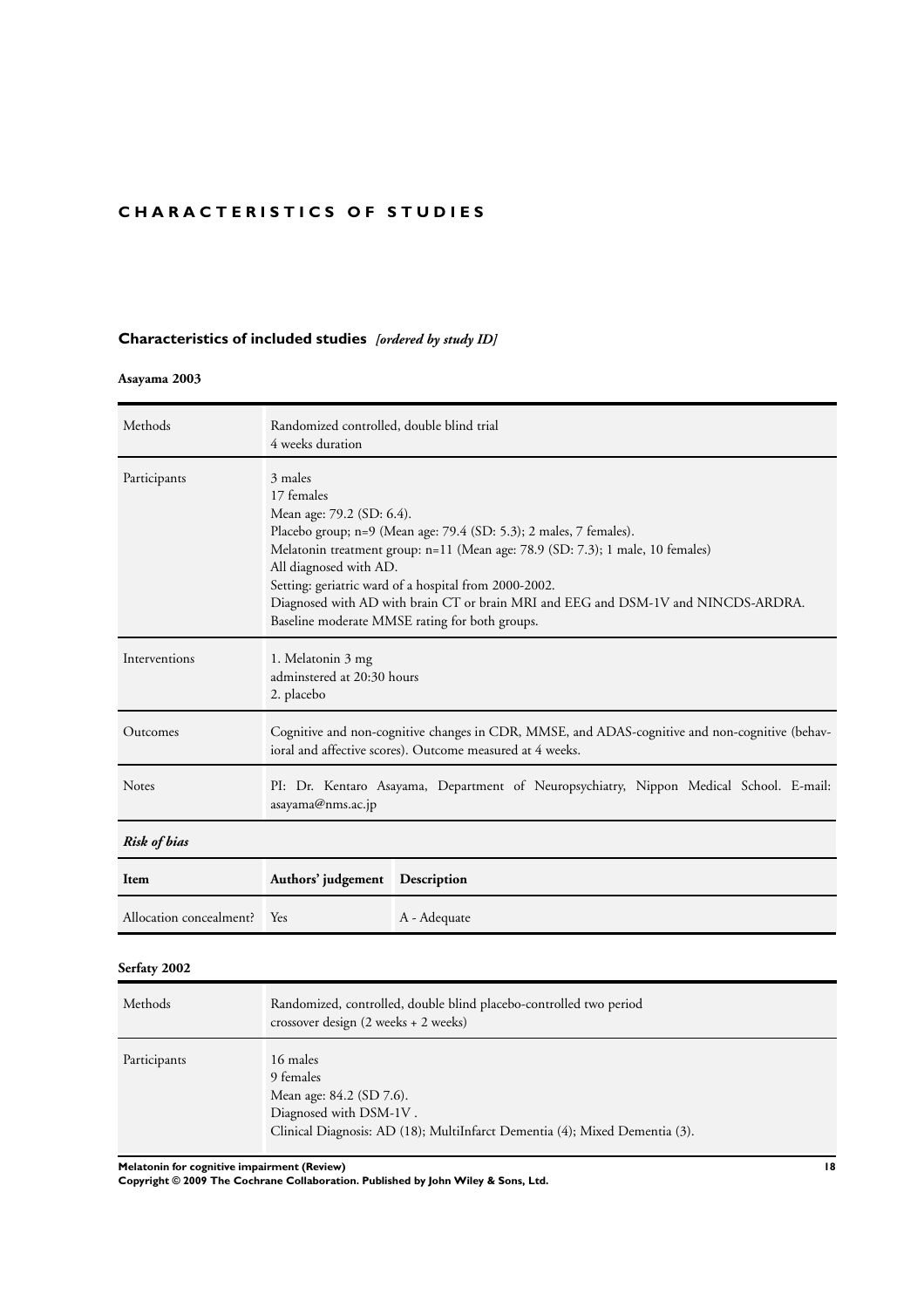# **Serfaty 2002** (*Continued)*

|                             | Carers: multiple carers (20), single carer (5).<br>Setting: nursing home room (16), home setting (5), hospital setting (4).<br>Mean MMSE at baseline = 13.4 (SD 8.5).<br>Demographic description of four remaining participants was not published. |  |  |  |  |
|-----------------------------|----------------------------------------------------------------------------------------------------------------------------------------------------------------------------------------------------------------------------------------------------|--|--|--|--|
| Interventions               | 1. Melatonin 6 mg (SR) given at participants' usual bedtime.<br>2. placebo                                                                                                                                                                         |  |  |  |  |
| Outcomes                    | Cognitive change in MMSE.<br>Outcome measured at 2 weeks.                                                                                                                                                                                          |  |  |  |  |
| <b>Notes</b>                | PI: Dr. Marc Serfaty, Department of Psychiatry and Behavioral Sciences, Royal Free and University College<br>Medical School, London<br>E-mail: mserfaty@rfc.ucl.ac.uk. Requested mean change score and MMSE demographics.                          |  |  |  |  |
| <b>Risk of bias</b>         |                                                                                                                                                                                                                                                    |  |  |  |  |
| Item                        | Authors' judgement Description                                                                                                                                                                                                                     |  |  |  |  |
| Allocation concealment? Yes |                                                                                                                                                                                                                                                    |  |  |  |  |

# **Singer 2003**

| Methods       | Randomized, controlled, double blind study, 7 weeks duration                                                                                                                                                                                                                      |  |  |  |
|---------------|-----------------------------------------------------------------------------------------------------------------------------------------------------------------------------------------------------------------------------------------------------------------------------------|--|--|--|
| Participants  | 157 in total<br>88 females<br>69 males<br>Mean age: 77.4 (SD 8.9)<br>NINCDS-ADRD diagnosis of probable AD.<br>Setting: Long Term care facility and private homes.<br>Extensive baseline data for all 3 groups on data abstraction tool.<br>Baseline moderate MMSE for all groups. |  |  |  |
| Interventions | 1. Melatonin 2.5 mg (SR) or 10 mg (IR) given once a day 1 hour prior to usual bedtime.<br>2. placebo                                                                                                                                                                              |  |  |  |
| Outcomes      | Cogitive and non-cognitive changes in MMSE, CDR, ADAS-cognitive and ADAS non-cognitive, NPI<br>behavioral and affective.<br>Outcome measured at 7 weeks.                                                                                                                          |  |  |  |
| <b>Notes</b>  | PI: Dr. Clifford Singer, Sleep and Mood Disorders Laboratory, Oregon Health and Science University. E-<br>mail: singer@ohsu.edu                                                                                                                                                   |  |  |  |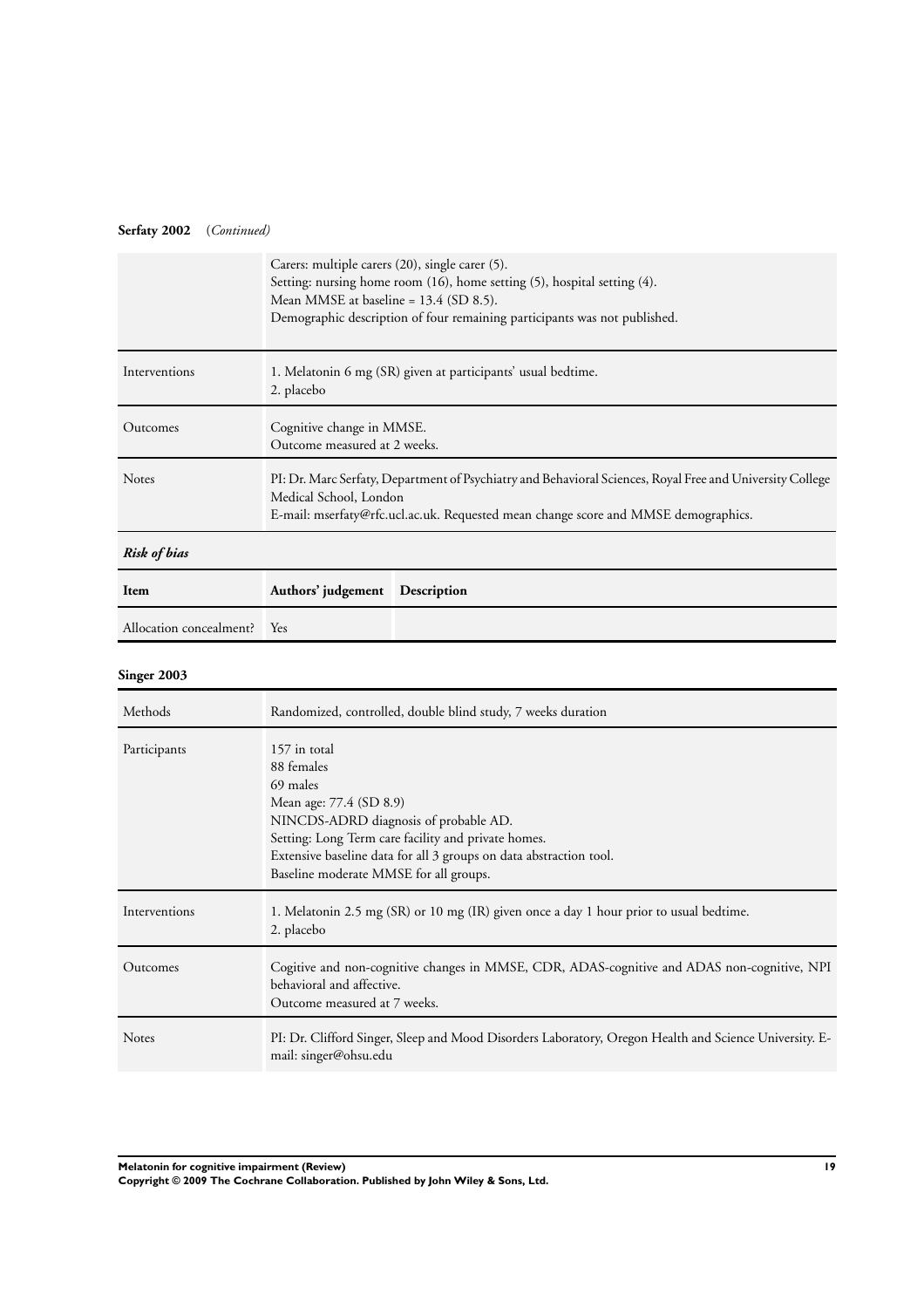# <span id="page-21-0"></span>**Singer 2003** (*Continued)*

| <b>Risk of bias</b>         |                                |  |  |  |
|-----------------------------|--------------------------------|--|--|--|
| Item                        | Authors' judgement Description |  |  |  |
| Allocation concealment? Yes |                                |  |  |  |

# **Characteristics of excluded studies** *[ordered by study ID]*

| Baskett 2003             | Study exclusion criteria included cognitive impairment as measured by score below 26 on Mini-Mental<br>State Examination. Sleep quality was only outcome measured by the study.        |  |  |  |
|--------------------------|----------------------------------------------------------------------------------------------------------------------------------------------------------------------------------------|--|--|--|
| Bourne 2006              | Participants were not diagnosed with dementia or cognitive impairment.                                                                                                                 |  |  |  |
| Dowling 2008             | Unable to separate effects of combined interventions of bright light therapy and melatonin.                                                                                            |  |  |  |
| <b>Eeles 2003</b>        | No record of study completion.                                                                                                                                                         |  |  |  |
| Furio 2007               | This melatonin for cognitive impairment study does not include those with dementia (only a 12% risk<br>of developing dementia).                                                        |  |  |  |
| Haffmans 2001            | Unable to separate effects of combined interventions of bright light therapy and melatonin.                                                                                            |  |  |  |
| Haworth 2001             | Reply from author on 20 February 2005 indicated that study did not proceed due to lack of funding.                                                                                     |  |  |  |
| Peck 2004                | Participants were not diagnosed with dementia or cognitive impairment.                                                                                                                 |  |  |  |
| Riemersma 2004           | Unable to separate effects of combined interventions of melatonin and bright light therapy.                                                                                            |  |  |  |
| Riemersma vanderlek 2005 | Unable to separate effects of combined interventions of bright light therapy and melatonin.                                                                                            |  |  |  |
| Savaskan 2006            | Literature review. The article does mention two placebo controlled trials, however they are not named<br>in the text.                                                                  |  |  |  |
| Singer 2005              | Sleep quality was only outcome measured by the study.                                                                                                                                  |  |  |  |
| Tozawa 1998              | Sleep waking and activity levels were measured concomitantly in the study.                                                                                                             |  |  |  |
| Valontonin 2005          | Sleep outcomes were the only outcome measured in the first study. The second study measured sleep<br>quality and activity levels for fairly healthy older adults living in rest homes. |  |  |  |

**Melatonin for cognitive impairment (Review) 20**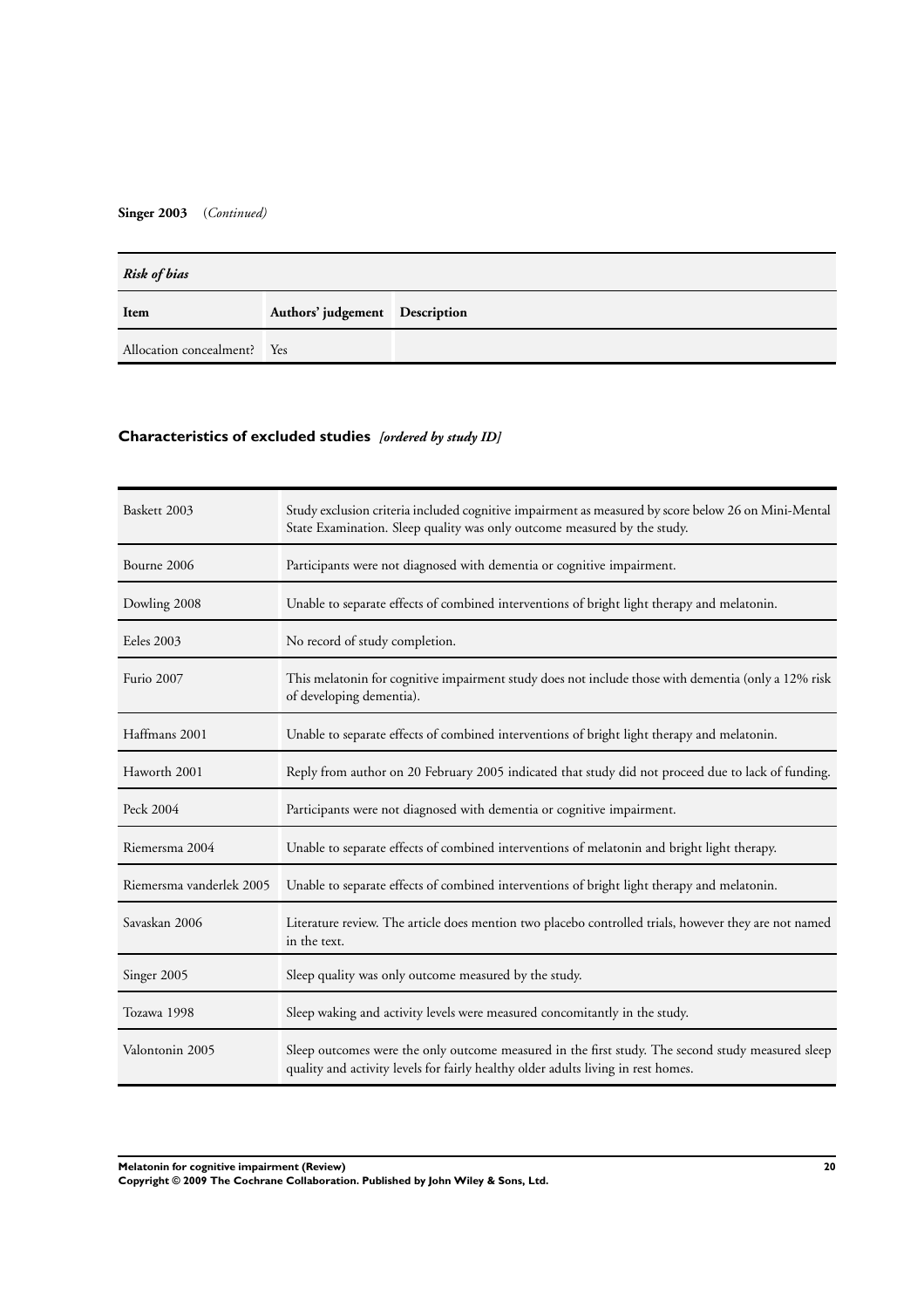# **D A T A A N D A N A L Y S E S**

# **Comparison 1. Melatonin vs placebo**

| Outcome or subgroup title                                                                                                  | No. of<br>studies | No. of<br>participants | <b>Statistical method</b>            | <b>Effect</b> size        |
|----------------------------------------------------------------------------------------------------------------------------|-------------------|------------------------|--------------------------------------|---------------------------|
| 1 MMSE change scores at<br>endpoint (4 weeks, MLT 3<br>mg; 2 weeks, MLT 6 mg, 7<br>weeks, MLT 2.5 mg (SR) from<br>baseline | 3                 | 150                    | Mean Difference (IV, Random, 95% CI) | $0.18$ [ $-0.73$ , 1.10]  |
| 2 MMSE change scores at<br>endpoint (4 weeks, MLT 3 mg;<br>2 weeks, MLT 6 mg, 7 weeks,<br>MLT 10 mg from baseline          | 3                 | 146                    | Mean Difference (IV, Random, 95% CI) | $-0.14$ $[-1.14, 0.86]$   |
| 3 ADAS-cognitive change scores at<br>endpoint (4 weeks, 3 mg MLT;<br>7 weeks, 2.5 mg MLT) from<br>baseline                 | 2                 | 121                    | Mean Difference (IV, Random, 95% CI) | $-2.64$ [ $-5.99$ , 0.71] |
| 4 ADAS-cognitive change scores<br>at endpoint (4 weeks, 3 mg<br>MLT; 7 weeks, 10 mg MLT)<br>from baseline                  | 2                 | 117                    | Mean Difference (IV, Random, 95% CI) | $-2.33$ $[-6.40, 1.74]$   |

# **Comparison 2. Melatonin vs placebo**

| Outcome or subgroup title                                                                                                             | No. of<br>studies | No. of<br>participants | <b>Statistical method</b>           | <b>Effect</b> size        |
|---------------------------------------------------------------------------------------------------------------------------------------|-------------------|------------------------|-------------------------------------|---------------------------|
| 1 Affective and Behavioral change<br>score in ADAS non-cognitive<br>at endpoint (4 weeks, 3 mg<br>MLT) from baseline                  | 1                 | 20                     | Mean Difference (IV, Fixed, 95% CI) | $-3.3$ $[-4.85, -1.75]$   |
| 2 Neuropsychiatric and Behavioral<br>change score in NPI at<br>endpoint (7 weeks, 2.5 mg)<br>MLT) from baseline                       | $\overline{1}$    | 101                    | Mean Difference (IV, Fixed, 95% CI) | $-6.23$ $[-11.93, -0.53]$ |
| 3 Neuropsychiatric and Behavioral<br>change score in NPI at<br>endpoint (7 weeks, 10 mg<br>MLT) from baseline                         | 1                 | 97                     | Mean Difference (IV, Fixed, 95% CI) | $0.63$ [-4.58, 5.84]      |
| 4 Hamilton Depression Rating<br>Scale change score at endpoint<br>$(7 \text{ weeks}, 2.5 \text{ mg MIT}(\text{SR}))$<br>from baseline | 1                 | 101                    | Mean Difference (IV, Fixed, 95% CI) | $1.49$ [-0.29, 3.27]      |

**Melatonin for cognitive impairment (Review) 21**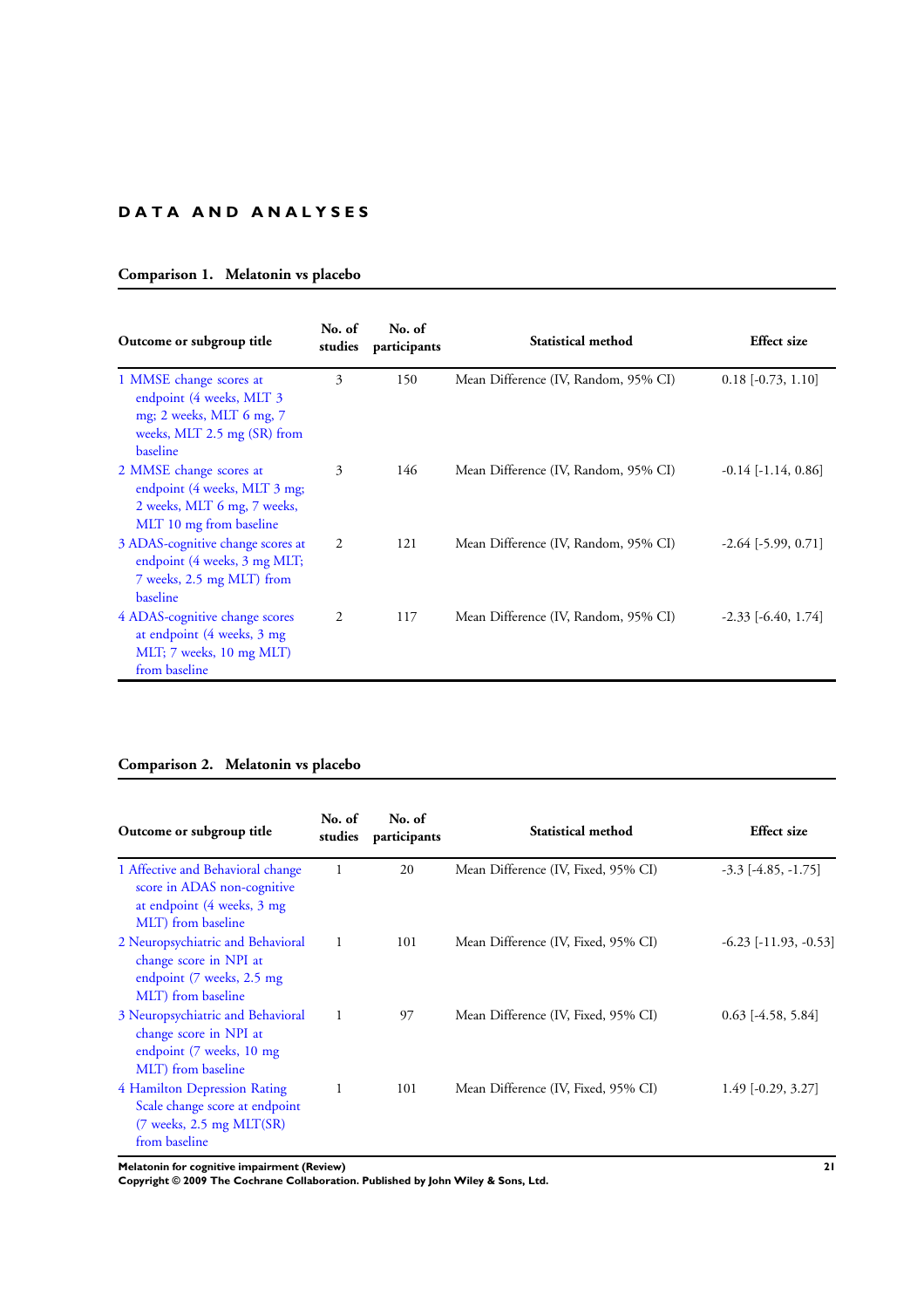<span id="page-23-0"></span>[5 Hamilton Depression Rating](#page-27-0) [Scale change score at endpoint](#page-27-0) [\(7 weeks, 10 mg MLT\) from](#page-27-0) [baseline](#page-27-0) 1 97 Mean Difference (IV, Fixed, 95% CI) -0.20 [-1.88, 1.48]

# **Comparison 3. Melatonin vs placebo**

| Outcome or subgroup title                                                  | No. of<br>studies | No. of<br>participants | Statistical method                  | <b>Effect size</b>   |
|----------------------------------------------------------------------------|-------------------|------------------------|-------------------------------------|----------------------|
| 1 ADL change score at endpoint<br>$(7$ weeks, 2.5 mg MLT) from<br>baseline |                   | 101                    | Mean Difference (IV, Fixed, 95% CI) | $0.33$ [-1.76, 2.42] |
| 2 ADL change score at endpoint<br>(7 weeks, 10 mg MLT) from<br>baseline    |                   | 97                     | Mean Difference (IV, Fixed, 95% CI) | $0.49$ [-1.80, 2.78] |

# **Analysis 1.1. Comparison 1 Melatonin vs placebo, Outcome 1 MMSE change scores at endpoint (4 weeks, MLT 3 mg; 2 weeks, MLT 6 mg, 7 weeks, MLT 2.5 mg (SR) from baseline.**

Review: Melatonin for cognitive impairment

Comparison: 1 Melatonin vs placebo

Outcome: 1 MMSE change scores at endpoint (4 weeks, MLT 3 mg; 2 weeks, MLT 6 mg, 7 weeks, MLT 2.5 mg (SR) from baseline

| Study or subgroup                                                                                                                                                                   | Melatonin    |           | Placebo      |           | Mean Difference                                            | Weight         | Mean Difference                      |
|-------------------------------------------------------------------------------------------------------------------------------------------------------------------------------------|--------------|-----------|--------------|-----------|------------------------------------------------------------|----------------|--------------------------------------|
|                                                                                                                                                                                     | $\mathsf{N}$ | Mean(SD)  | $\mathbb N$  | Mean(SD)  | IV, Random, 95% CI                                         |                | IV, Random, 95% CI                   |
| Asayama 2003                                                                                                                                                                        | 9            | 2.6(1.7)  | $\mathbf{H}$ | 1.8(3.2)  |                                                            | 17.4 %         | $0.80$ [ -1.39, 2.99 ]               |
| Serfaty 2002                                                                                                                                                                        | 15           | 0.5(4)    | 4            | 0(4)      |                                                            | 9.9%           | $0.50$ [ -2.41, 3.41 ]               |
| Singer 2003                                                                                                                                                                         | 54           | 0.33(2.8) | 47           | 0.34(2.7) |                                                            | 72.7 %         | $-0.0$   $\lceil -1.08, 1.06 \rceil$ |
| <b>Total (95% CI)</b><br>Heterogeneity: Tau <sup>2</sup> = 0.0; Chi <sup>2</sup> = 0.47, df = 2 (P = 0.79); l <sup>2</sup> = 0.0%<br>Test for overall effect: $Z = 0.39$ (P = 0.70) | 78           |           | 72           |           |                                                            | 100.0%         | $0.18$ [ $-0.73$ , 1.10 ]            |
|                                                                                                                                                                                     |              |           |              |           | $-10$<br>$-5$<br>5<br>Favours placebo<br>Favours melatonin | $\overline{0}$ |                                      |

**Melatonin for cognitive impairment (Review) 22**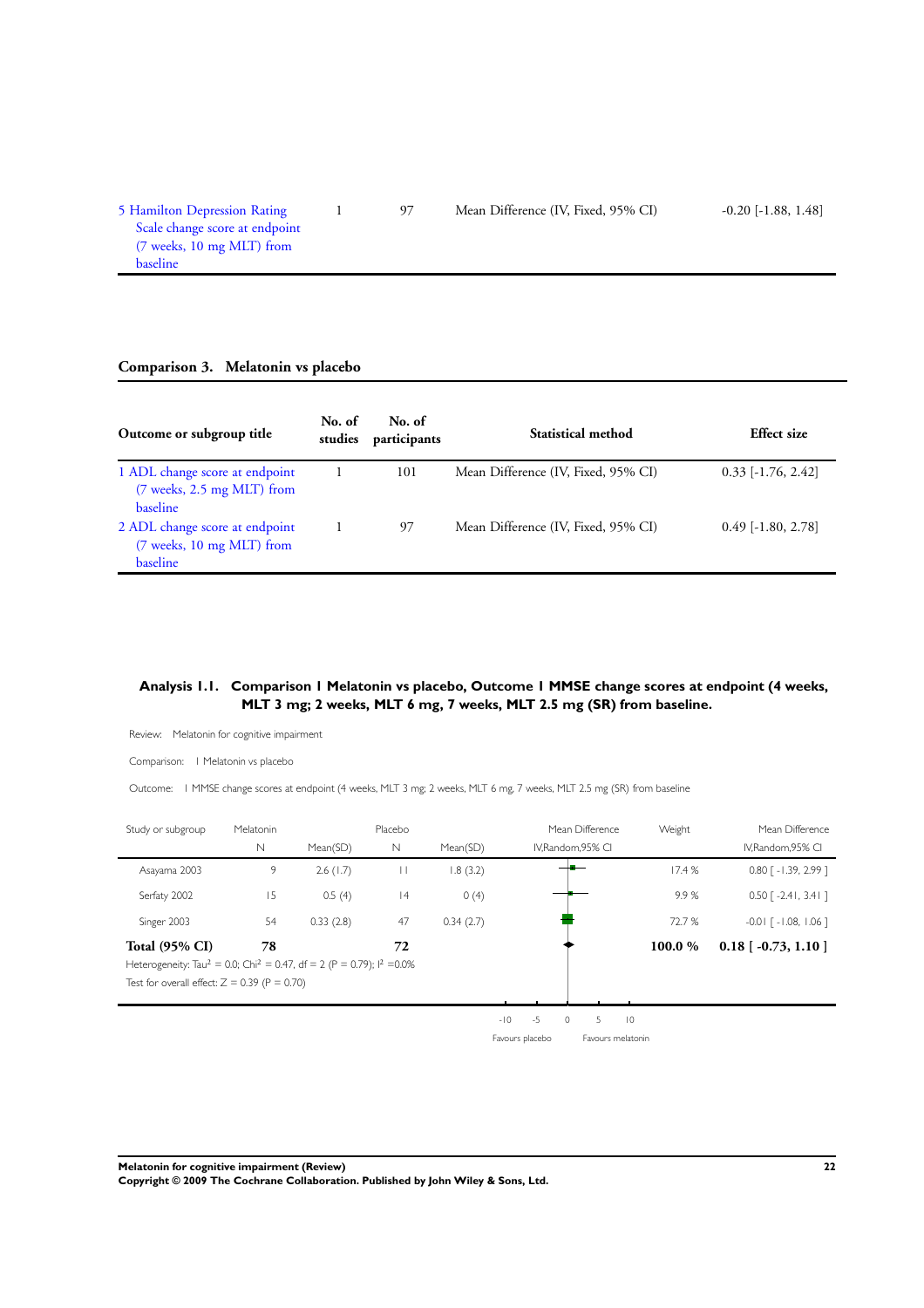# <span id="page-24-0"></span>**Analysis 1.2. Comparison 1 Melatonin vs placebo, Outcome 2 MMSE change scores at endpoint (4 weeks, MLT 3 mg; 2 weeks, MLT 6 mg, 7 weeks, MLT 10 mg from baseline.**

Review: Melatonin for cognitive impairment

Comparison: 1 Melatonin vs placebo

Outcome: 2 MMSE change scores at endpoint (4 weeks, MLT 3 mg; 2 weeks, MLT 6 mg, 7 weeks, MLT 10 mg from baseline

| Study or subgroup                                                                                        | Melatonin   |              | Placebo       |           |       |                 | Mean Difference    |                   | Weight | Mean Difference                    |
|----------------------------------------------------------------------------------------------------------|-------------|--------------|---------------|-----------|-------|-----------------|--------------------|-------------------|--------|------------------------------------|
|                                                                                                          | $\mathbb N$ | Mean(SD)     | $\mathbb N$   | Mean(SD)  |       |                 | IV, Random, 95% CI |                   |        | IV, Random, 95% CI                 |
| Asayama 2003                                                                                             | 9           | 2.6(1.7)     | $\mathbf{  }$ | 1.8(3.2)  |       |                 |                    |                   | 20.8 % | $0.80$ $\lceil -1.39, 2.99 \rceil$ |
| Serfaty 2002                                                                                             | 15          | 0.5(4)       | 4             | 0(4)      |       |                 |                    |                   | 11.8%  | $0.50$ [ -2.41, 3.41 ]             |
| Singer 2003                                                                                              | 50          | $-0.2$ (3.4) | 47            | 0.34(2.7) |       |                 |                    |                   | 67.4 % | $-0.54$ [ $-1.76$ , 0.68]          |
| <b>Total (95% CI)</b>                                                                                    | 74          |              | 72            |           |       |                 |                    |                   | 100.0% | $-0.14$ [ $-1.14$ , 0.86 ]         |
| Heterogeneity: Tau <sup>2</sup> = 0.0; Chi <sup>2</sup> = 1.31, df = 2 (P = 0.52); l <sup>2</sup> = 0.0% |             |              |               |           |       |                 |                    |                   |        |                                    |
| Test for overall effect: $Z = 0.27$ (P = 0.79)                                                           |             |              |               |           |       |                 |                    |                   |        |                                    |
|                                                                                                          |             |              |               |           |       |                 |                    |                   |        |                                    |
|                                                                                                          |             |              |               |           | $-10$ | $-5$            |                    | 5.<br>$ 0\rangle$ |        |                                    |
|                                                                                                          |             |              |               |           |       | Favours placebo |                    | Favours melatonin |        |                                    |
|                                                                                                          |             |              |               |           |       |                 |                    |                   |        |                                    |
|                                                                                                          |             |              |               |           |       |                 |                    |                   |        |                                    |

# **Analysis 1.3. Comparison 1 Melatonin vs placebo, Outcome 3 ADAS-cognitive change scores at endpoint (4 weeks, 3 mg MLT; 7 weeks, 2.5 mg MLT) from baseline.**

Review: Melatonin for cognitive impairment

Comparison: 1 Melatonin vs placebo

Outcome: 3 ADAS-cognitive change scores at endpoint (4 weeks, 3 mg MLT; 7 weeks, 2.5 mg MLT) from baseline

| Study or subgroup                                                                                                                                                         | Melatonin<br>$\mathbb N$ | Mean(SD)    | Placebo<br>$\hbox{N}$ | Mean(SD) |                                    | Mean Difference<br>IV, Random, 95% CI  | Weight | Mean Difference<br>IV, Random, 95% CI |
|---------------------------------------------------------------------------------------------------------------------------------------------------------------------------|--------------------------|-------------|-----------------------|----------|------------------------------------|----------------------------------------|--------|---------------------------------------|
| Asayama 2003                                                                                                                                                              | 9                        | $-4.3(3.6)$ | $\mathbf{H}$          | 0.3(3.7) |                                    |                                        | 43.1 % | $-4.60$ [ $-7.81$ , $-1.39$ ]         |
| Singer 2003                                                                                                                                                               | 54                       | 0.25(5.4)   | 47                    | 1.4(4.9) |                                    |                                        | 56.9%  | $-1.15$ [ $-3.16$ , 0.86 ]            |
| <b>Total (95% CI)</b><br>Heterogeneity: Tau <sup>2</sup> = 4.08; Chi <sup>2</sup> = 3.19, df = 1 (P = 0.07); $1^2$ =69%<br>Test for overall effect: $Z = 1.54$ (P = 0.12) | 63                       |             | 58                    |          |                                    |                                        | 100.0% | $-2.64$ [ $-5.99$ , 0.71]             |
|                                                                                                                                                                           |                          |             |                       |          | $-5$<br>$-10$<br>Favours melatonin | 5<br>$\overline{0}$<br>Favours placebo |        |                                       |

**Melatonin for cognitive impairment (Review) 23**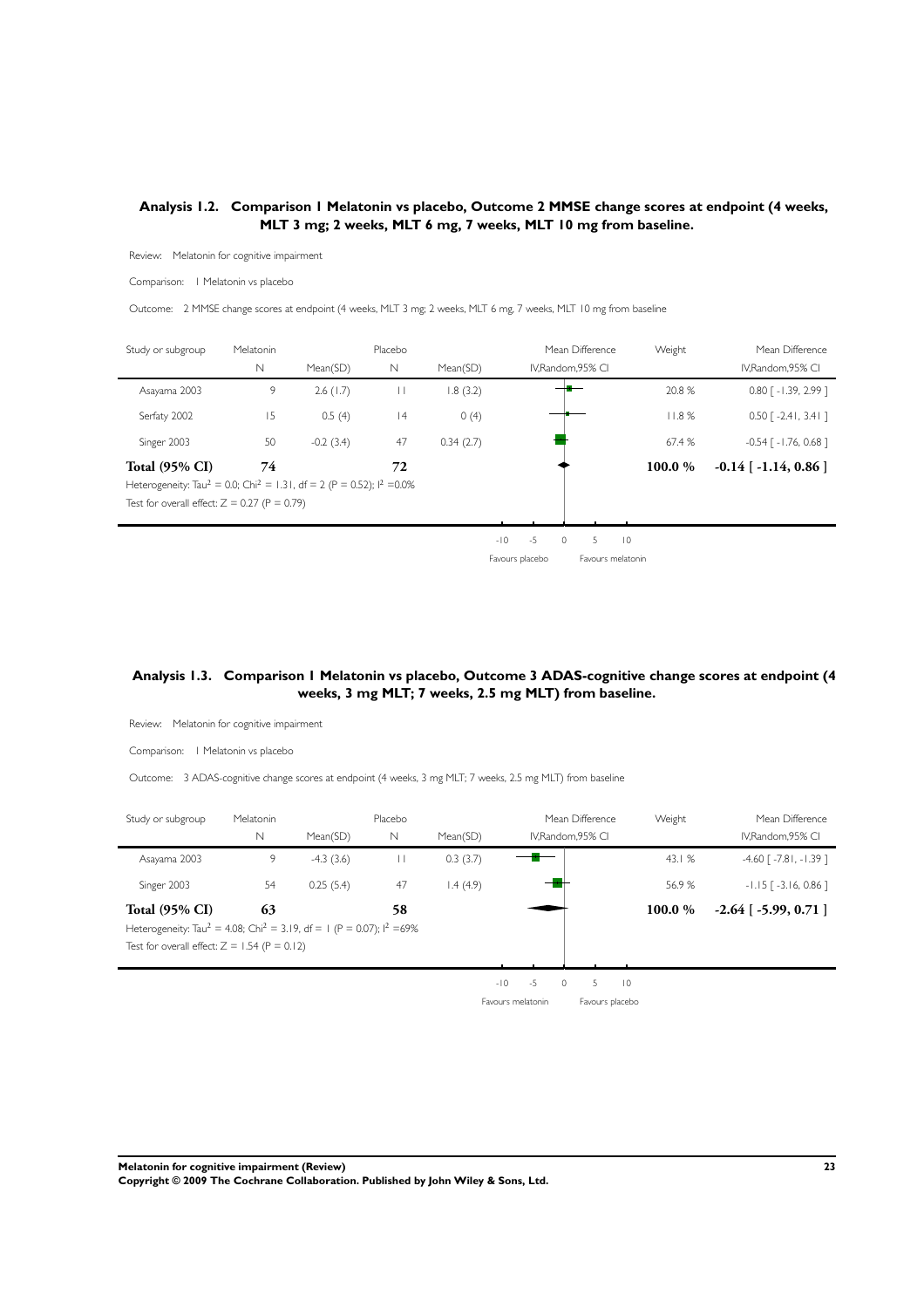# <span id="page-25-0"></span>**Analysis 1.4. Comparison 1 Melatonin vs placebo, Outcome 4 ADAS-cognitive change scores at endpoint (4 weeks, 3 mg MLT; 7 weeks, 10 mg MLT) from baseline.**

Review: Melatonin for cognitive impairment

Review: Melatonin for cognitive impairment

Comparison: 1 Melatonin vs placebo

Outcome: 4 ADAS-cognitive change scores at endpoint (4 weeks, 3 mg MLT; 7 weeks, 10 mg MLT) from baseline

| Study or subgroup                                                                              | Melatonin   |             | Placebo |          |                   |                    | Mean Difference |                 | Weight         | Mean Difference                     |
|------------------------------------------------------------------------------------------------|-------------|-------------|---------|----------|-------------------|--------------------|-----------------|-----------------|----------------|-------------------------------------|
|                                                                                                | $\mathbb N$ | Mean(SD)    | N       | Mean(SD) |                   | IV, Random, 95% CI |                 |                 |                | IV, Random, 95% CI                  |
| Asayama 2003                                                                                   | 9           | $-4.3(3.6)$ | $\perp$ | 0.3(3.7) |                   |                    |                 |                 | 45.5 %         | $-4.60$ [ $-7.81$ , $-1.39$ ]       |
| Singer 2003                                                                                    | 50          | 0.97(5.5)   | 47      | 1.4(4.9) |                   |                    |                 |                 | 54.5 %         | $-0.43$ $\lceil -2.50, 1.64 \rceil$ |
| <b>Total (95% CI)</b>                                                                          | 59          |             | 58      |          |                   |                    |                 |                 | 100.0 %        | $-2.33$ [ $-6.40$ , 1.74 ]          |
| Heterogeneity: Tau <sup>2</sup> = 6.79; Chi <sup>2</sup> = 4.58, df = 1 (P = 0.03); $1^2$ =78% |             |             |         |          |                   |                    |                 |                 |                |                                     |
| Test for overall effect: $Z = 1.12$ (P = 0.26)                                                 |             |             |         |          |                   |                    |                 |                 |                |                                     |
|                                                                                                |             |             |         |          |                   |                    |                 |                 |                |                                     |
|                                                                                                |             |             |         |          | $-10$             | $-5$               |                 | 5.              | $\overline{0}$ |                                     |
|                                                                                                |             |             |         |          | Favours melatonin |                    |                 | Favours placebo |                |                                     |
|                                                                                                |             |             |         |          |                   |                    |                 |                 |                |                                     |
|                                                                                                |             |             |         |          |                   |                    |                 |                 |                |                                     |

# **Analysis 2.1. Comparison 2 Melatonin vs placebo, Outcome 1 Affective and Behavioral change score in ADAS non-cognitive at endpoint (4 weeks, 3 mg MLT) from baseline.**

Comparison: 2 Melatonin vs placebo Outcome: 1 Affective and Behavioral change score in ADAS non-cognitive at endpoint (4 weeks, 3 mg MLT) from baseline

| Study or subgroup                                  | Melatonin   |             | Placebo    |            |                   | Mean Difference     | Weight  | Mean Difference               |
|----------------------------------------------------|-------------|-------------|------------|------------|-------------------|---------------------|---------|-------------------------------|
|                                                    | $\mathbb N$ | Mean(SD)    | $\hbox{N}$ | Mean(SD)   |                   | IV, Fixed, 95% CI   |         | IV, Fixed, 95% CI             |
| Asayama 2003                                       | 9           | $-4.1(2.2)$ | $\perp$    | $-0.8$ (1) |                   |                     | 100.0 % | $-3.30$ [ $-4.85$ , $-1.75$ ] |
| <b>Total (95% CI)</b>                              | 9           |             | 11         |            |                   |                     | 100.0%  | $-3.30$ [ $-4.85$ , $-1.75$ ] |
| Heterogeneity: not applicable                      |             |             |            |            |                   |                     |         |                               |
| Test for overall effect: $Z = 4.16$ (P = 0.000032) |             |             |            |            |                   |                     |         |                               |
|                                                    |             |             |            |            |                   |                     |         |                               |
|                                                    |             |             |            | $\sim\!10$ | $-5$<br>$\Omega$  | $\overline{0}$<br>5 |         |                               |
|                                                    |             |             |            |            | Favours melatonin | Favours placebo     |         |                               |
|                                                    |             |             |            |            |                   |                     |         |                               |
|                                                    |             |             |            |            |                   |                     |         |                               |
|                                                    |             |             |            |            |                   |                     |         |                               |
|                                                    |             |             |            |            |                   |                     |         |                               |
|                                                    |             |             |            |            |                   |                     |         |                               |
|                                                    |             |             |            |            |                   |                     |         |                               |
|                                                    |             |             |            |            |                   |                     |         |                               |
|                                                    |             |             |            |            |                   |                     |         |                               |
|                                                    |             |             |            |            |                   |                     |         |                               |
|                                                    |             |             |            |            |                   |                     |         |                               |
|                                                    |             |             |            |            |                   |                     |         |                               |
|                                                    |             |             |            |            |                   |                     |         |                               |
| Melatonin for cognitive impairment (Review)        |             |             |            |            |                   |                     |         | 24                            |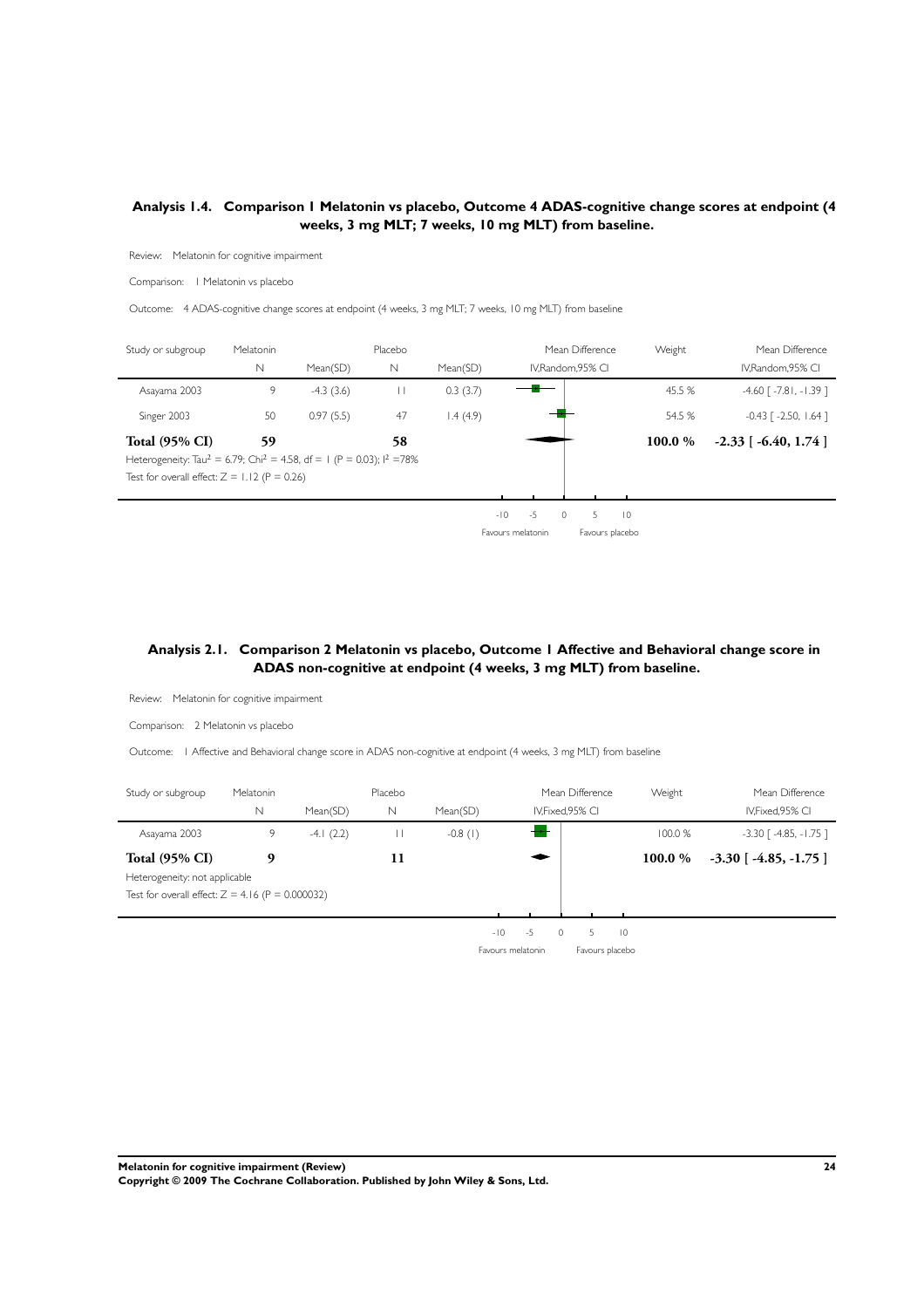# <span id="page-26-0"></span>**Analysis 2.2. Comparison 2 Melatonin vs placebo, Outcome 2 Neuropsychiatric and Behavioral change score in NPI at endpoint (7 weeks, 2.5 mg MLT) from baseline.**

Review: Melatonin for cognitive impairment

Comparison: 2 Melatonin vs placebo

Outcome: 2 Neuropsychiatric and Behavioral change score in NPI at endpoint (7 weeks, 2.5 mg MLT) from baseline

| Study or subgroup                               | Melatonin<br>N | Mean(SD)      | Placebo<br>$\mathbb N$ | Mean(SD)      |                   | Mean Difference<br>IV.Fixed.95% CI | Weight  | Mean Difference<br>IV.Fixed.95% CI |
|-------------------------------------------------|----------------|---------------|------------------------|---------------|-------------------|------------------------------------|---------|------------------------------------|
| Singer 2003                                     | 54             | $-6.4$ (15.1) | 47                     | $-0.17(14.1)$ |                   |                                    | 100.0%  | $-6.23$ [ $-11.93$ , $-0.53$ ]     |
| <b>Total (95% CI)</b>                           | 54             |               | 47                     |               |                   |                                    | 100.0 % | $-6.23$ [ $-11.93$ , $-0.53$ ]     |
| Heterogeneity: not applicable                   |                |               |                        |               |                   |                                    |         |                                    |
| Test for overall effect: $Z = 2.14$ (P = 0.032) |                |               |                        |               |                   |                                    |         |                                    |
|                                                 |                |               |                        |               |                   |                                    |         |                                    |
|                                                 |                |               |                        |               | $-5$<br>$-10$     | 5.<br>$\overline{0}$<br>$\circ$    |         |                                    |
|                                                 |                |               |                        |               | Favours melatonin | Favours placebo                    |         |                                    |
|                                                 |                |               |                        |               |                   |                                    |         |                                    |

# **Analysis 2.3. Comparison 2 Melatonin vs placebo, Outcome 3 Neuropsychiatric and Behavioral change score in NPI at endpoint (7 weeks, 10 mg MLT) from baseline.**

Review: Melatonin for cognitive impairment

Comparison: 2 Melatonin vs placebo

Outcome: 3 Neuropsychiatric and Behavioral change score in NPI at endpoint (7 weeks, 10 mg MLT) from baseline

| Study or subgroup                              | Melatonin<br>$\mathbb N$ | Mean(SD)      | Placebo<br>$\hbox{N}$ | Mean(SD)      | IV, Fixed, 95% CI       | Mean Difference |                 | Weight  | Mean Difference<br>IV, Fixed, 95% CI |
|------------------------------------------------|--------------------------|---------------|-----------------------|---------------|-------------------------|-----------------|-----------------|---------|--------------------------------------|
| Singer 2003                                    | 50                       | $0.46$ (11.9) | 47                    | $-0.17(14.1)$ |                         |                 |                 | 100.0 % | $0.63$ $[ -4.58, 5.84 ]$             |
| Total (95% CI)                                 | 50                       |               | 47                    |               |                         |                 |                 | 100.0%  | $0.63$ [ -4.58, 5.84 ]               |
| Heterogeneity: not applicable                  |                          |               |                       |               |                         |                 |                 |         |                                      |
| Test for overall effect: $Z = 0.24$ (P = 0.81) |                          |               |                       |               |                         |                 |                 |         |                                      |
|                                                |                          |               |                       |               | $-5$<br>$\sim$   O<br>0 | 5               | $\overline{10}$ |         |                                      |
|                                                |                          |               |                       |               | Favours melatonin       | Favours placebo |                 |         |                                      |
|                                                |                          |               |                       |               |                         |                 |                 |         |                                      |
|                                                |                          |               |                       |               |                         |                 |                 |         |                                      |
|                                                |                          |               |                       |               |                         |                 |                 |         |                                      |
|                                                |                          |               |                       |               |                         |                 |                 |         |                                      |
|                                                |                          |               |                       |               |                         |                 |                 |         |                                      |
|                                                |                          |               |                       |               |                         |                 |                 |         |                                      |
|                                                |                          |               |                       |               |                         |                 |                 |         |                                      |
|                                                |                          |               |                       |               |                         |                 |                 |         |                                      |
|                                                |                          |               |                       |               |                         |                 |                 |         |                                      |
|                                                |                          |               |                       |               |                         |                 |                 |         |                                      |

**Melatonin for cognitive impairment (Review) 25**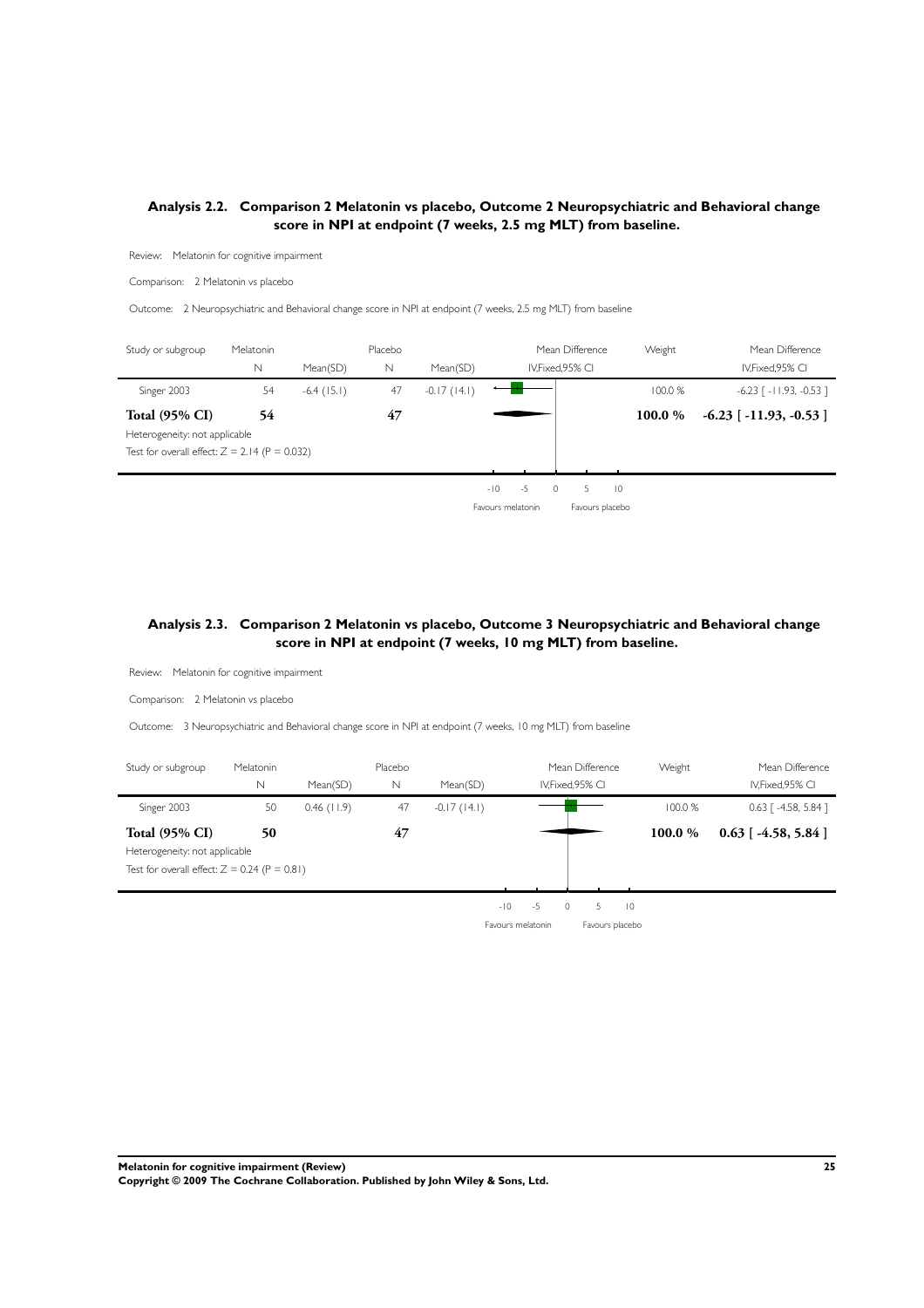# <span id="page-27-0"></span>**Analysis 2.4. Comparison 2 Melatonin vs placebo, Outcome 4 Hamilton Depression Rating Scale change score at endpoint (7 weeks, 2.5 mg MLT(SR) from baseline.**

Review: Melatonin for cognitive impairment

Comparison: 2 Melatonin vs placebo

Outcome: 4 Hamilton Depression Rating Scale change score at endpoint (7 weeks, 2.5 mg MLT(SR) from baseline

| Study or subgroup                              | Melatonin |              | Placebo |             |                   | Mean Difference     | Weight  | Mean Difference        |
|------------------------------------------------|-----------|--------------|---------|-------------|-------------------|---------------------|---------|------------------------|
|                                                | N         | Mean(SD)     | N       | Mean(SD)    |                   | IV, Fixed, 95% CI   |         | IV, Fixed, 95% CI      |
| Singer 2003                                    | 54        | $-0.21(4.6)$ | 47      | $-1.7(4.5)$ |                   |                     | 100.0 % | $1.49$ $[-0.29, 3.27]$ |
| <b>Total (95% CI)</b>                          | 54        |              | 47      |             |                   |                     | 100.0 % | $1.49$ [ -0.29, 3.27 ] |
| Heterogeneity: not applicable                  |           |              |         |             |                   |                     |         |                        |
| Test for overall effect: $Z = 1.64$ (P = 0.10) |           |              |         |             |                   |                     |         |                        |
|                                                |           |              |         |             |                   |                     |         |                        |
|                                                |           |              |         |             | $-5$<br>$-10$     | 5<br>$\overline{0}$ |         |                        |
|                                                |           |              |         |             | Favours melatonin | Favours placebo     |         |                        |
|                                                |           |              |         |             |                   |                     |         |                        |
|                                                |           |              |         |             |                   |                     |         |                        |

# **Analysis 2.5. Comparison 2 Melatonin vs placebo, Outcome 5 Hamilton Depression Rating Scale change score at endpoint (7 weeks, 10 mg MLT) from baseline.**

Review: Melatonin for cognitive impairment

Comparison: 2 Melatonin vs placebo

Outcome: 5 Hamilton Depression Rating Scale change score at endpoint (7 weeks, 10 mg MLT) from baseline

| Study or subgroup                              | Melatonin<br>$\hbox{N}$ | Mean(SD)    | Placebo<br>$\mathbb N$ | Mean(SD)    | Mean Difference<br>IV, Fixed, 95% CI                                            | Weight  | Mean Difference<br>IV, Fixed, 95% CI |
|------------------------------------------------|-------------------------|-------------|------------------------|-------------|---------------------------------------------------------------------------------|---------|--------------------------------------|
| Singer 2003                                    | 50                      | $-1.9(3.9)$ | 47                     | $-1.7(4.5)$ |                                                                                 | 100.0 % | $-0.20$ $\lceil -1.88, 1.48 \rceil$  |
| <b>Total (95% CI)</b>                          | 50                      |             | 47                     |             |                                                                                 | 100.0%  | $-0.20$ [ $-1.88$ , $1.48$ ]         |
| Heterogeneity: not applicable                  |                         |             |                        |             |                                                                                 |         |                                      |
| Test for overall effect: $Z = 0.23$ (P = 0.82) |                         |             |                        |             |                                                                                 |         |                                      |
|                                                |                         |             |                        | $-10$       | $-5$<br>5<br>$\overline{0}$<br>$\Omega$<br>Favours melatonin<br>Favours placebo |         |                                      |
| Melatonin for cognitive impairment (Review)    |                         |             |                        |             |                                                                                 |         | 26                                   |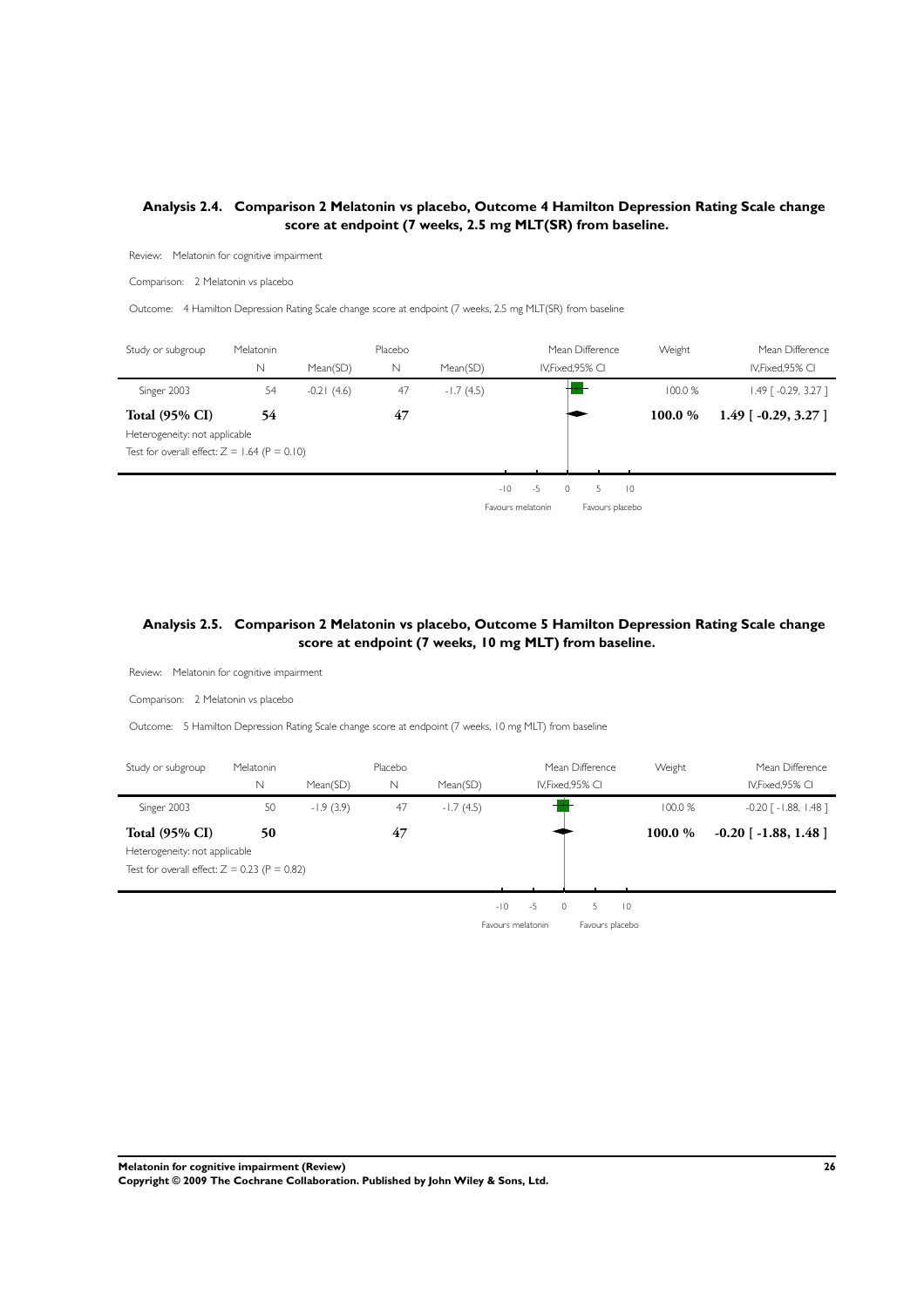# <span id="page-28-0"></span>**Analysis 3.1. Comparison 3 Melatonin vs placebo, Outcome 1 ADL change score at endpoint (7 weeks, 2.5 mg MLT) from baseline.**

Review: Melatonin for cognitive impairment Comparison: 3 Melatonin vs placebo Outcome: 1 ADL change score at endpoint (7 weeks, 2.5 mg MLT) from baseline Study or subgroup Melatonin Mear Placebo Placebo Mean Difference Weight Mean Difference N Mean(SD) N Mean(SD) IV,Fixed,95% CI IV,Fixed,95% CI Singer 2003 54 -0.65 (6) 47 -0.98 (4.7) - 100.0 % 0.33 [-1.76, 2.42 ] Total (95% CI) 54 47 100.0 % 0.33 [ -1.76, 2.42 ] Heterogeneity: not applicable Test for overall effect:  $Z = 0.31$  (P = 0.76) -10 -5 0 5 10 Favours placebo Favours melatonin

# **Analysis 3.2. Comparison 3 Melatonin vs placebo, Outcome 2 ADL change score at endpoint (7 weeks, 10 mg MLT) from baseline.**

Review: Melatonin for cognitive impairment Comparison: 3 Melatonin vs placebo Outcome: 2 ADL change score at endpoint (7 weeks, 10 mg MLT) from baseline Study or subgroup Melatonin Mean Difference Mean Difference Weight Mean Difference N Mean(SD) N Mean(SD) IV,Fixed,95% CI IV,Fixed,95% CI Singer 2003 50 -0.49 (6.7) 47 -0.98 (4.7) 100.0 % 0.49 [ -1.80, 2.78 ] Total (95% CI) 50 47 47 100.0 % 0.49 [ -1.80, 2.78 ] Heterogeneity: not applicable Test for overall effect:  $Z = 0.42$  (P = 0.68) -10 -5 0 5 10 Favours placebo Favours melatonin **W H A T ' S N E W** Last assessed as up-to-date: 1 June 2008.

**Melatonin for cognitive impairment (Review) 27**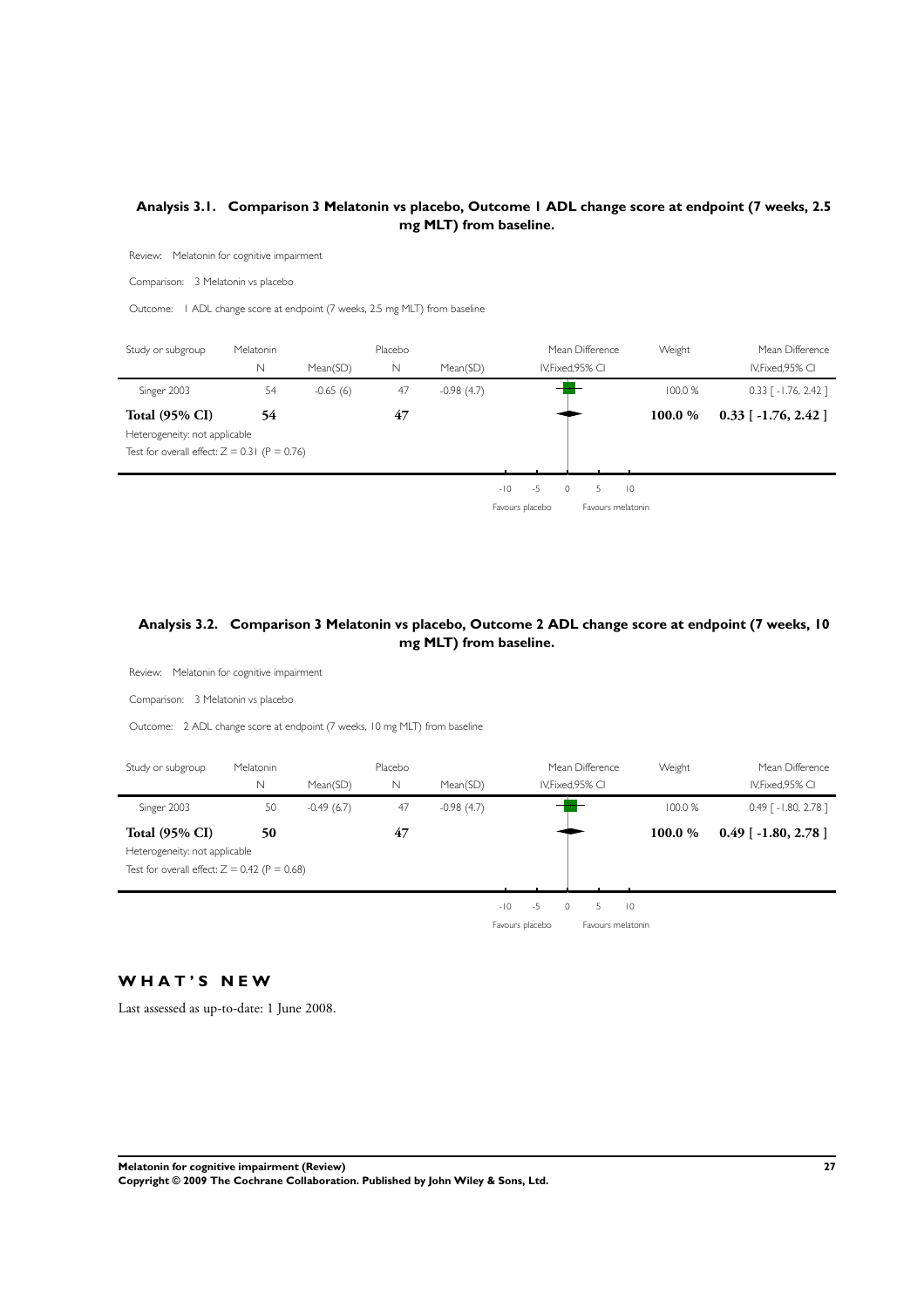| 2 June 2008 Amended | Converted to new review format.                                                                                                                                                      |
|---------------------|--------------------------------------------------------------------------------------------------------------------------------------------------------------------------------------|
|                     | 2 June 2008 New search has been performed An update search in January 2008 retrieved some new studies for consideration by<br>the authors; all studies identified have been excluded |

# **H I S T O R Y**

Protocol first published: Issue 3, 2002 Review first published: Issue 1, 2006

15 November 2005 New citation required and conclusions have changed Substantive amendment

# **C O N T R I B U T I O N S O F A U T H O R S**

All correspondence: DF Search for trials: VD Obtaining copies of trial reports: VD Selection of trials for inclusion/exclusion: LJ, VD, DF Extraction of data: LJ, VD Entry of data: LJ, VD Interpretation of data analysis: DF, LJ, VD, DM Drafting review: LJ, DF, VD, DM -Contact editor: Rupert McShane -Consumer editor: Toby Scott This review was peer reviewed in January 2006

# **D E C L A R A T I O N S O F I N T E R E S T**

None known